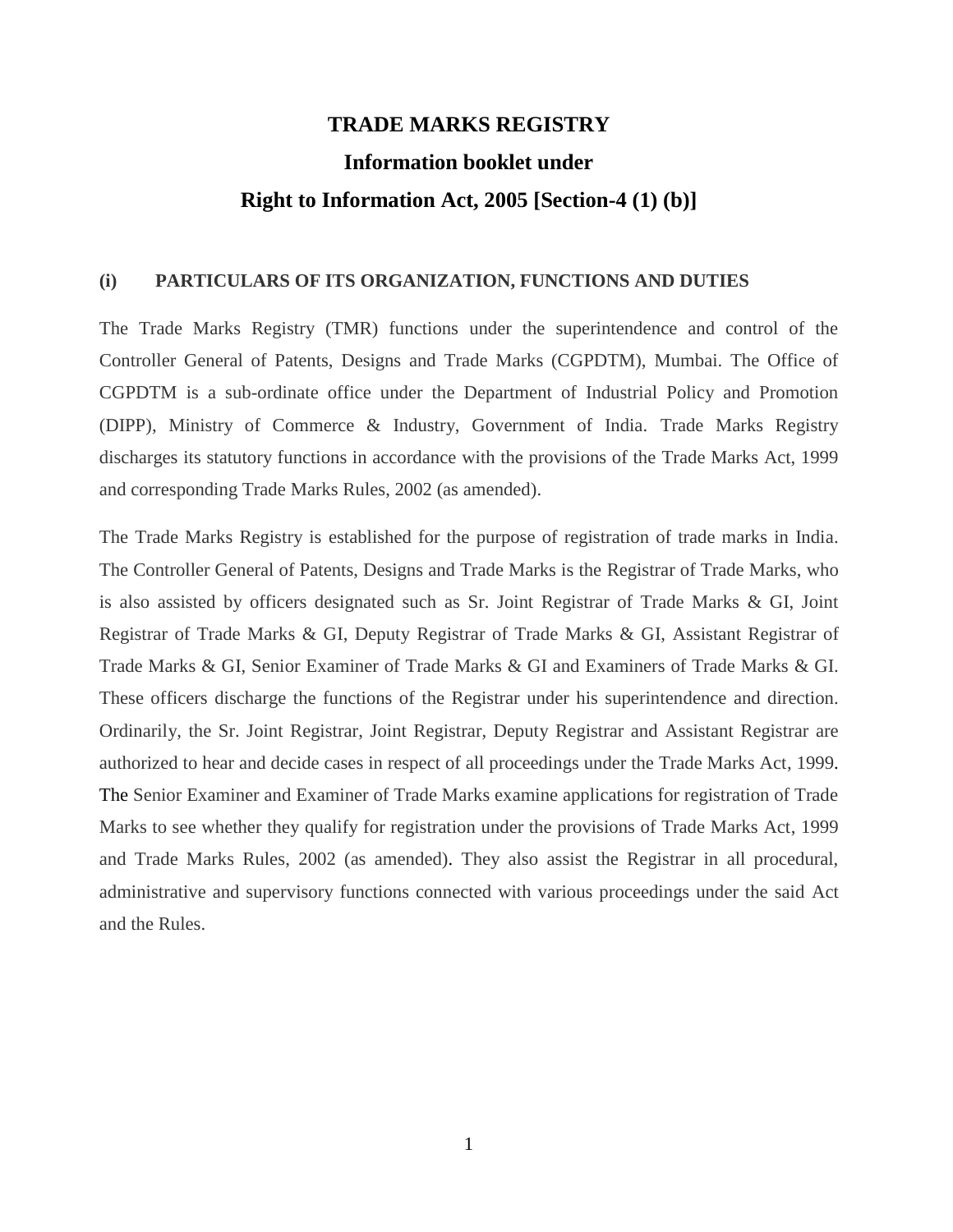**Organization chart of the office of the CGPDTM** 



## **Office of the Trade Marks Registry and their Jurisdiction**

Mumbai is the head office of Trade Marks Registry. There are four branch offices of Trade Marks Registry situated at Delhi, Kolkata, Chennai and Ahmedabad as enumerated below.

**Mumbai :** Trade Marks Registry, Boudhik Sampada Bhavan, S. M. Road, Antop Hill, Mumbai-400 037. Phone: 022-24137701, Fax: 022-24140808.

**Jurisdiction:** The State of Maharashtra, Madhya Pradesh, Chhattisgarh and Goa.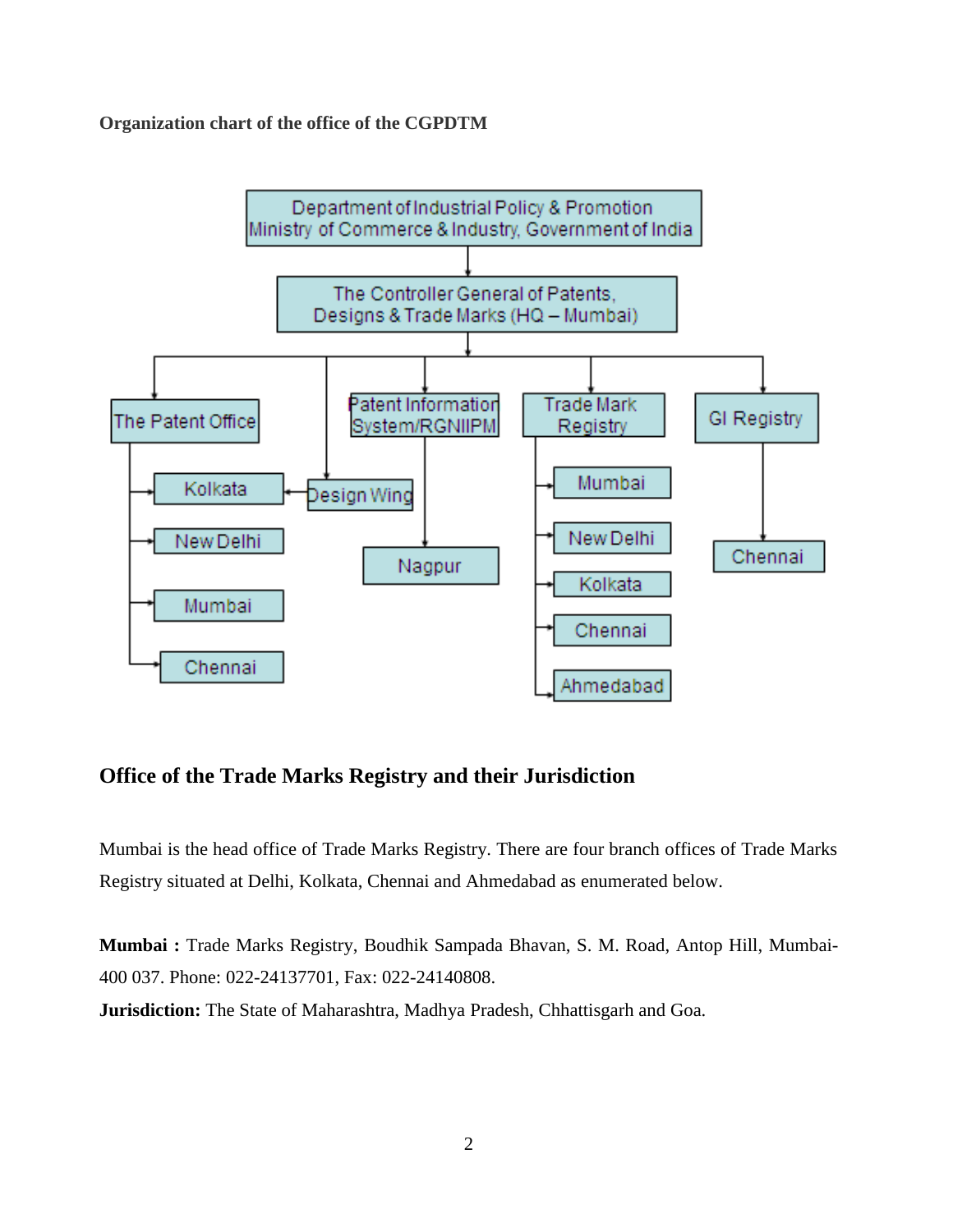**Ahmedabad:** Trade Marks Registry,. Near Chankyapuri Overbridge, Besides AMC City Civic Centre, GHATLODIA, AHMEDABAD -380061. Tel.: 079-26580527/26587193. Fax: 079- 26586763 ,

E-mail : ahmedabad.tmr@nic.in

**Jurisdiction:** The States of Gujarat and Rajasthan and the Union Territories of Daman, Diu, Dadra and Nagar Haveli.

**Kolkata:** Trade Marks Registry, Baudhik Sampada Bhavan, C.P.2., Sector V, Salt Lake, Kolkata-91. Tel.: 033-3677311/23675975/23672848, Fax: 033-23675974

**Jurisdiction:** Arunachal Pradesh, Assam, Bihar, Jharkhand, Orissa, West Bengal, Manipur, Mizoram, Meghalaya, Sikkim, Tripura and Union Territories of Nagaland, Andaman & Nikobar Islands.

**New Delhi:** Trade Marks Registry, Boudhik Sampada Bhavan, Plot No. 32, Sector 14, Dwarka, New Delhi-110 075. Tel. : 011-28082915/28082916/. Fax: 28082917

**Jurisdiction:** The States of Jammu & Kashmir, Punjab, Haryana, Uttar Pradesh, Uttarakhand, Himachal Pradesh, Delhi and the Union Territories of Chandigarh.

**Chennai:** Trade Marks Registry, Chennai, Intellectual Property Office Building, G.S.T Road, Guindy, Chennai-600 032. Tel: 044-22322441/42, Fax: 044-4902787.

**Jurisdiction:** The States of Andhra Pradesh, Kerala, Tamil Nadu, Karnataka and the Union Territories of Pondichery and Lakshadweep Island.

#### **(ii) THE POWERS AND DUTIES OF ITS OFFICERS AND EMPLOYEES**

| Sl. No. | <b>Name of the Post</b>   | <b>Duties</b>                                                               |  |
|---------|---------------------------|-----------------------------------------------------------------------------|--|
|         | <b>Group 'A' Gazetted</b> |                                                                             |  |
|         |                           | Controller General of The Controller General of Patents, Designs, and Trade |  |
|         | Patents,                  | Designs, and Marks administers the laws relating to Patents, Designs,       |  |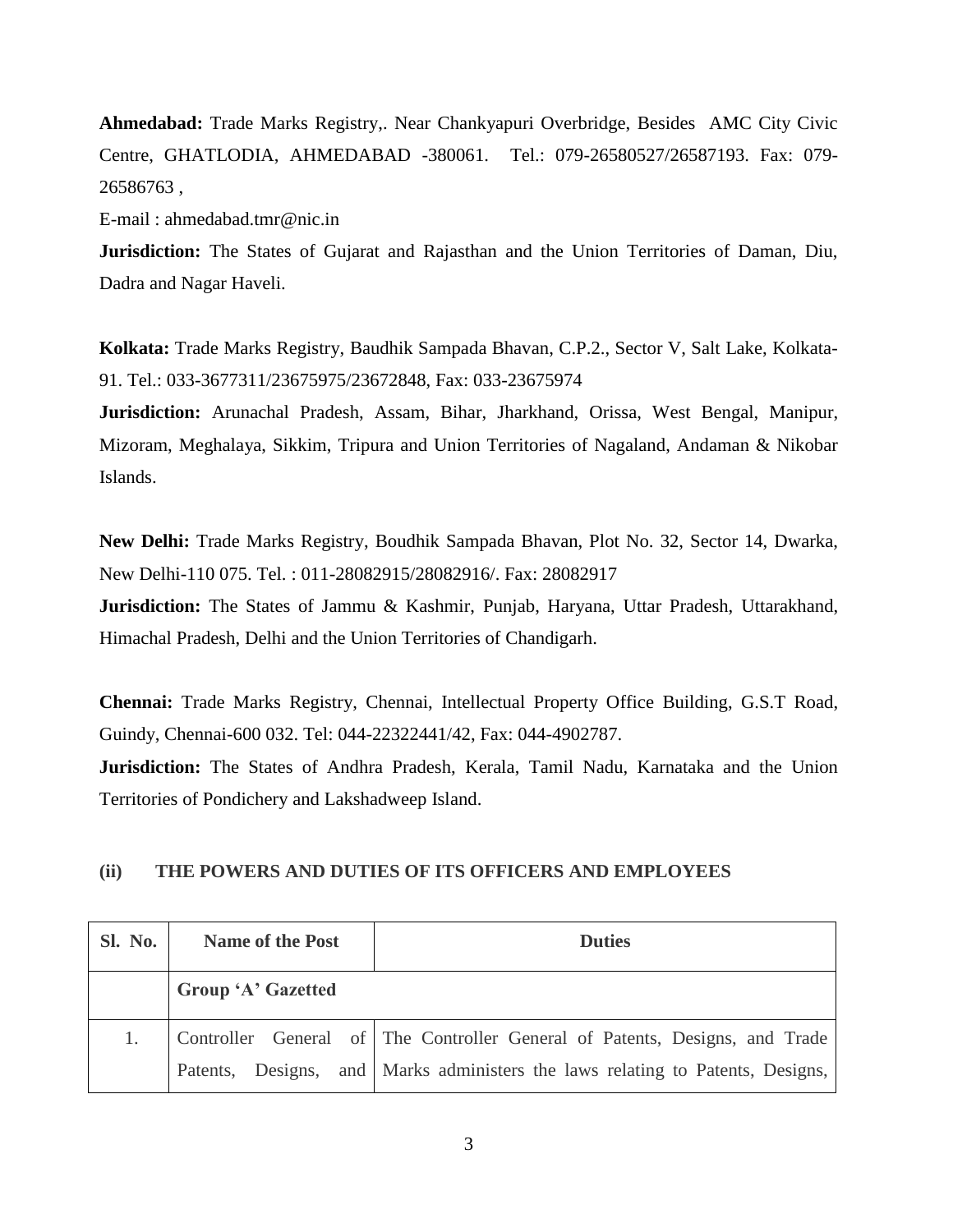|    | <b>Marks</b><br>Trade            | Trade Marks & Geographical Indications of Goods in           |  |  |
|----|----------------------------------|--------------------------------------------------------------|--|--|
|    | (CGPDTM)                         | India. CGPDTM heads the Patent Office, Trade Marks           |  |  |
|    |                                  | Registry, Geographical Indications Registry, the Patent      |  |  |
|    |                                  | Information System (PIS) & the Rajiv Gandhi National         |  |  |
|    |                                  | Institute of Intellectual Property Management (RGNIIPM).     |  |  |
|    |                                  |                                                              |  |  |
| 2. | Sr. Joint Registrar of           | Senior Joint Registrar of Trade Marks and Geographical       |  |  |
|    | <b>Trade Marks and GI</b>        | Indications is the senior most technical officer having      |  |  |
|    |                                  | supervisory powers relating to administration of the Trade   |  |  |
|    |                                  | Marks Act, 1999 and Geographical Indications of Goods        |  |  |
|    |                                  | (Registration & Protection) Act, 1999 and the Rules there    |  |  |
|    |                                  | under. He/She may also have to act as Tribunal in the        |  |  |
|    |                                  | Trade Marks and Geographical Indications Registry.           |  |  |
|    |                                  | He/She may also have to discharge the functions of           |  |  |
|    |                                  | Registrar as delegated by the Registrar. He/She advises the  |  |  |
|    |                                  | Registrar on Trade Marks and Geographical Indications        |  |  |
|    |                                  | matters and may represent the Government in International    |  |  |
|    |                                  | forum like the WIPO and act as speaker/resource person at    |  |  |
|    |                                  | international seminars and meetings on Trade Marks and       |  |  |
|    |                                  | Geographical Indications matters. He/She can be assigned     |  |  |
|    |                                  | any other work relating to the subject by the Registrar as   |  |  |
|    |                                  | per the exigency of workload.                                |  |  |
|    |                                  |                                                              |  |  |
| 3. | <b>Joint</b><br><b>Registrar</b> | of   He is in charge of day to day functioning of the office |  |  |
|    | <b>Trade Marks and GI</b>        | where posted. He functions as a Tribunal under the Act and   |  |  |
|    |                                  | Rules. He adjudicates contested matters, rectifications and  |  |  |
|    |                                  | any other matter connected thereto. He delivers the          |  |  |
|    |                                  | judgments. He also guides Deputy/Assistant Registrar on      |  |  |
|    |                                  | various Trade Mark litigation matters. He can be assigned    |  |  |
|    |                                  | any other work relating to the subject by the                |  |  |
|    |                                  | Registrar/Senior Joint Registrar as per the exigency of      |  |  |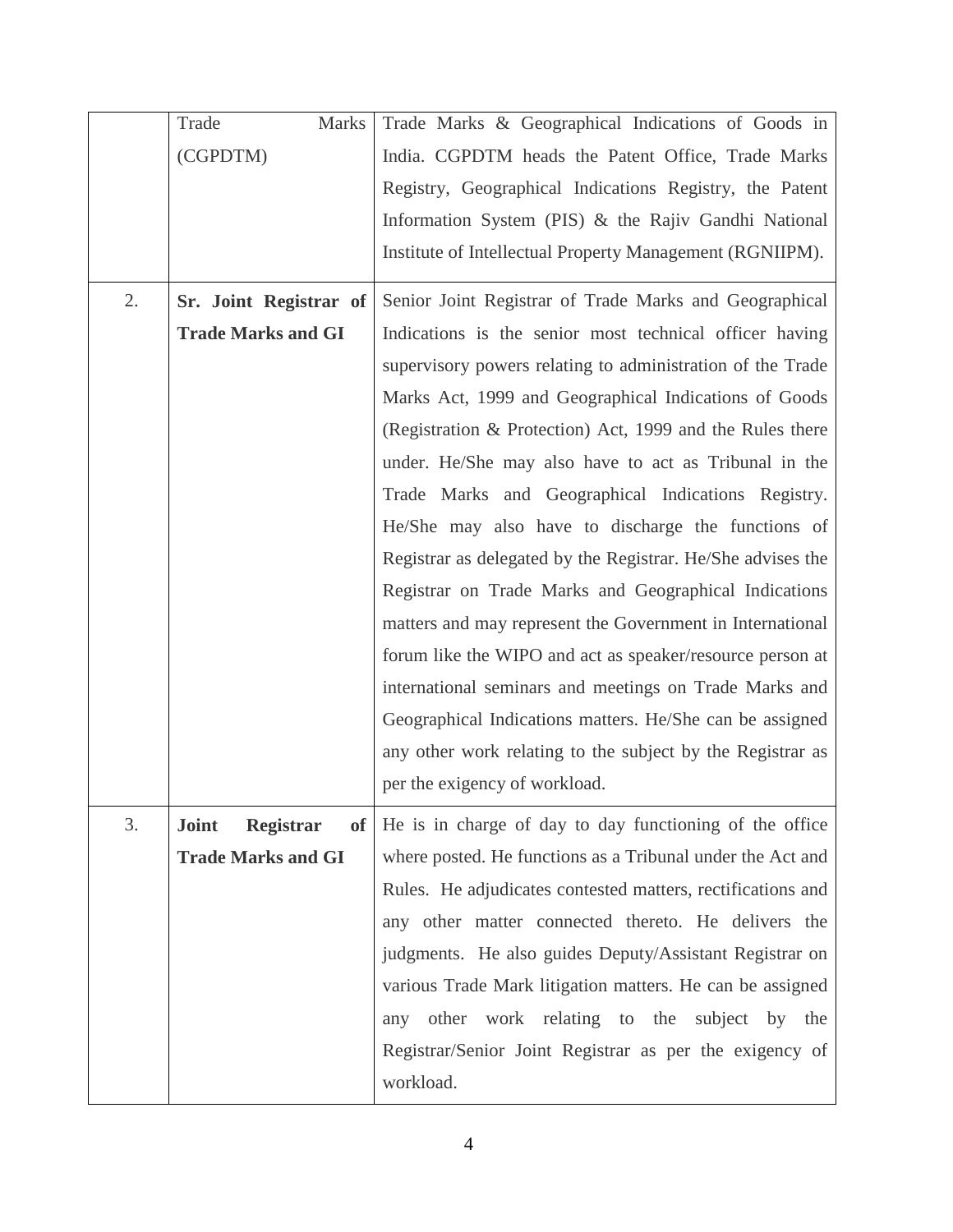| 4. | <b>Deputy</b>                                 | <b>Registrar</b> of He functions as a Tribunal under the Act and Rules. He |  |  |
|----|-----------------------------------------------|----------------------------------------------------------------------------|--|--|
|    | <b>Trade Marks and GI</b>                     | takes hearings of contested matters. He adjudicates and                    |  |  |
|    |                                               | issues speaking Order and Decision. He also attends Court                  |  |  |
|    |                                               | Cases and briefs Central Government Counsel on Trade                       |  |  |
|    |                                               | Mark matters, service matters, Litigation in CAT, High                     |  |  |
|    |                                               | Court and Law Ministry under supervision of Joint                          |  |  |
|    |                                               | Registrar, Senior Joint Registrar and Registrar. He can be                 |  |  |
|    |                                               | assigned any other work relating to the subject by the                     |  |  |
|    |                                               | Registrar and other senior officers as per the exigency of                 |  |  |
|    |                                               | workload.                                                                  |  |  |
| 5. | <b>Assistant Registrar of</b>                 | He functions as a Tribunal under the Act and Rules. He is                  |  |  |
|    | <b>Trade Marks and GI</b>                     | assigned to hear Show Cause Matters and authorized to                      |  |  |
|    |                                               | accept trade Marks applications for registration. He also                  |  |  |
|    |                                               | takes hearings of contested matters. He adjudicates and                    |  |  |
|    |                                               | issues speaking Order and Decision. He attends Court                       |  |  |
|    |                                               | Cases and briefs Central Government Counsel on Trade                       |  |  |
|    |                                               | Mark matters, service matters, Litigation in CAT, High                     |  |  |
|    |                                               | Court and Law Ministry under supervision of Joint                          |  |  |
|    |                                               | Registrar, Senior Joint Registrar and Registrar. He can be                 |  |  |
|    |                                               | assigned any other work relating to the subject by the                     |  |  |
|    |                                               | Registrar and other senior officers as per the exigency of                 |  |  |
|    |                                               | workload.                                                                  |  |  |
| 6. | <b>Examiner</b><br><b>Senior</b><br><b>of</b> | Senior Examiner of Trade Marks is the officer in charge of                 |  |  |
|    | <b>Trade Marks and GI</b>                     | specific section/units at TMR. He oversees examined                        |  |  |
|    |                                               | applications for registration of trademarks and other work                 |  |  |
|    |                                               | concerned thereto. He supervises the work of the Examiner                  |  |  |
|    |                                               | of Trade Marks. He is also assigned to hear Show Cause                     |  |  |
|    |                                               | Matters and authorized to accept trademarks applications                   |  |  |
|    |                                               | for registration. He is answerable to the Controlling Officer              |  |  |
|    |                                               | (Registrar/Sr.<br>Registrar/Joint<br>Registrar/Deputy<br>Joint             |  |  |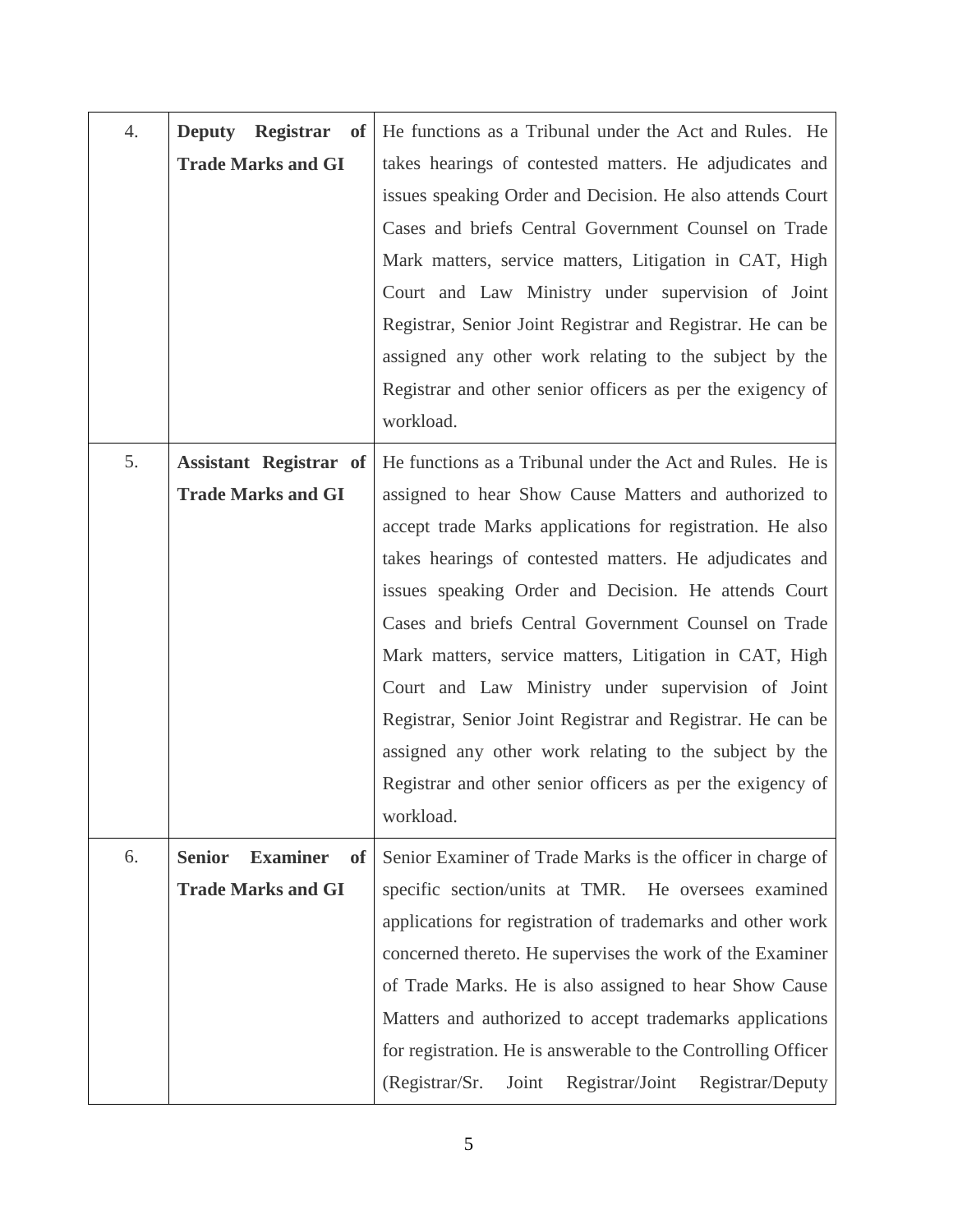| 7.  | Registrar/Assistant Registrar of Trade Marks) regarding<br>functions of the Sections/Units. He can be assigned any<br>other work relating to the subject by the Registrar and<br>other senior officers as per the exigency of workload.<br><b>Hindi Officer</b><br>To ensure accurate translation from English to Hindi and<br>vice versa of various rules and regulations etc., and<br>ensuring the implementation of the Official Language<br>Policy of the Government of India and other instructions<br>issued from time to time related thereto.<br>Group 'B' Gazetted |                                                                                                                                                                                                                                                                                                                                                                                                                                                                                                                                                                                                 |  |
|-----|-----------------------------------------------------------------------------------------------------------------------------------------------------------------------------------------------------------------------------------------------------------------------------------------------------------------------------------------------------------------------------------------------------------------------------------------------------------------------------------------------------------------------------------------------------------------------------|-------------------------------------------------------------------------------------------------------------------------------------------------------------------------------------------------------------------------------------------------------------------------------------------------------------------------------------------------------------------------------------------------------------------------------------------------------------------------------------------------------------------------------------------------------------------------------------------------|--|
| 8.  | <b>Examiner</b><br><b>Trade</b><br><b>of</b><br><b>Marks and GI</b>                                                                                                                                                                                                                                                                                                                                                                                                                                                                                                         | The primary duty of Examiner of Trade Marks is to<br>examine new trademarks applications in accordance with<br>the Act and Rules. He also reviews the response to<br>Examination Report. He is also responsible to put up<br>noting and correspondence to senior officers. He is also<br>required to guide applicants/stakeholders on procedure<br>relating to registration and act as a nodal officer between<br>various sections at TMR and the applicants. He can be<br>assigned any other work relating to the subject by the<br>Registrar and other senior officers as per the exigency of |  |
| 9.  | <b>Administrative Officer</b>                                                                                                                                                                                                                                                                                                                                                                                                                                                                                                                                               | workload.<br>He is entrusted the responsibility for handling matters<br>relating to establishment including maintenance of service<br>records of officers and staff and looking after general<br>administration and any other work assigned in this regard.                                                                                                                                                                                                                                                                                                                                     |  |
| 10. | <b>Assistant Library and</b><br><b>Information Officer</b>                                                                                                                                                                                                                                                                                                                                                                                                                                                                                                                  | Duties of Assistant Library and Information Officer<br>include maintenance of Records, important Law books,<br>journals both Foreign and Indian in the Library, Supplying<br>of books for reference to the Officers / Staff and Public.                                                                                                                                                                                                                                                                                                                                                         |  |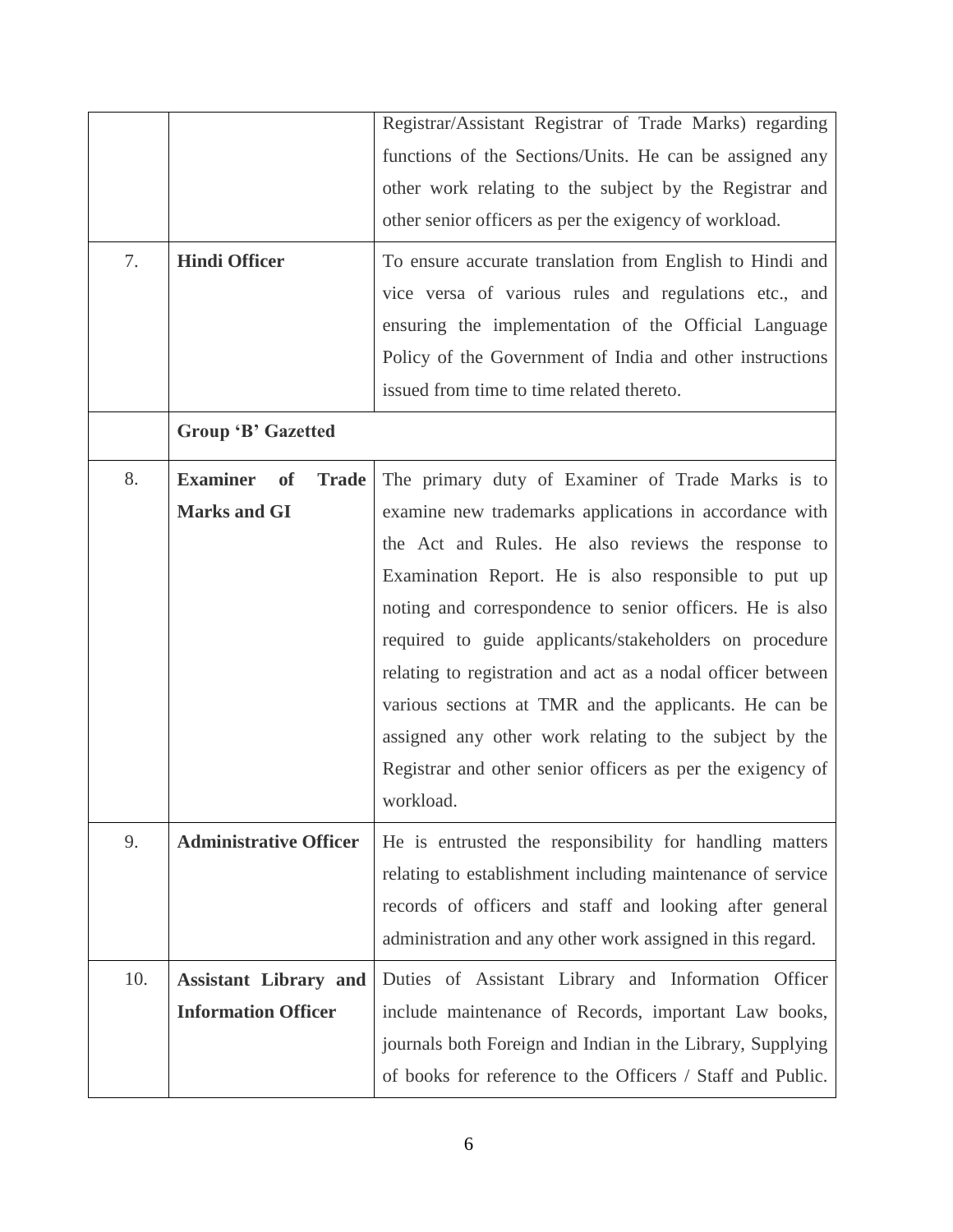|     |                                | He/she is in-charge of Library and is responsible for        |  |  |
|-----|--------------------------------|--------------------------------------------------------------|--|--|
|     |                                | maintenance of books, records etc. and supervision over      |  |  |
|     |                                | the work of Library & Information Assistant.                 |  |  |
|     |                                |                                                              |  |  |
| 11. | <b>Private Secretary</b>       | The duties of PS include maintenance of confidential         |  |  |
|     |                                | Head<br>of Department/Head of Office,<br>of<br>papers        |  |  |
|     |                                | Maintenance of telephone registers, engagement diary with    |  |  |
|     |                                | Sr. Joint/Joint Registrar of Trade Marks apart from typing   |  |  |
|     |                                | decisions/orders of the Sr. Joint/Joint Registrar under the  |  |  |
|     |                                | trademarks acts and rules, Marking letters addressed to Sr.  |  |  |
|     |                                | Joint/Joint Registrar of Trade Marks to the concerned        |  |  |
|     |                                | officers for necessary action and attending to such other    |  |  |
|     |                                | matters as are assigned to him.                              |  |  |
|     |                                |                                                              |  |  |
| 12. | <b>Public Relation Officer</b> | The duties of the Public Relation Officer include attending  |  |  |
|     |                                | to public enquiries related to procedure for filing of       |  |  |
|     |                                | trademarks application etc, the matters relating to          |  |  |
|     |                                | registration of the trade marks agents and other connected   |  |  |
|     |                                | works; supervising the work of diarizing and dispatch        |  |  |
|     |                                | section including the work of telephone operator; Marking    |  |  |
|     |                                | of letters received in the office to different section;      |  |  |
|     |                                | Preparation and submission of all types of reports,          |  |  |
|     |                                | including annual report of trademarks registry, annual       |  |  |
|     |                                | administration report, WIPO report, weekly, fortnightly,     |  |  |
|     |                                | monthly, quarterly, half yearly and other yearly reports;    |  |  |
|     |                                | to collect and maintain statistics regarding the<br>and      |  |  |
|     |                                | functions of different sections of the trade marks registry. |  |  |
|     | <b>Group 'B' Non-Gazetted</b>  |                                                              |  |  |
|     |                                |                                                              |  |  |
| 13. | Superintendent                 | Superintendent is the head of the establishment/accounts     |  |  |
|     |                                | and general sections. Their duties include supervision of    |  |  |
|     |                                | the work of Assistant Superintendents, Upper Division        |  |  |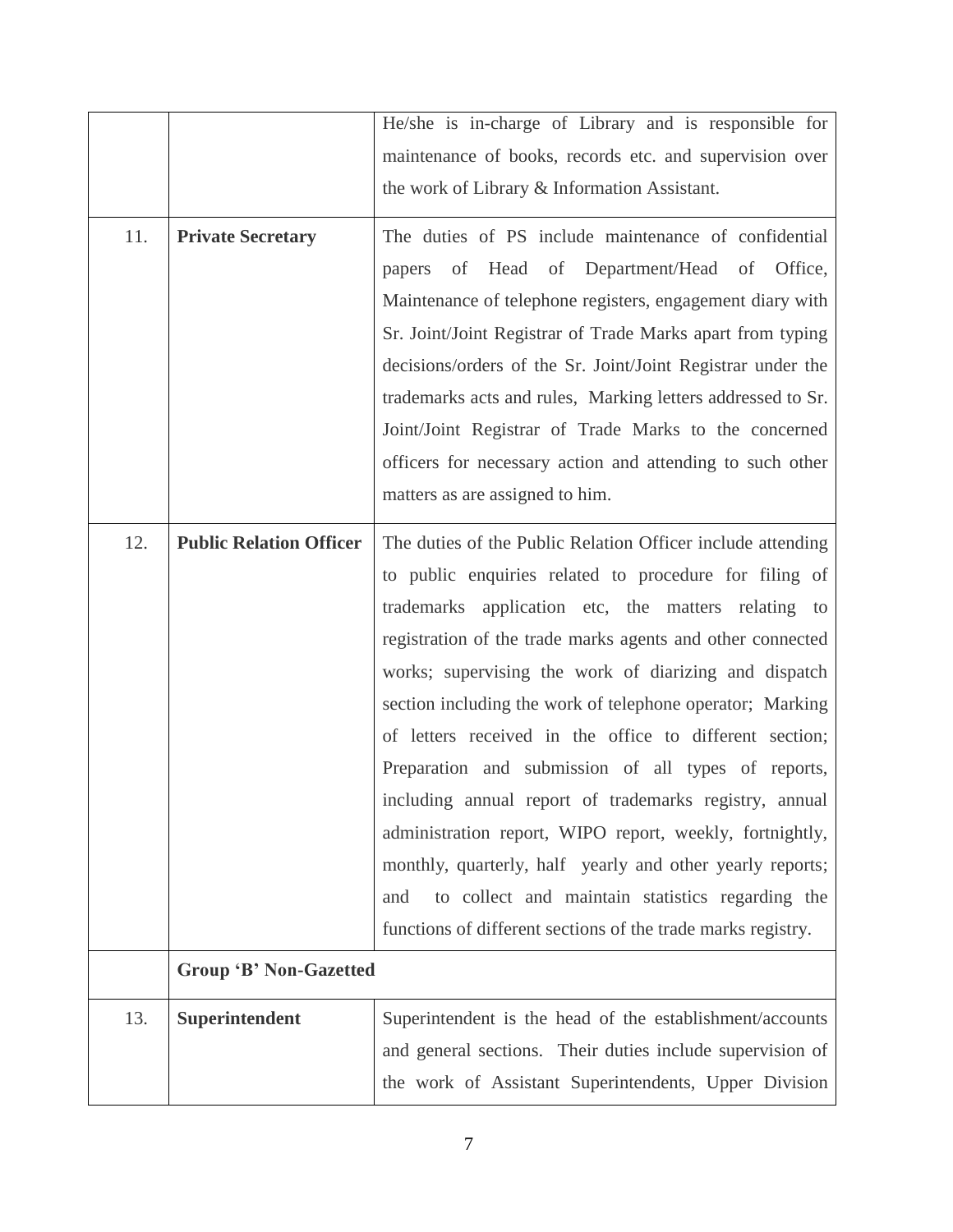|     |                              | Clerks and Lower Division Clerk and their sections like              |  |  |  |
|-----|------------------------------|----------------------------------------------------------------------|--|--|--|
|     |                              | maintenance of service records of officers and staff,                |  |  |  |
|     |                              | preparations of all kind of bills, preparation of budget, pay        |  |  |  |
|     |                              | bills, purchase land maintenance of records of stationery,           |  |  |  |
|     |                              | furniture,<br>of<br>promotions,<br>purchase<br>recruitments,         |  |  |  |
|     |                              | maintenance of rosters, preparations of confidential reports         |  |  |  |
|     |                              | forms, housekeeping etc.                                             |  |  |  |
|     |                              |                                                                      |  |  |  |
| 14. | Library<br>and               | Duties of the Library and Information Assistant include              |  |  |  |
|     | <b>Information Assistant</b> | Maintenance of Records, important Law books, journals                |  |  |  |
|     |                              | both Foreign and Indian in the Library, Supplying of books           |  |  |  |
|     |                              | for reference to the Officers / Staff and Public.                    |  |  |  |
| 15. | <b>Stenographer Grade-I</b>  | Duties of Stenographer Grade-I are to carry-out the                  |  |  |  |
|     |                              | dictation and typing work given by the officer in charge.            |  |  |  |
|     |                              | Assistant Examiner of Trade Marks is the first level junior          |  |  |  |
| 16. | <b>Assistant Examiner of</b> | official who puts up notings, brief summary of the case in           |  |  |  |
|     | <b>Trade Marks &amp; GI</b>  |                                                                      |  |  |  |
|     |                              | the file for orders/directions of Examiner/Senior Examiner           |  |  |  |
|     |                              | of Trade Marks. He also supervises the work of ministerial           |  |  |  |
|     |                              |                                                                      |  |  |  |
|     |                              | staff working in the concerned section. He can be assigned           |  |  |  |
|     |                              | any other work relating to the subject by the Registrar and          |  |  |  |
|     |                              | other senior officers as per the exigency of workload.               |  |  |  |
| 17. | <b>Junior</b>                | <b>Hindi</b> The Junior Hindi Translator carries out the translation |  |  |  |
|     | <b>Translator</b>            | work from Hindi to English and vice-versa.                           |  |  |  |
|     | Group 'C'                    |                                                                      |  |  |  |
| 18. | Assistant                    | The Assistant Superintendents are posted in different                |  |  |  |
|     | Superintendent               | sections like Accounts, Administrations, Record, New                 |  |  |  |
|     |                              | Application section etc. Their duties includes supervision           |  |  |  |
|     |                              | of work of Upper Division Clerks land Lower Division                 |  |  |  |
|     |                              | Clerks, maintenance of data of applications, regulating the          |  |  |  |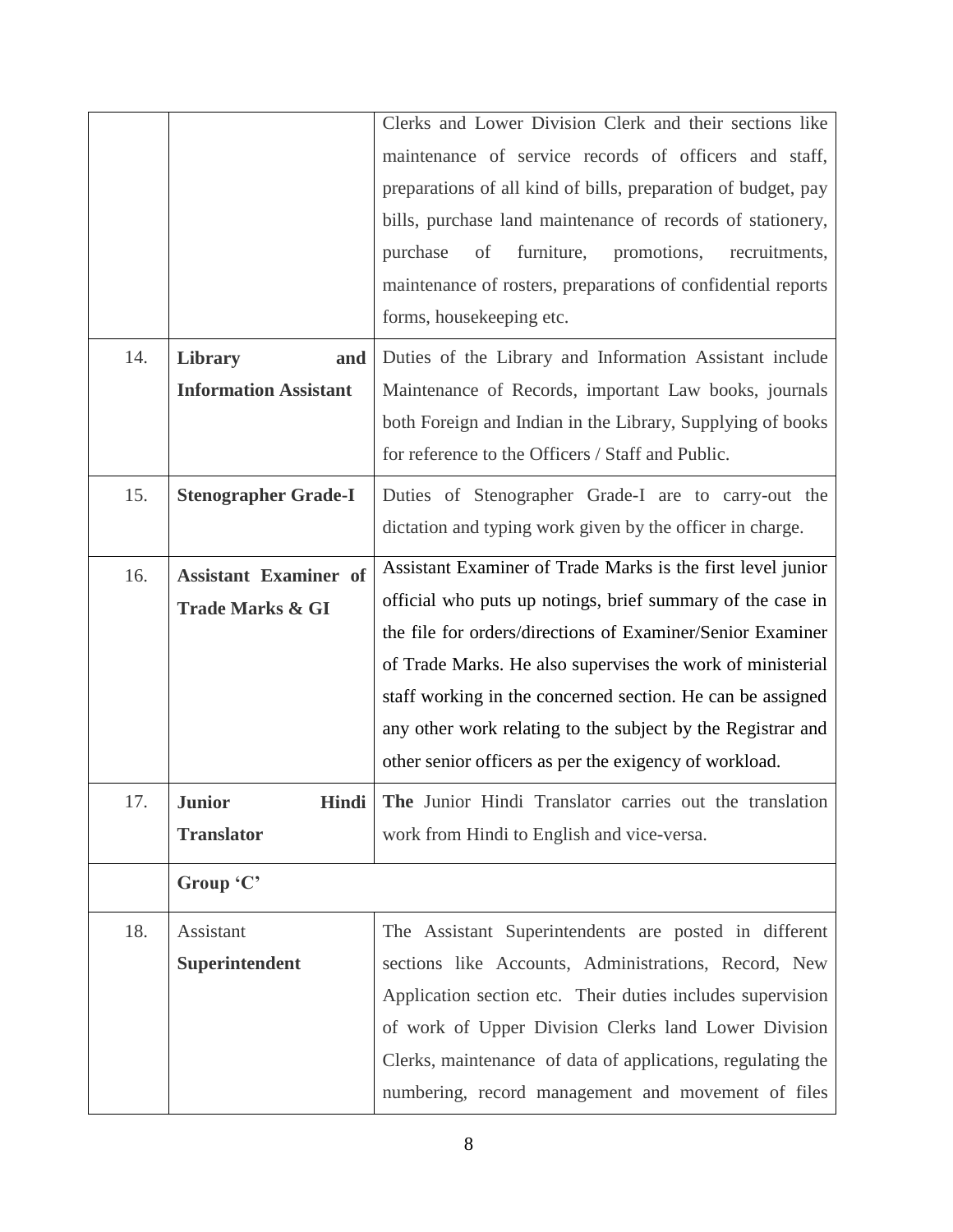|     |                                               | between head office and branch office and Public<br>inspection of documents etc.                                                                                                                                                                                                                                                                         |  |
|-----|-----------------------------------------------|----------------------------------------------------------------------------------------------------------------------------------------------------------------------------------------------------------------------------------------------------------------------------------------------------------------------------------------------------------|--|
| 19. | <b>Photography Assistant</b>                  | To carry out the work of photocopying of documents and<br>maintenance of machines.                                                                                                                                                                                                                                                                       |  |
| 20. | <b>Cashier</b>                                | Receive fees payable in connection with the Trade Marks<br>applications and other incidental thereto and keep records<br>of it. He deals with all financial matters relation to the<br>office.                                                                                                                                                           |  |
| 21. | <b>Upper Division Clerk</b>                   | Upper Division Clerks are posted in different section like<br>Accounts, Administrations, Records, New Applications<br>and other Section of Trade Marks Registry. Their duties<br>include preparing pay bills, maintaining of all type of bills,<br>GPF of Class IV employees and other clerical work and<br>putting the case to their Section in charge. |  |
| 22. | <b>Lower Division Clerk</b>                   | Lower Division Clerks are posted in different section of<br>Trade Marks Registry and their duties are reporting to<br>Upper Division Clerk/ Assistant Superintendent and<br>Section in charge. Further their duties are to do the<br>dispatch work and other clerical works. Lower Division<br>Clerks also do the job of the Telephone Operator.         |  |
| 23. | Grade<br><b>Stenographers</b><br>$\mathbf{I}$ | Stenographers carry out the dictation and typing work<br>given by the senior officers                                                                                                                                                                                                                                                                    |  |
| 24. | <b>Hindi Typist</b>                           | To carry out the typing work of Hindi Section and report to<br>Hindi Officer/Jr. Hindi Translator.                                                                                                                                                                                                                                                       |  |
| 25. | <b>Data Entry Operator</b>                    | Data Entry Operators attend to various typing and other<br>data entry and processing related jobs, to attend any other<br>work assigned to them by the Head of Office/Officers in                                                                                                                                                                        |  |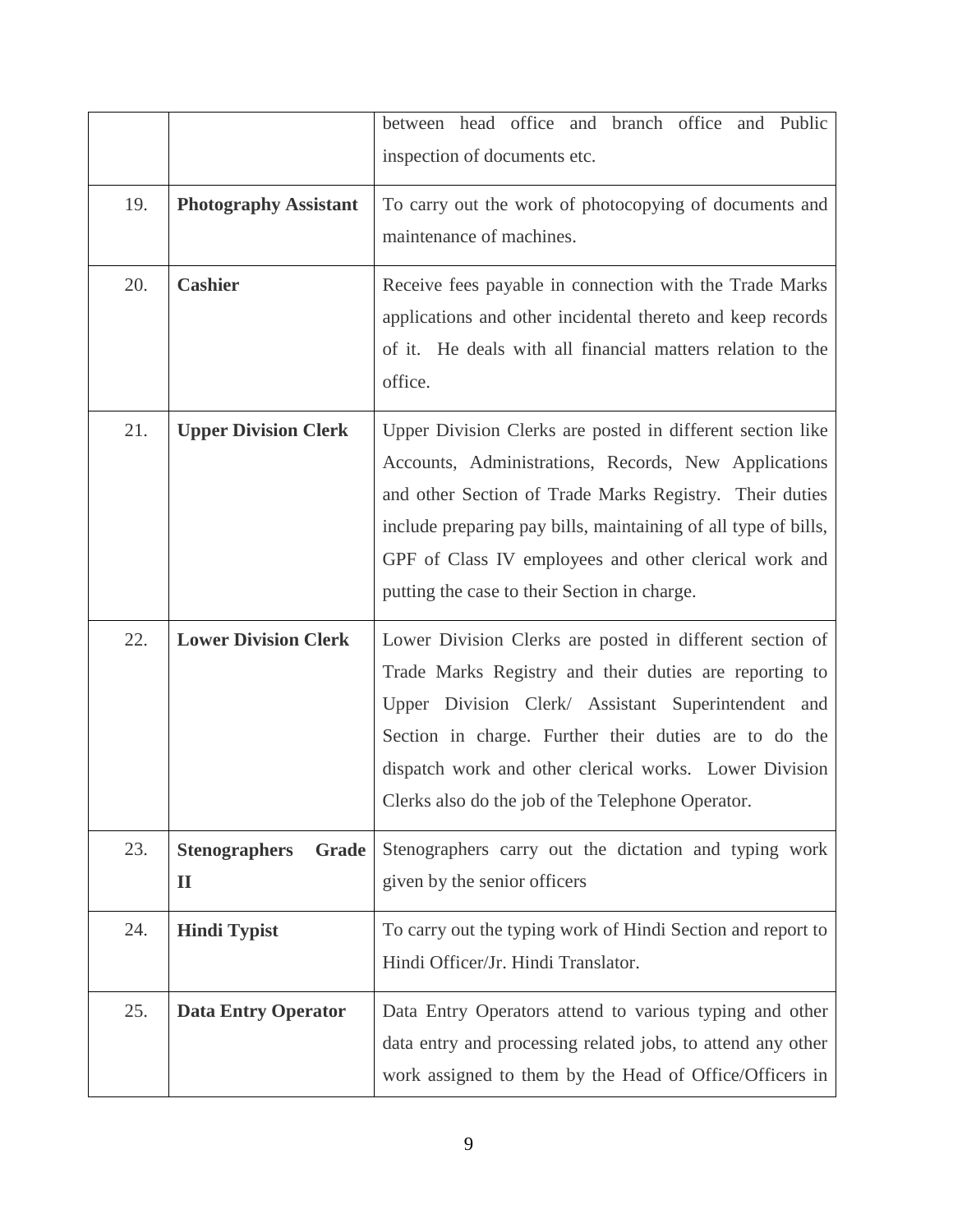|     |                            | this regard.                                                   |  |  |
|-----|----------------------------|----------------------------------------------------------------|--|--|
| 26. | <b>Multi-Tasking Staff</b> | Duties of Multi-Tasking Staffs include storage and             |  |  |
|     |                            | maintenance of paper records of the Section, general           |  |  |
|     |                            | cleanliness $\&$ upkeep of the Section/Unit, carrying of files |  |  |
|     |                            | & other papers within the building, photocopying, sending      |  |  |
|     |                            | of FAX etc, other non-clerical works in the Section/Unit,      |  |  |
|     |                            | assisting in routine office work like diary, dispatch etc.     |  |  |
|     |                            | including on computer, delivering of dak (outside the          |  |  |
|     |                            | building), watch $\&$ ward duties, opening and closing of      |  |  |
|     |                            | rooms, cleaning of rooms, dusting of furniture etc.,           |  |  |
|     |                            | cleaning of building, fixtures etc, work related to his ITI    |  |  |
|     |                            | qualifications, if exits, upkeep of parks, lawns, potted       |  |  |
|     |                            | plants etc, any other work assigned by the superior            |  |  |
|     |                            | authority.                                                     |  |  |
|     |                            |                                                                |  |  |

## **(iii) THE PROCEDURE FOLLOWED IN THE DECISION MAKING PROCESS INCLUDING CHANNELS OF SUPERVISION AND ACCOUNTABILITY**

Applications for registration of trademarks submitted at different offices of the Registry are serially numbered with the help of computer system at the same time. The examination of the application is carried out and objections, if any, communicated to party. After dealing with replies to the objections, when hearing becomes necessary then the application is sent to the appropriate office where the designated Hearing Officers hear the case and give a decision. Examination, considering reply to examination reports, advertisement of accepted applications in the Trade Marks Journal and registration of the marks are done at Head Office.

Applications are received and digitized, show cause and opposition hearings are conducted, and other functions under the Trade Marks Act and Rules are conducted in branch offices. The Head Office also functions as branch offices in respect of cases pertaining to its local jurisdiction.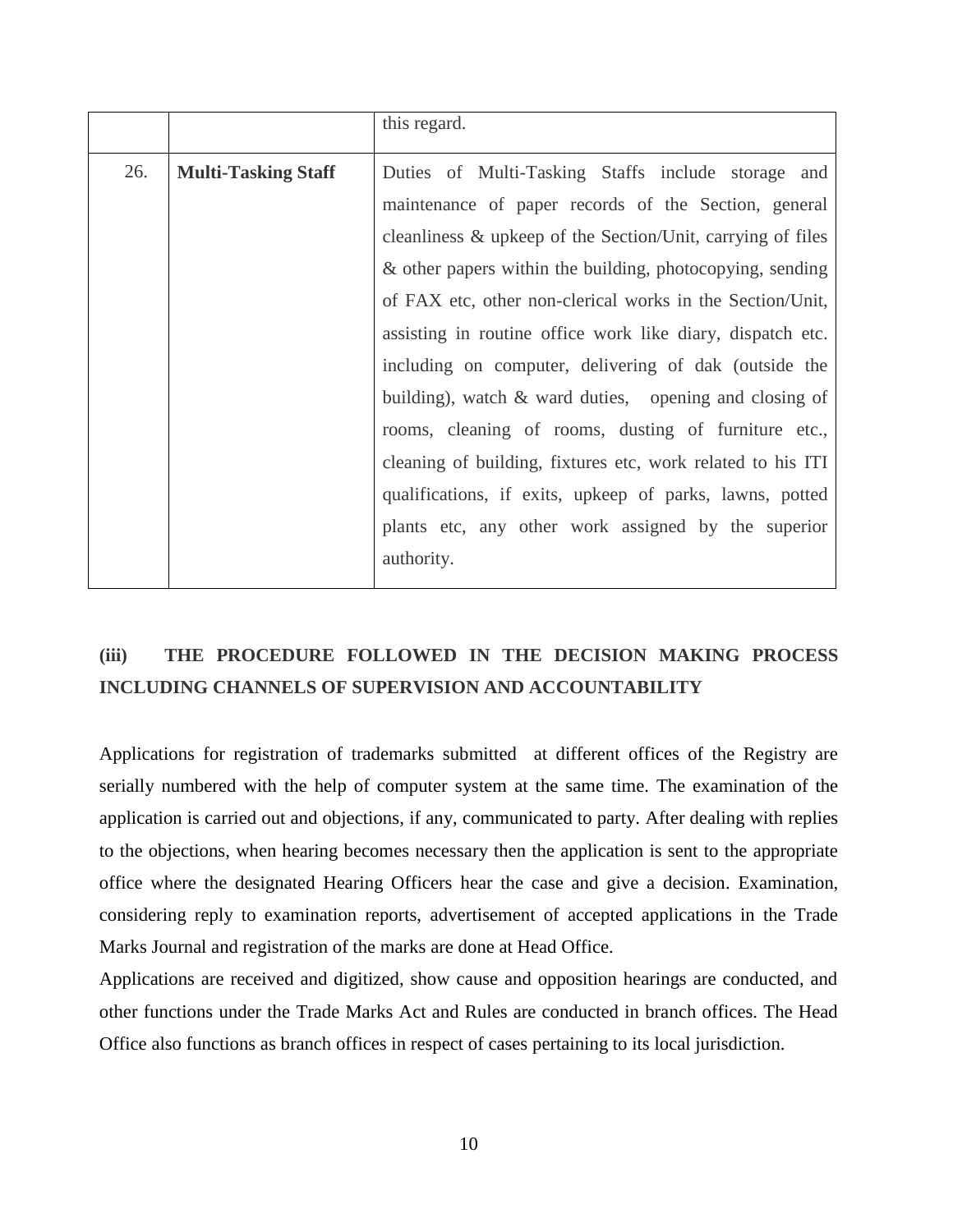All records of registered trademarks are entered in the Register which is kept at the Head Office of the Trade marks Registry at Mumbai. The provisions relating to the entries to be made in the Register are contained in Section 6 of Trade Marks Act 1999.

For the convenience, the Register is divided into 45 classes following the International Classification of Goods and Services for the purpose of Registration of Marks and the registered marks relating to each class arranged serially according to official serial numbers allotted to the corresponding application for registration. The entries in respect of each mark are made and maintained through a computer system. Under the Trade Marks Act 1999, the Registrar is authorized to keep the records wholly or partly in computer floppies, diskettes or in other electronic form subject to such safeguards as may be prescribed.

The procedure for Registration of Trade Marks - The applicant/proprietor of trademarks or the agent/attorney appointed by him shall fill application for registration of a trade mark for goods or services along with supported documents and prescribed fees as defined in Trade Marks Act, 1999. He has to apply for the registration in the appropriate office of the Registry under whose jurisdiction principal business address is given. A foreign applicant/proprietor has to apply in the appropriate office under whose jurisdiction the service address is given.

If the trade mark application is distinctive it may be accepted directly by the examiner during examination of the application. Otherwise the proprietor or his agent has to submit supportive documents as evidence (i.e. affidavit, invoices, newspaper cutting etc.) to prove the user date or well-known brand at the time of post examination or hearing for the acceptance of his mark. Once the mark is accepted it goes to Trade Mark Journal for Publication. In case there is no opposition the registration certificate is issued to the proprietor within the prescribed period as defined by the Trade Marks Act, 1999.

#### **NORMS SET BY IT FOR DISCHARGE OF ITS FUNCTIONS**

The mission of the Registrar is to administer the Trade Marks Act by providing quick and efficient service. The Registrar of Trade Marks is accountable for registration of the trade mark. He has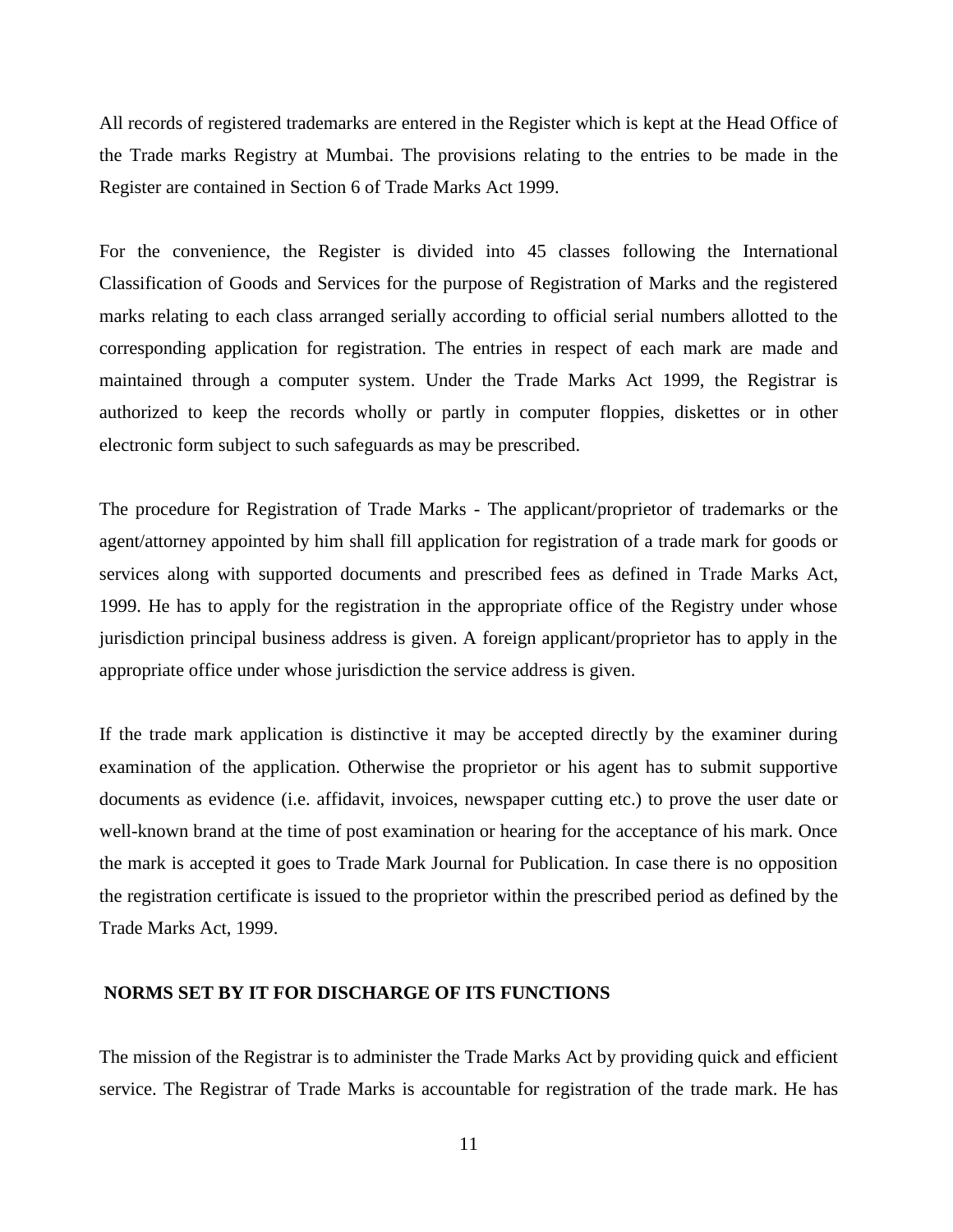discretionary power to withdraw any mark from the register after opportunity of being heard to the applicants, if he finds it is a prohibited mark as per Central Govt. directions.

When an application is received for registration its EDP entry is made. After verification and digitization it is sent for examination and the examination report is sent to the applicant, if any queries are raised by the examiner according to the provisions of the Trade Marks Act, 1999. In clear cases the application is accepted and forwarded for publication in Trade Marks Journal. After statutory waiting period if no opposition is received then registration certificate is issued without further delay.

#### **[Norms of Comprehensive e-Filing Services for Trade Marks](https://ipindiaservices.gov.in/epatentfiling/UsefullDownloads/Comprehensive%20efiling%20manual.pdf)**

Trade Marks Registry has developed the e-filing system so as to cover comprehensive e-filing for Trade Marks. For further details about e-filing services please see [User Manual.](https://ipindiaservices.gov.in/trademarkefiling/UsefullDownloads/User_Manual_etrademarkfiling.pdf)

#### **Norms of Transparency**

#### **(i) [Dynamic Utility](http://www.ipindia.nic.in/)**

In order to enhance the transparency in the trade marks registration system a dynamic utility has been launched to allow the public to see on real time basis the detail of (month-wise and datewise):

- Examination
- Show cause hearing
- Publications
- Registrations
- Other disposals
- Notices generated

#### **Norms of Quality Policy of TMR**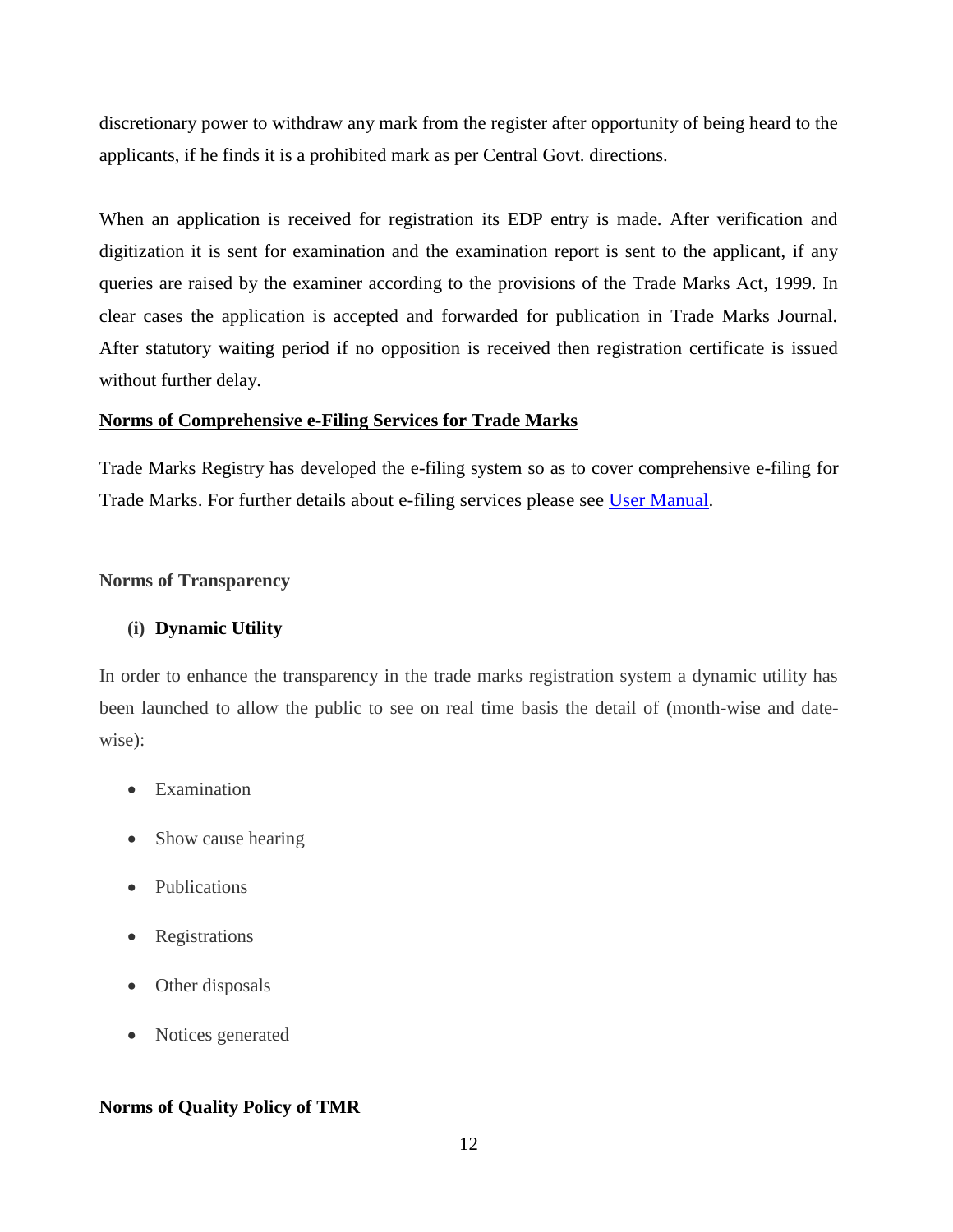- The office aims at providing qualitative services related to search, examination, epublication and post-registration activities.
- The office adopts a fair, impartial, responsive, prompt and same day disposal of cases approach (wherever possible) in the handling of complaint received by it.
- The office has implemented a transparent and user-friendly automation system, which responds positively to the needs of users.
- The Trade Marks Registry provides professional guidance to applicants/users shorn of all legal jargons.
- The office adheres to a time bound processes in the handling of cases. It channelizes its internal synergy to deliver results with promptitude.
- Feedback on the working of the office will be welcomed where it is made in a constructive manner and efforts made to incorporate suggestions in improving the functioning of the office.

## **(iv) THE RULES, REGULATIONS, INSTRUCTION MANUALS AND RECORDS HELD BY IT OR UNDER ITS CONTROL OR USED BY ITS EMPLOYEES FOR DISCHARGING ITS FUNCTIONS**

Trade Marks Registry is administered by CCS (Conduct) Rules and other regulations framed by Central Government. TMR possesses copies of relevant Rules, Regulations, Instruction Manuals, & other record required by it and also maintains the same for its regular activities. These are also distributed to the employees for regular use for discharging its function. Officers of the office can also access to the official website (*[www.ipindia.nic.in](http://www.ipindia.nic.in/)*) which contains, *interalia,* the relevant Act and Rules, office annuals etc.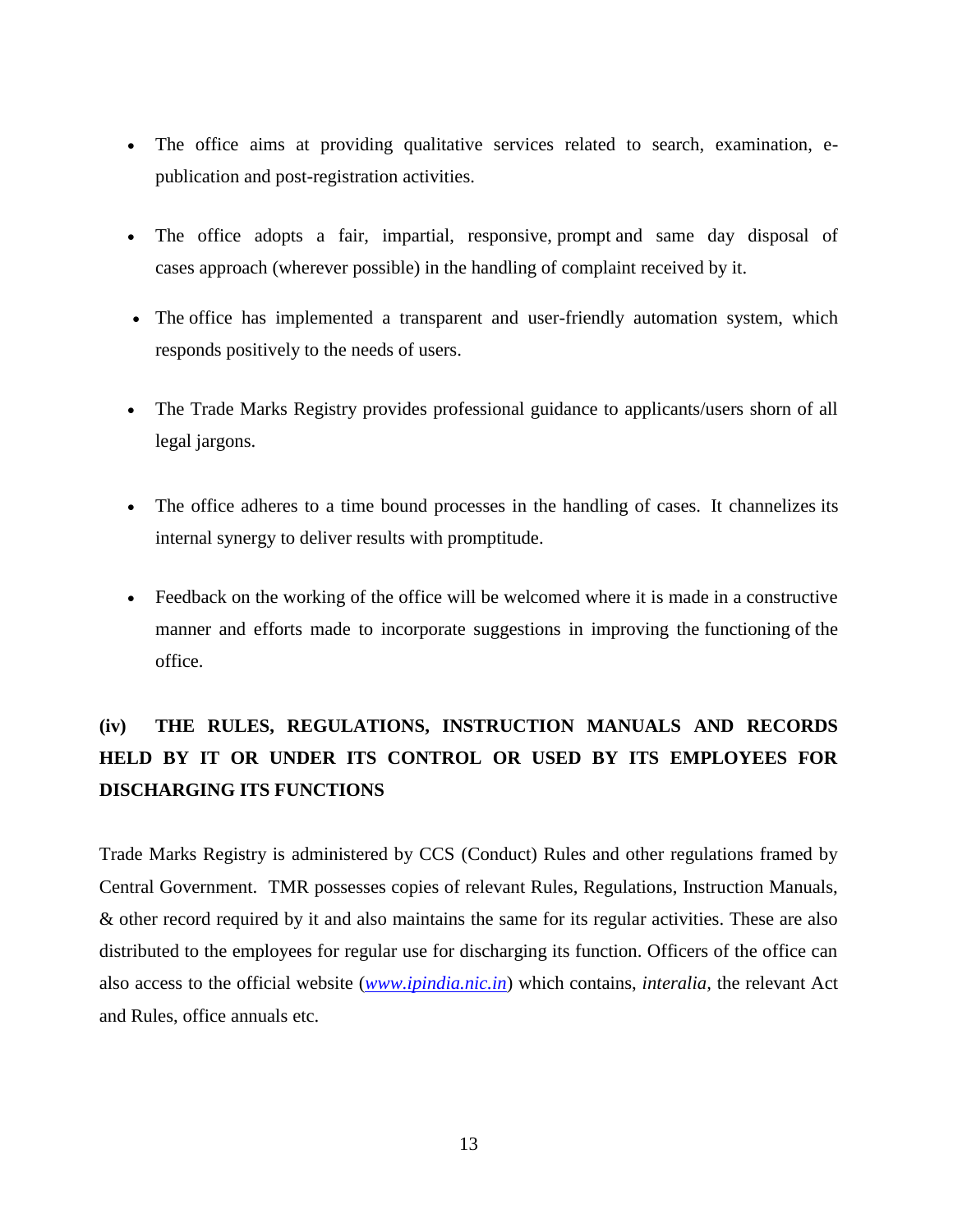Trade Mark Registry regularly publishes Trade Marks Journal. This journal is officially published by the Registrar of Trade Marks on weekly basis on every Monday. It contains the following particulars:

- Particulars relating to applications for registration of trademarks accepted or before acceptance.
- Notification under Section 20(2) of corrections and amendments made in applications after advertisement.
- Applications refused after opposition.
- Applications advertised but not proceeding.
- Notifications of corrections and amendments in applications after opposition.
- Trade Marks Registered.
- Registered users of registered trademarks entered in the register with limit of period.
- Variation of condition or restrictions in the entry of the registered user under Section 58(2)(a).
- Subsequent proprietors registered.
- Names, addresses, and descriptions of the registered users altered in the registrar.
- Rectification of the register.
- Registration renewed.
- Trade Marks removed from the Registrar for non-payment of renewal fees.
- Clerical error corrected in the Registrar.
- Notification relating to amendment of the Act and Rules.
- Miscellaneous notices relating to trade marks.

## **(v) A STATEMENT OF THE CATEGORIES OF DOCUMENTS THAT ARE HELD BY IT OR UNDER ITS CONTROL**

The Registry maintains indexes of registered trademarks and the trade marks in respect of which the registration is pending in electronic format which is available to public for inspection. In addition to the indexes the following categories of documents are held by Trade Marks Registry.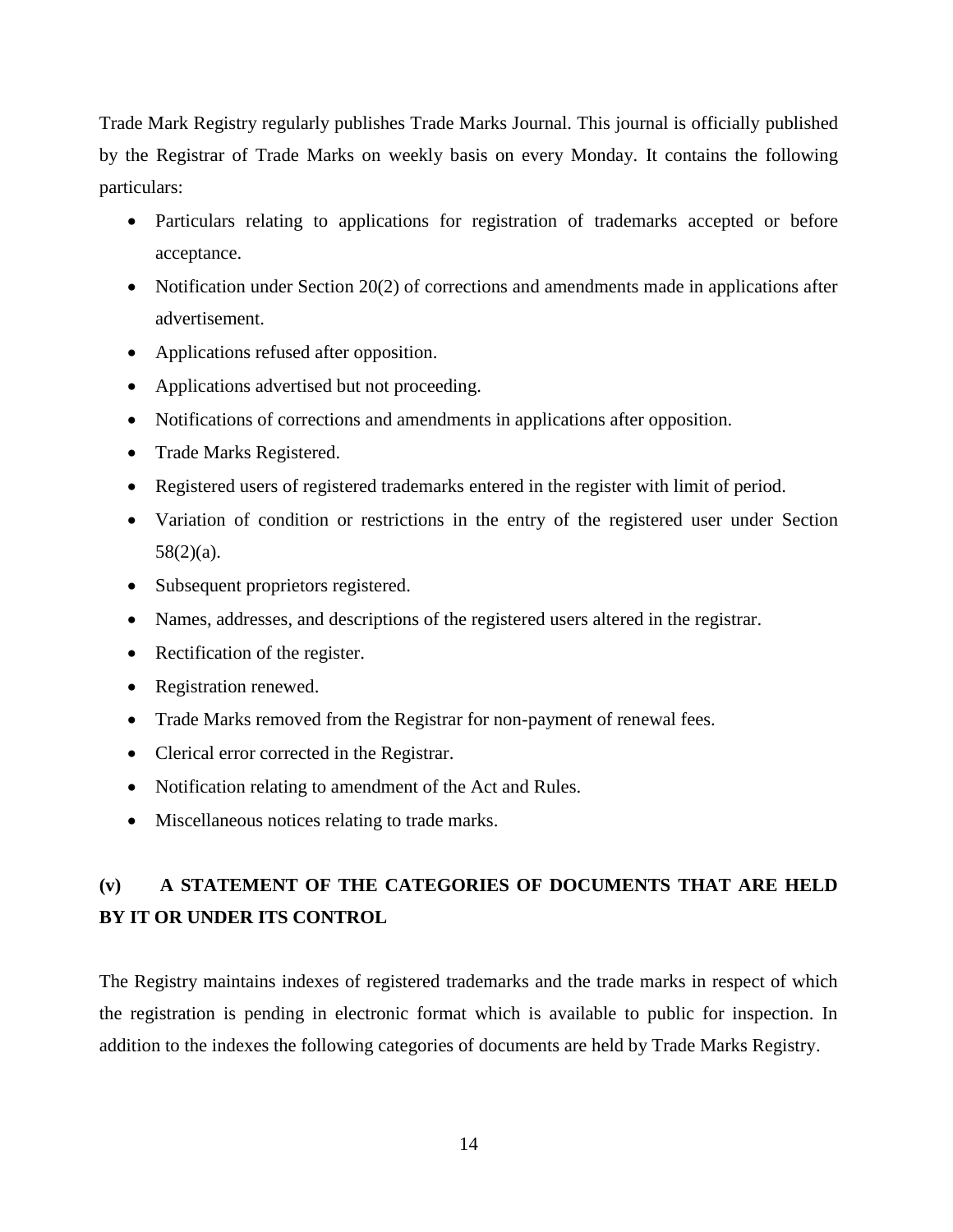- Files of application for registration, evidence, if any filed in connection therewith and all correspondence relating thereto.
- Notice of opposition, application for rectification, counter statement thereto and affidavits and affidavits and documents filed by the parties in any proceedings before the registrar.
- All regulations deposited under Section 74 and applications for varying such regulations.
- Indexes of registered trademarks and trademarks in respects of which applications for registration are pending.

# **(vi) THE PARTICULARS OF ANY ARRANGEMENT THAT EXISTS FOR CONSULTATION WITH OR REPRESENTATION BY, THE MEMBERS OF PUBLIC IN RELATION TO THE FORMULATION OF ITS POLICY OR IMPLEMENTATION THEREOF**

Public Relation Officer is appointed in Head Office as well as all Branch Offices to coordinate between members of public and the authority with regards to any issues raised in the process of registration of trade marks. Seminars, workshops, etc are conducted from time to time in connected with registration of trade marks.

# **(vii) A STATEMENT OF THE BOARDS, COUNCILS, COMMITTEES AND OTHER BODIES CONSISTING OF TWO OR MORE PERSONS CONSTITUTED AS ITS PART OR FOR THE PURPOSE OF ITS ADVICE AND AS TO WHETHER MEETINGS OF THOSE BOARDS, COUNCILS, COMMITTEES AND OTHER BODIES ARE OPEN TO THE PUBLIC OR THE MINUTES OF SUCH MEETINGS ARE ACCESSIBLE TO PUBLIC**

Meetings of the senior level officers take place in the office whenever necessary to settle any dispute/question relating to administration of Trade Marks law to bring uniformity in practice. The members of the public are also informed of the same whenever necessary. Revised draft Manual of Trademarks Practice and Procedure has also been put on the official website for general information & in order to bring harmony in the procedure.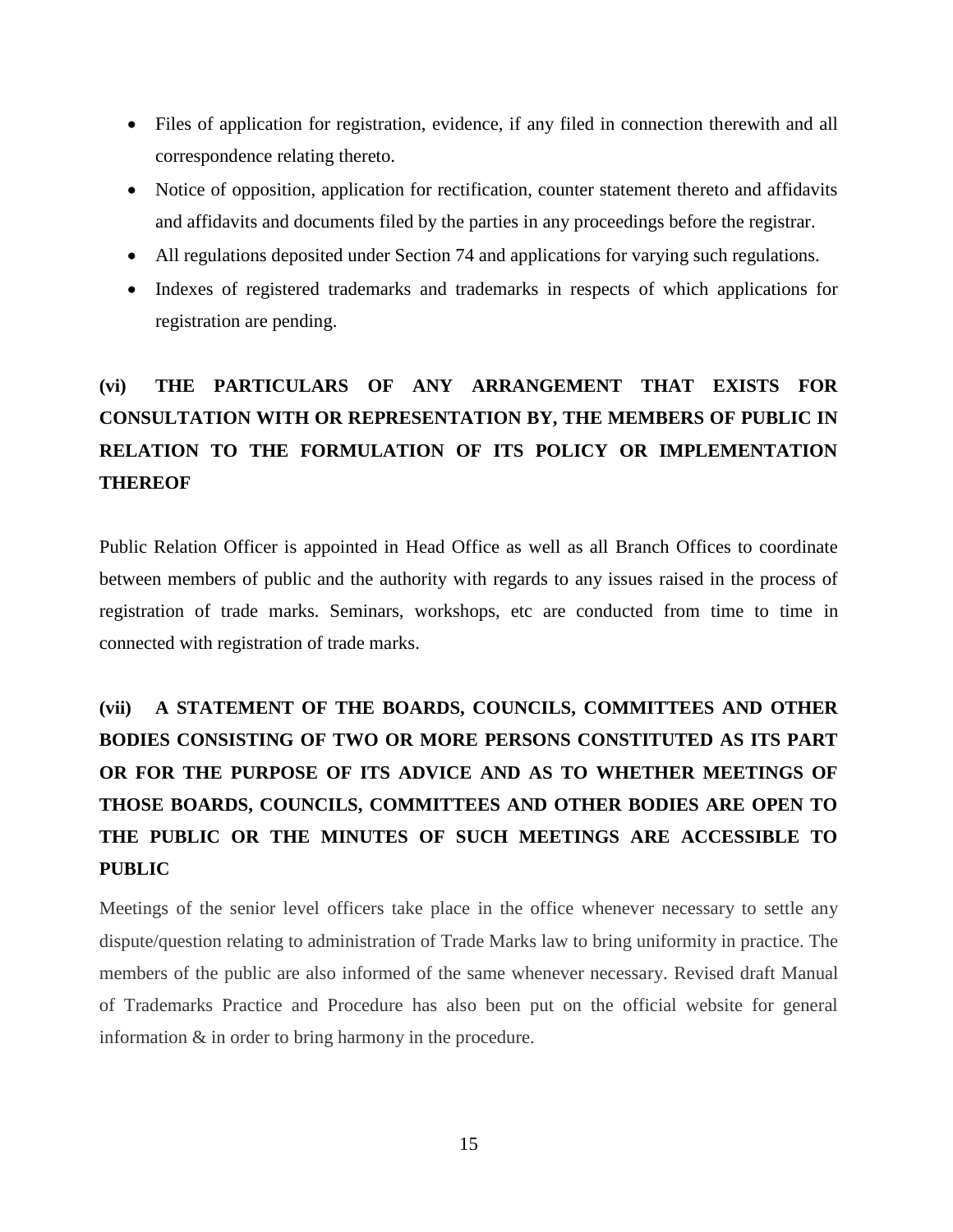#### **(viii) DIRECTORY OF ITS OFFICERS AND EMPLOYEES AND**

## **(ix) MONTHLY REMUNERATION RECEIVED BY EACH OF ITS OFFICERS AND EMPLOYEES INCLUDING THE SYSTEM OF COMPENSATION AS PROVIDED IN ITS REGULATIONS**

Complete record of officers and employees, date of joining, years of service rendered, date of superannuating etc. are available in the respective offices.

However, the numbers of officers/employees working in various categories and their salary structures are as follows:

**Details of officers and employees presently working in all five TMR offices & their salary structure.**

| SI.<br>No. | Name of the<br><b>Officer/Employee</b> | <b>Designation</b>                                             | Pay Band (Rs.) | <b>Grade Pay</b><br>(Rs.) |
|------------|----------------------------------------|----------------------------------------------------------------|----------------|---------------------------|
| 1.         | Shri Chaitanya Prasad, IAS             | Controller General of Patents, Designs &<br><b>Trade Marks</b> | 37,400-67,000  | 10000                     |
| 2.         | Shri V. Natarajan                      | Deputy Registrar of Trade Marks & GI                           | 15,600-39,100  | 7600                      |
| 3.         | Shri S. K. Pandey                      | Deputy Registrar of Trade Marks & GI                           | 15,600-39,100  | 7600                      |
| 4.         | Dr. B. C. Rathore                      | Deputy Registrar of Trade Marks & GI                           | 15,600-39,100  | 7600                      |
| 5.         | Smt. Prem Lata                         | Assistant Registrar of Trade Marks & GI                        | 15,600-39,100  | 6600                      |
| 6.         | Shri R. A. Tiwari                      | Assistant Registrar of Trade Marks & GI                        | 15,600-39,100  | 6600                      |
| 7.         | Smt. Ratan Shalya                      | Assistant Registrar of Trade Marks & GI                        | 15,600-39,100  | 6600                      |
| 8.         | Shri S. B. Palo                        | Assistant Registrar of Trade Marks & GI                        | 15,600-39,100  | 6600                      |
| 9.         | Shri P. K. Pandey                      | Assistant Registrar of Trade Marks & GI                        | 15,600-39,100  | 6600                      |
| 10.        | Shri Sachin Sharma                     | Assistant Registrar of Trade Marks & GI                        | 15,600-39,100  | 6600                      |
| 11.        | Shri Shakti Dhar Ojha                  | Assistant Registrar of Trade Marks & GI                        | 15,600-39,100  | 6600                      |
| 12.        | Smt. Rema S. Iyengar                   | Assistant Registrar of Trade Marks & GI                        | 15,600-39,100  | 6600                      |
| 13.        | Dr. Prithpal Kaur                      | Assistant Registrar of Trade Marks & GI                        | 15,600-39,100  | 6600                      |
| 14.        | Shri Chinnaraja G. Naidu               | Assistant Registrar of Trade Marks & GI                        | 15,600-39,100  | 6600                      |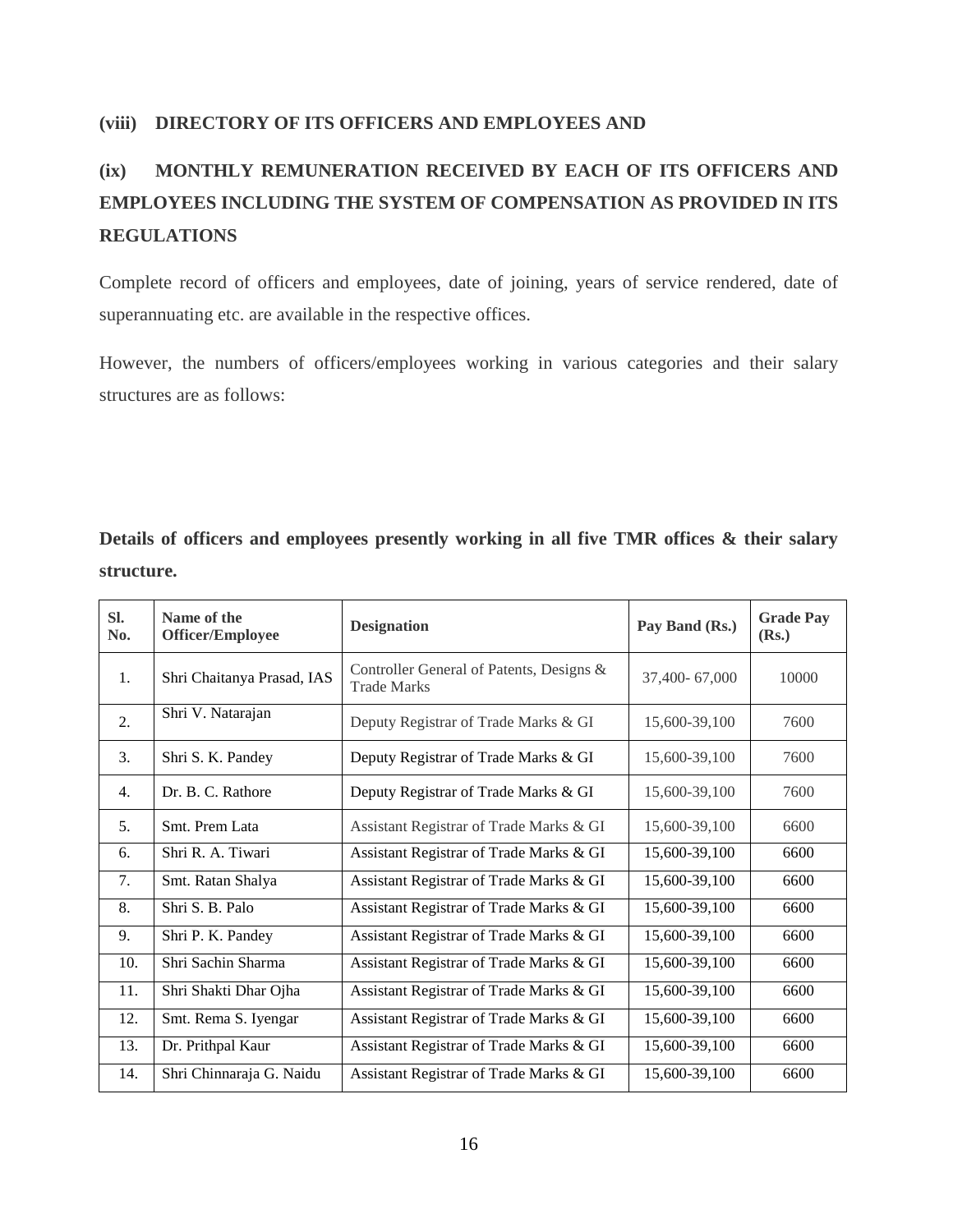| 15. | Shri S. M. Togrikar     | Senior Examiner of Trade Marks & GI | 15,600-39,100 | 5400 |
|-----|-------------------------|-------------------------------------|---------------|------|
| 16. | Shri I. S. Juneja       | Senior Examiner of Trade Marks & GI | 15,600-39,100 | 5400 |
| 17. | Shri N. Babu            | Senior Examiner of Trade Marks & GI | 15,600-39,100 | 5400 |
| 18. | Shri M. M. Wakodikar    | Senior Examiner of Trade Marks & GI | 15,600-39,100 | 5400 |
| 19. | Shri Jai Prakash        | Senior Examiner of Trade Marks & GI | 15,600-39,100 | 5400 |
| 20. | Shri J. T. Anthony      | Senior Examiner of Trade Marks & GI | 15,600-39,100 | 5400 |
| 21. | Shri D. A. Vardam       | Senior Examiner of Trade Marks & GI | 15,600-39,100 | 5400 |
| 22. | Shri Y. K. Bali         | Senior Examiner of Trade Marks & GI | 15,600-39,100 | 5400 |
| 23. | Shri C. S. Uchil        | Senior Examiner of Trade Marks & GI | 15,600-39,100 | 5400 |
| 24. | Shri M. Md. Habibulla   | Senior Examiner of Trade Marks & GI | 15,600-39,100 | 5400 |
| 25. | Shri S. B. Kale         | Senior Examiner of Trade Marks & GI | 15,600-39,100 | 5400 |
| 26. | Ms. Nikitaa Awasthi     | Senior Examiner of Trade Marks & GI | 15,600-39,100 | 5400 |
| 27. | Smt. A. S. V. Manoharan | Senior Examiner of Trade Marks & GI | 15,600-39,100 | 5400 |
| 28. | Shri P. Sathish Murugan | Senior Examiner of Trade Marks & GI | 15,600-39,100 | 5400 |
| 29. | Smt. M. Mahalakshmi     | Senior Examiner of Trade Marks & GI | 15,600-39,100 | 5400 |
| 30. | Smt. B. Lakshmi         | Senior Examiner of Trade Marks & GI | 15,600-39,100 | 5400 |
| 31. | Shri V. D. Abhyankar    | Hindi Officer                       | 15,600-39,100 | 5400 |
| 32. | Shri M. B. Sadare       | Examiner of Trade Marks & GI        | 9,300-34,800  | 4800 |
| 33. | Smt. D. D. Prabhu       | Examiner of Trade Marks & GI        | 9,300-34,800  | 4600 |
| 34. | Smt. P. S. Dabholkar    | Examiner of Trade Marks & GI        | 9,300-34,800  | 4600 |
| 35. | Shri S. U. Bore         | Examiner of Trade Marks & GI        | 9,300-34,800  | 4600 |
| 36. | Smt. M. M. Kadam        | Examiner of Trade Marks & GI        | 9,300-34,800  | 4600 |
| 37. | Shri R. D. Kamtekar     | Examiner of Trade Marks & GI        | 9,300-34,800  | 4600 |
| 38. | Shri V. B. Anjarlekar   | Examiner of Trade Marks & GI        | 9,300-34,800  | 4600 |
| 39. | Shri Sikandar Singh     | Examiner of Trade Marks & GI        | 9,300-34,800  | 4600 |
| 40. | Smt. Archana Singh      | Examiner of Trade Marks & GI        | 9,300-34,800  | 4600 |
| 41. | Shri M. J. Bhatwadekar  | Examiner of Trade Marks & GI        | 9,300-34,800  | 4600 |
| 42. | Shri Beo Joseph         | Examiner of Trade Marks & GI        | 9,300-34,800  | 4600 |
| 43. | Shri B. U. Nanavati     | Examiner of Trade Marks & GI        | 9,300-34,800  | 4600 |
| 44. | Shri V. Rajamani        | Examiner of Trade Marks & GI        | 9,300-34,800  | 4600 |
| 45. | Smt. Rajnish Sharma     | Examiner of Trade Marks & GI        | 9,300-34,800  | 4600 |
| 46. | Shri Prakalpa Sharma    | Examiner of Trade Marks & GI        | 9,300-34,800  | 4600 |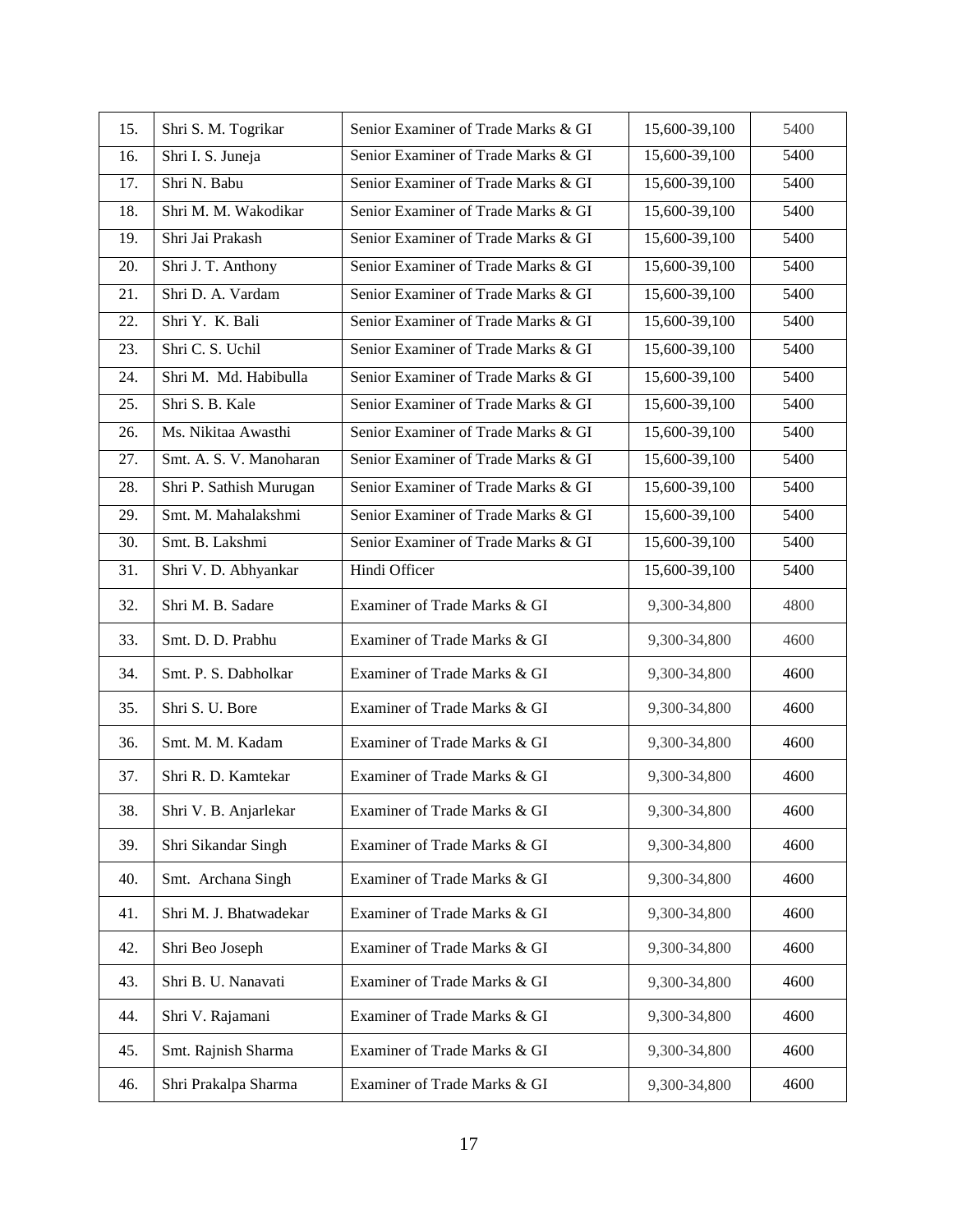| 47. | Smt. Dipmala Mathapati   | Examiner of Trade Marks & GI | 9,300-34,800 | 4600 |
|-----|--------------------------|------------------------------|--------------|------|
| 48. | Shri Birendra Jaishwal   | Examiner of Trade Marks & GI | 9,300-34,800 | 4600 |
| 49. | Shri Arun Kumar          | Examiner of Trade Marks & GI | 9,300-34,800 | 4600 |
| 50. | Shri Devender Kumar      | Examiner of Trade Marks & GI | 9,300-34,800 | 4600 |
| 51. | Smt. Vijay Shree         | Examiner of Trade Marks & GI | 9,300-34,800 | 4600 |
| 52. | Shri Hemant Khosla       | Examiner of Trade Marks & GI | 9,300-34,800 | 4600 |
| 53. | Shri Prashanth K. S. B.  | Examiner of Trade Marks & GI | 9,300-34,800 | 4600 |
| 54. | Shri Dinesh Kumar        | Examiner of Trade Marks & GI | 9,300-34,800 | 4600 |
| 55. | Shri Atul Kumar Singh    | Examiner of Trade Marks & GI | 9,300-34,800 | 4600 |
| 56. | Shri Nagendra P. Yadav   | Examiner of Trade Marks & GI | 9,300-34,800 | 4600 |
| 57. | Shri Anil L. Chavan      | Examiner of Trade Marks & GI | 9,300-34,800 | 4600 |
| 58. | Smt. V. U. Gokarna       | Examiner of Trade Marks & GI | 9,300-34,800 | 4600 |
| 59. | Ms. Yakshi J. Chauhan    | Examiner of Trade Marks & GI | 9,300-34,800 | 4600 |
| 60. | Shri Susheel K. Pandey   | Examiner of Trade Marks & GI | 9,300-34,800 | 4600 |
| 61. | Shri Ashish K. Pandey    | Examiner of Trade Marks & GI | 9,300-34,800 | 4600 |
| 62. | Shri Parag R. Bhendarkar | Examiner of Trade Marks & GI | 9,300-34,800 | 4600 |
| 63. | Shri Abhishek K. Pandey  | Examiner of Trade Marks & GI | 9,300-34,800 | 4600 |
| 64. | Shri Rohit Kumar Shukla  | Examiner of Trade Marks & GI | 9,300-34,800 | 4600 |
| 65. | Ms. Ruchika Samantaray   | Examiner of Trade Marks & GI | 9,300-34,800 | 4600 |
| 66. | Shri D. Chakrabertty     | Examiner of Trade Marks & GI | 9,300-34,800 | 4600 |
| 67. | Shri Amit Kumar          | Examiner of Trade Marks & GI | 9,300-34,800 | 4600 |
| 68. | Ms. Sarika S. Kadam      | Examiner of Trade Marks & GI | 9,300-34,800 | 4600 |
| 69. | Smt. Rajani S. Singh     | Examiner of Trade Marks & GI | 9,300-34,800 | 4600 |
| 70. | Shri Mahendra K. Yadav   | Examiner of Trade Marks & GI | 9,300-34,800 | 4600 |
| 71. | Smt. K. A. Bhatia        | Examiner of Trade Marks & GI | 9,300-34,800 | 4600 |
| 72. | Ms. Neha H. Vakharia     | Examiner of Trade Marks & GI | 9,300-34,800 | 4600 |
| 73. | Shri Anand Kumar         | Examiner of Trade Marks & GI | 9,300-34,800 | 4600 |
| 74. | Shri S. Balaji           | Examiner of Trade Marks & GI | 9,300-34,800 | 4600 |
| 75. | Ms. Shikha Dewan         | Examiner of Trade Marks & GI | 9,300-34,800 | 4600 |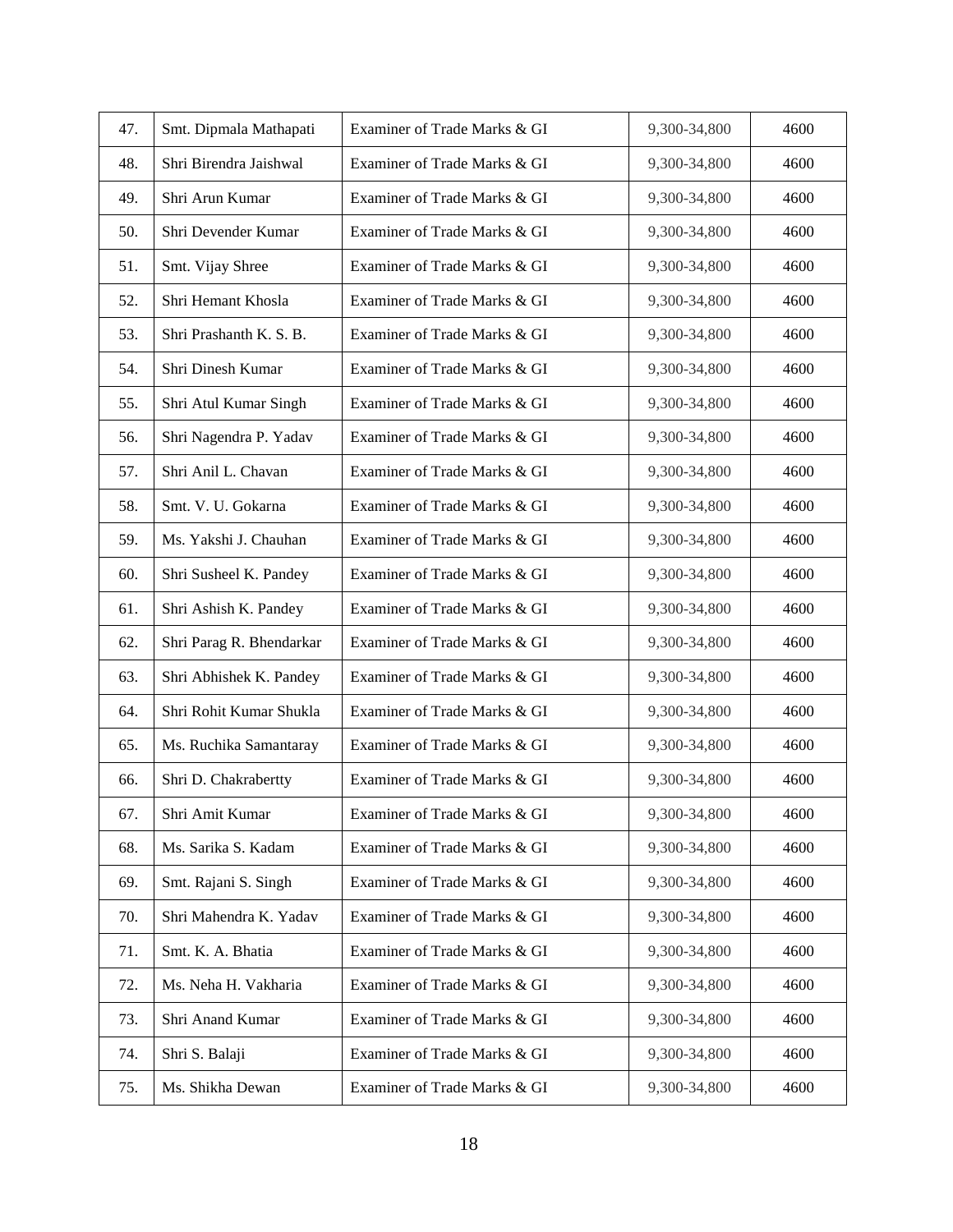| 76.  | Ms. Hima P. Manoharan  | Examiner of Trade Marks & GI            | 9,300-34,800 | 4600 |
|------|------------------------|-----------------------------------------|--------------|------|
| 77.  | Ms. Subasani P.        | Examiner of Trade Marks & GI            | 9,300-34,800 | 4600 |
| 78.  | Shri Dinesh Khurana    | Examiner of Trade Marks & GI            | 9,300-34,800 | 4600 |
| 79.  | Ms. Manjusha V. Bobade | Examiner of Trade Marks & GI            | 9,300-34,800 | 4600 |
| 80.  | Shri Arun K. V.        | Examiner of Trade Marks & GI            | 9,300-34,800 | 4600 |
| 81.  | Shri Jeevan Kumar      | Examiner of Trade Marks & GI            | 9,300-34,800 | 4600 |
| 82.  | Shri B. Rajamanickam   | Examiner of Trade Marks & GI            | 9,300-34,800 | 4600 |
| 83.  | Shri Atul A. Mahajan   | Examiner of Trade Marks & GI            | 9,300-34,800 | 4600 |
| 84.  | Smt. Rama Devi Verma   | Examiner of Trade Marks & GI            | 9,300-34,800 | 4600 |
| 85.  | Shri Fuljence Minj     | Administrative Officer                  | 9,300-34,800 | 4600 |
| 86.  | Shri K. Mahapatra      | Assistant Library & Information Officer | 9,300-34,800 | 4800 |
| 87.  | Smt. Neha M. Raghani   | Private Secretary                       | 9,300-34,800 | 4600 |
| 88.  | Smt. S. M. Karkera     | Private Secretary                       | 9,300-34,800 | 4600 |
| 89.  | Smt. Lavina Pareira    | Private Secretary                       | 9,300-34,800 | 4600 |
| 90.  | Shri Madan Lal Sharma  | Private Secretary                       | 9,300-34,800 | 4800 |
| 91.  | Smt. P. Vedavalli      | Private Secretary                       | 9,300-34,800 | 4600 |
| 92.  | Shri Justine Ekka      | Office Superintendent                   | 9,300-34,800 | 4200 |
| 93.  | Smt. A. A. Hate        | Office Superintendent                   | 9,300-34,800 | 4200 |
| 94.  | Shri S. K. Nandy       | Office Superintendent                   | 9,300-34,800 | 4200 |
| 95.  | Smt. V. J. Karkera     | Stenographer Grade I                    | 9,300-34,800 | 4200 |
| 96.  | Shri S. K. Ghosh       | Stenographer Grade I                    | 9,300-34,800 | 4600 |
| 97.  | Shri K. Saravanan      | Stenographer Grade I                    | 9,300-34,800 | 4600 |
| 98.  | Smt. S. S. Iyer        | Stenographer Grade I                    | 9,300-34,800 | 4200 |
| 99.  | Shri Hariharan K.      | Stenographer Grade I                    | 9,300-34,800 | 4200 |
| 100. | Shri Sanjay Kumar      | Stenographer Grade I                    | 9,300-34,800 | 4200 |
| 101. | Shri T. S. Gautam      | Stenographer Grade I                    | 9,300-34,800 | 4200 |
| 102. | Smt. S. Vasanthi       | Stenographer Grade I                    | 9,300-34,800 | 4200 |
| 103. | Shri Kehari Singh      | Asstt. Examiner of Trade Marks & GI     | 9,300-34,800 | 4200 |
| 104. | Smt. A. D. Barve       | Asstt. Examiner of Trade Marks & GI     | 9,300-34,800 | 4200 |
| 105. | Shri Rajesh Oberoi     | Asstt. Examiner of Trade Marks & GI     | 9,300-34,800 | 4200 |
| 106. | Shri H. A. Mhatre      | Asstt. Examiner of Trade Marks & GI     | 9,300-34,800 | 4200 |
| 107. | Smt. Kapila Makwana    | Asstt. Examiner of Trade Marks & GI     | 9,300-34,800 | 4200 |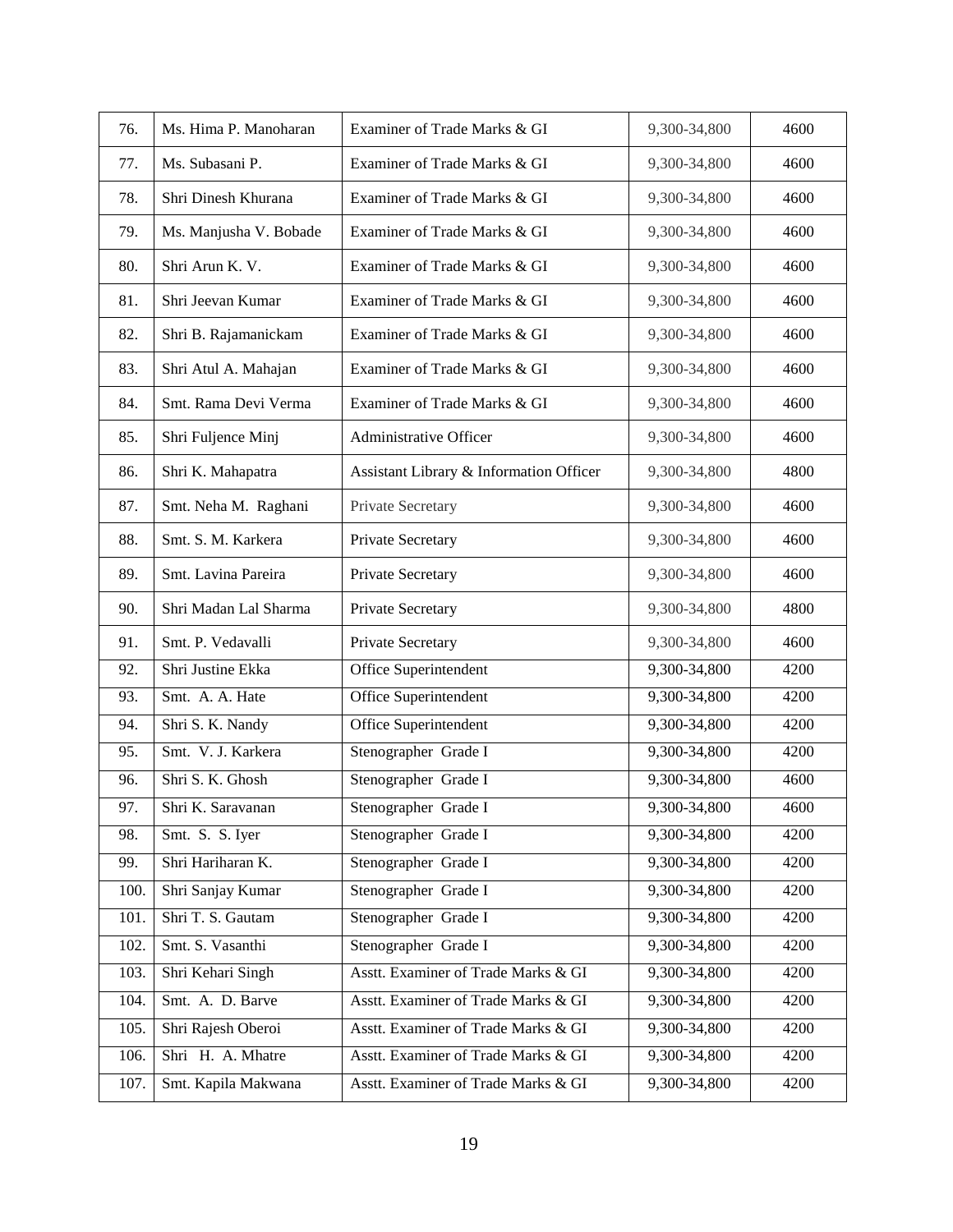| 108. | Smt. Lalitha Rajaraman  | Asstt. Examiner of Trade Marks & GI | 9,300-34,800   | 4200 |
|------|-------------------------|-------------------------------------|----------------|------|
| 109. | Shri K. R. Raval        | Asstt. Examiner of Trade Marks & GI | 9,300-34,800   | 4200 |
| 110. | Shri Ravinder Kumar     | Asstt. Examiner of Trade Marks & GI | 9,300-34,800   | 4200 |
| 111. | Shri Shatrunjay Sahay   | Asstt. Examiner of Trade Marks & GI | 9,300-34,800   | 4200 |
| 112. | Shri D. T. Kamble       | Asstt. Examiner of Trade Marks & GI | 9,300-34,800   | 4200 |
| 113. | Shri N. K. Verma        | Asstt. Examiner of Trade Marks & GI | 9,300-34,800   | 4200 |
| 114. | Smt. Uma Srinivasan     | Asstt. Examiner of Trade Marks & GI | 9,300-34,800   | 4200 |
| 115. | Shri Akram Ali          | Asstt. Examiner of Trade Marks & GI | $9,300-34,800$ | 4200 |
| 116. | Shri Amit Chakraborty   | Asstt. Examiner of Trade Marks & GI | 9,300-34,800   | 4200 |
| 117. | Ms. U.S. Chavan         | Asstt. Superintendent               | 5,200-20,200   | 4200 |
| 118. | Shri S. K. Sarkar       | Asstt. Superintendent               | 5,200-20,200   | 4200 |
| 119. | Shri B. N. Das          | Asstt. Superintendent               | 5,200-20,200   | 4200 |
| 120. | Smt. S. D. Sawalkar     | Asstt. Superintendent               | 5,200-20,200   | 4200 |
| 121. | Shri N. T. Divekar      | Asstt. Superintendent               | 5,200-20,200   | 2800 |
| 122. | Shri S. G. Naik         | Asstt. Superintendent               | $5,200-20,200$ | 4200 |
| 123. | Smt. Amita Patra        | Asstt. Superintendent               | 5,200-20,200   | 2800 |
| 124. | Shri. M. Moorty         | <b>Asstt.</b> Superintendent        | 5,200-20,200   | 2800 |
| 125. | Shri S. A. Khandare     | Asstt. Superintendent               | 5,200-20,200   | 2800 |
| 126. | Shri B. S. Rane         | Cashier                             | 5,200-20,200   | 4200 |
| 127. | Shri Sanjeev Sharma     | Cashier                             | 5,200-20,200   | 2800 |
| 128. | Shri V.K. Date          | <b>Upper Division Clerk</b>         | 5,200-20,200   | 4200 |
| 129. | Smt. R. K. Sheela       | <b>Upper Division Clerk</b>         | 5,200-20,200   | 4200 |
| 130. | Smt. R. R. Wartak       | <b>Upper Division Clerk</b>         | 5,200-20,200   | 2800 |
| 131. | Smt. M. S. Manjrekar    | <b>Upper Division Clerk</b>         | 5,200-20,200   | 2800 |
| 132. | Smt. S. B. Belwarkar    | <b>Upper Division Clerk</b>         | 5,200-20,200   | 2800 |
| 133. | Shri V. S. Sawant       | <b>Upper Division Clerk</b>         | 5,200-20,200   | 4200 |
| 134. | Shri B. R. Pawaskar     | <b>Upper Division Clerk</b>         | $5,200-20,200$ | 2800 |
| 135. | Shri M. J. Faroz        | <b>Upper Division Clerk</b>         | 5,200-20,200   | 2400 |
| 136. | Shri D. H. Bane         | <b>Upper Division Clerk</b>         | 5,200-20,200   | 2800 |
| 137. | Shri D. T. Jiwanapurkar | <b>Upper Division Clerk</b>         | 5,200-20,200   | 2800 |
| 138. | Shri S. G. Sawant       | <b>Upper Division Clerk</b>         | 5,200-20,200   | 2800 |
| 139. | Shri C. Manoj Kumar     | <b>Upper Division Clerk</b>         | 5,200-20,200   | 2400 |
| 140. | Shri S. P. Gherde       | <b>Upper Division Clerk</b>         | 5,200-20,200   | 2400 |
| 141. |                         |                                     |                |      |
|      | Shri V. B. Chendwankar  | <b>Upper Division Clerk</b>         | 5,200-20,200   | 2400 |
| 142. | Shri M. N. Parmar       | <b>Upper Division Clerk</b>         | 5,200-20,200   | 2400 |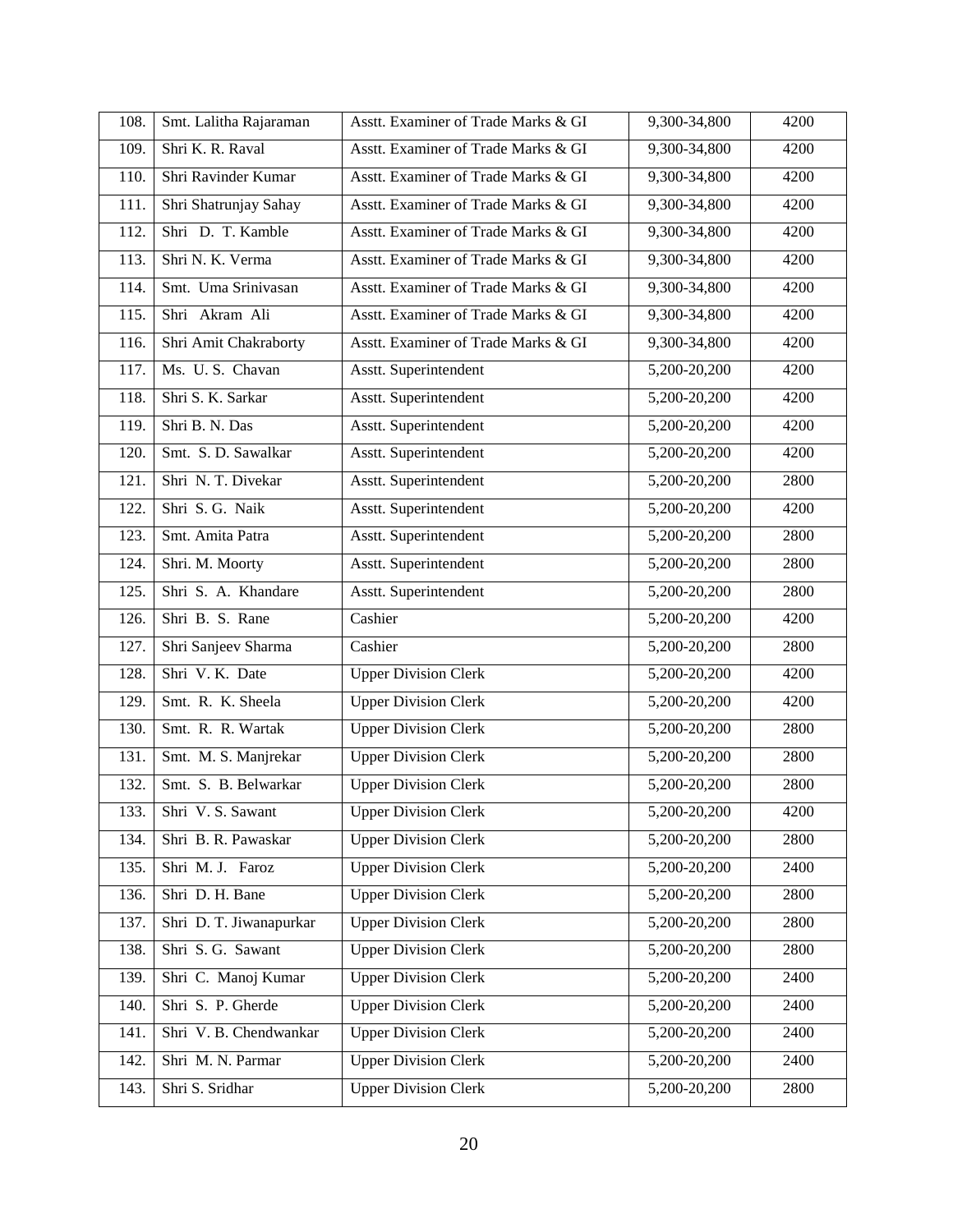| 144. | Shri S. Chatterjee      | <b>Upper Division Clerk</b> | 5,200-20,200   | 2800 |
|------|-------------------------|-----------------------------|----------------|------|
| 145. | Shri P.S. Ambre         | <b>Upper Division Clerk</b> | 5,200-20,200   | 2400 |
| 146. | Shri Satbir             | <b>Upper Division Clerk</b> | 5,200-20,200   | 2400 |
| 147. | Shri S. R. Paddar       | <b>Upper Division Clerk</b> | 5,200-20,200   | 2800 |
| 148. | Shri D. Mukherjee       | <b>Upper Division Clerk</b> | 5,200-20,200   | 2800 |
| 149. | Shri. R. Parthasarathy  | <b>Upper Division Clerk</b> | 5,200-20,200   | 2800 |
| 150. | Shri S. K. Mukherjee    | <b>Upper Division Clerk</b> | 5,200-20,200   | 2400 |
| 151. | Smt. R. Priya           | <b>Upper Division Clerk</b> | 5,200-20,200   | 2800 |
| 152. | Shri K.K. Rajan         | <b>Upper Division Clerk</b> | 5,200-20,200   | 2400 |
| 153. | Shri T. D. Kosambia     | <b>Upper Division Clerk</b> | 5,200-20,200   | 2400 |
| 154. | Shri T. G. Chavan       | <b>Upper Division Clerk</b> | 5,200-20,200   | 2400 |
| 155. | Shri J. S. Mane         | <b>Upper Division Clerk</b> | 5,200-20,200   | 1900 |
| 156. | Shri Radhe Shyam        | Stenographer Grade II       | $5,200-20,200$ | 2400 |
| 157. | Ms. S. Saranya          | Stenographer Grade II       | 5,200-20,200   | 2400 |
| 158. | Shri J. P. Poojari      | <b>Lower Division Clerk</b> | 5,200-20,200   | 2000 |
| 159. | Shri J. Rajasekaran     | <b>Lower Division Clerk</b> | $5,200-20,200$ | 2000 |
| 160. | Shri K. Majumdar        | <b>Lower Division Clerk</b> | 5,200-20,200   | 2000 |
| 161. | Shri Ramamoorthy        | <b>Lower Division Clerk</b> | 5,200-20,200   | 2000 |
| 162. | Shri N. L. Khatick      | <b>Lower Division Clerk</b> | $5,200-20,200$ | 1900 |
| 163. | Shri R. P. Dharak       | <b>Lower Division Clerk</b> | 5,200-20,200   | 1900 |
| 164. | Shri Deepak R. Gorule   | <b>Lower Division Clerk</b> | 5,200-20,200   | 1900 |
| 165. | Shri M. D. Lakhamje     | <b>Lower Division Clerk</b> | 5,200-20,200   | 1900 |
| 166. | Shri A. S. Narkar       | <b>Lower Division Clerk</b> | 5,200-20,200   | 1900 |
| 167. | Shri R. Mohankumar      | <b>Lower Division Clerk</b> | 5,200-20,200   | 1900 |
| 168. | Smt. Sunita Y. Verma    | <b>Lower Division Clerk</b> | 5,200-20,200   | 1900 |
| 169. | Shri B. Babu            | Lower Division Clerk        | 5,200-20,200   | 1900 |
| 170. | Shri P.S. Sawant        | <b>Lower Division Clerk</b> | 5,200-20,200   | 1900 |
| 171. | Shri Chunnu Kumar       | <b>Lower Division Clerk</b> | 5,200-20,200   | 1900 |
| 172. | Shri Shailendra Kumar   | <b>Lower Division Clerk</b> | 5,200-20,200   | 1900 |
| 173. | Shri Md. Ale Rasul      | <b>Lower Division Clerk</b> | 5,200-20,200   | 1900 |
| 174. | Shri Nishant Raj        | Data Entry Operator         | $5,200-20,200$ | 1900 |
| 175. | Shir D. K. Sinha        | Data Entry Operator         | 5,200-20,200   | 1900 |
| 176. | Shri Ankit Garg         | Data Entry Operator         | 5,200-20,200   | 1900 |
| 177. | Shri Guddu K. Choudhary | Data Entry Operator         | 5,200-20,200   | 1900 |
| 178. | Shri Binay Kumar        | Data Entry Operator         | 5,200-20,200   | 1900 |
| 179. | Shri Vinay Kumar        | Data Entry Operator         | $5,200-20,200$ | 1900 |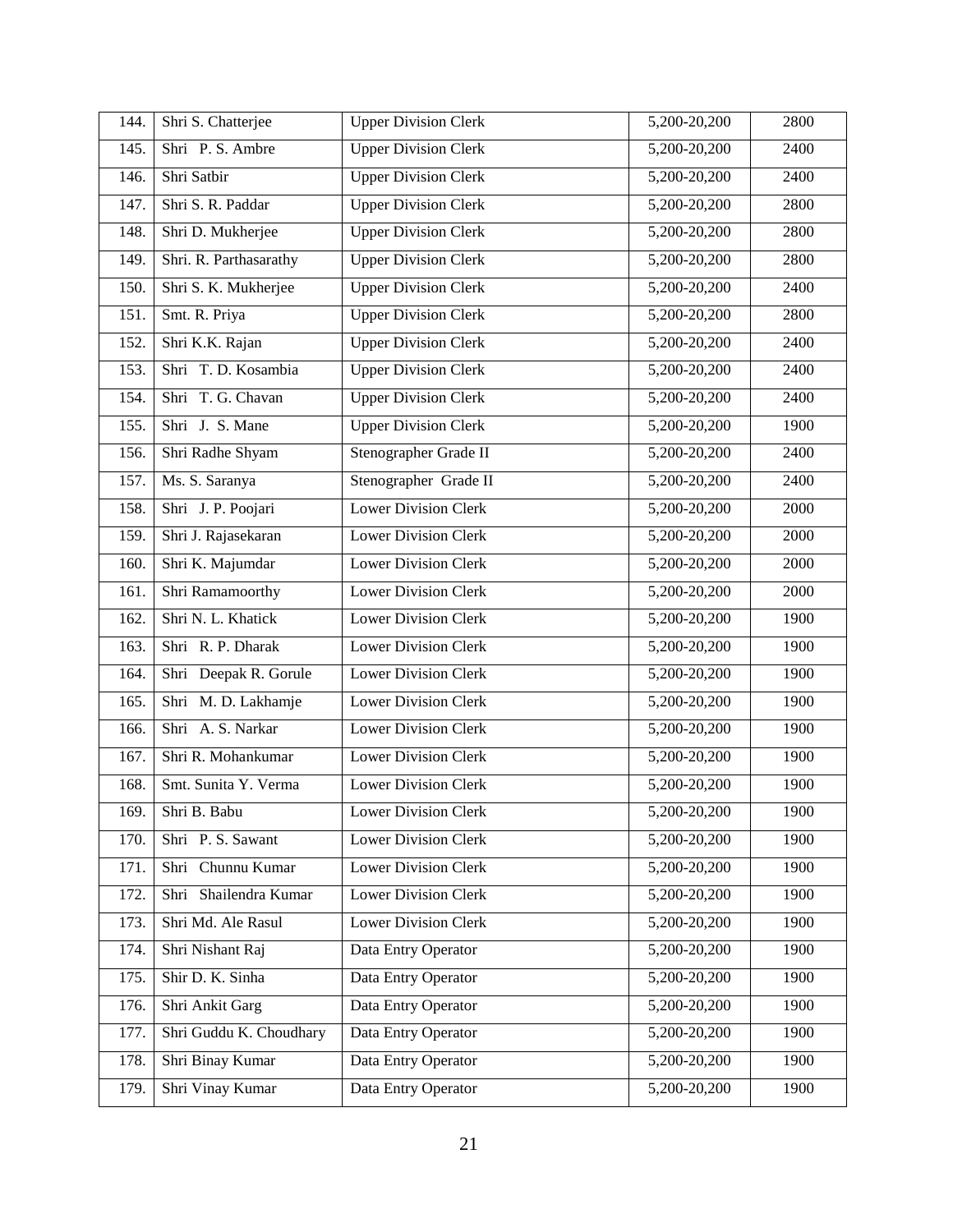| 180. | Shri Ramesh Kumar      | Data Entry Operator        | 5,200-20,200     | 1900 |
|------|------------------------|----------------------------|------------------|------|
| 181. | Shri S. P. Pednekar    | <b>Staff Car Driver</b>    | 5,200-20,200     | 2400 |
| 182. | Shri Jaya Suvarna      | Multi-Tasking Staff        | 5,200-20,200     | 1800 |
| 183. | Shri A. Sayed Kafoor   | Multi-Tasking Staff        | 5,200-20,200     | 2400 |
| 184. | Shri M. S. Parmar      | Multi-Tasking Staff        | 5,200-20,200     | 1800 |
| 185. | Shri H. B. Kakade      | Multi-Tasking Staff        | 5,200-20,200     | 2400 |
| 186. | Shri K. B. Ghogale     | Multi-Tasking Staff        | 5,200-20,200     | 2400 |
| 187. | Shri S. R. Khamkar     | Multi-Tasking Staff        | 5,200-20,200     | 2400 |
| 188. | Shri S. M. Jadhav      | Multi-Tasking Staff        | 5,200-20,200     | 2400 |
| 189. | Shri B. N. Rajak       | Multi-Tasking Staff        | 5,200-20,200     | 2800 |
| 190. | Shri A. K. Paul        | Multi-Tasking Staff        | 5,200-20,200     | 2800 |
| 191. | Shri N. B. Jadhav      | Multi-Tasking Staff        | 5,200-20,200     | 2000 |
| 192. | Shri R. G. Waghela     | Multi-Tasking Staff        | 5,200-20,200     | 2400 |
| 193. | Shri V.V. Rane         | Multi-Tasking Staff        | 5,200-20,200     | 2000 |
| 194. | Smt. S. Mallika        | Multi-Tasking Staff        | 5,200-20,200     | 2000 |
| 195. | Shri D. Jayaraman      | Multi-Tasking Staff        | $5,200-20,200$   | 2000 |
| 196. | Shri S. S. Ghorpade    | Multi-Tasking Staff        | 5,200-20,200     | 2000 |
| 197. | Shri Yogesh Kumar      | Multi-Tasking Staff        | 5,200-20,200     | 2000 |
| 198. | Shri Munshi Ram        | Multi-Tasking Staff        | 5,200-20,200     | 2000 |
| 199. | Shri D. C. Chauhan     | Multi-Tasking Staff        | 5,200-20,200     | 1800 |
| 200. | M. D. Naik<br>Shri     | Multi-Tasking Staff        | 5,200-20,200     | 2400 |
| 201. | K. A. Dakare<br>Shri   | Multi-Tasking Staff        | 5,200-20,200     | 2400 |
| 202. | V. B. Sawant<br>Shri   | Multi-Tasking Staff        | 5,200-20,200     | 2400 |
| 203. | Shri S. K. Sawant      | Multi-Tasking Staff        | 5,200-20,200     | 2000 |
| 204. | Shri C. R. Salve       | Multi-Tasking Staff        | 5,200-20,200     | 2400 |
| 205. | Shri<br>G. D. Vaje     | <b>Multi-Tasking Staff</b> | 5,200-20,200     | 2000 |
| 206. | M. G. Jadyar<br>Shri   | Multi-Tasking Staff        | $5,200 - 20,200$ | 1900 |
| 207. | Shri<br>S. N. Patne    | Multi-Tasking Staff        | 5,200-20,200     | 1900 |
| 208. | N. H. Bhagit<br>Shri   | Multi-Tasking Staff        | 5,200-20,200     | 1900 |
| 209. | S. L. Jadhav<br>Shri   | Multi-Tasking Staff        | 5,200-20,200     | 2000 |
| 210. | V. K. Lokhande<br>Shri | Multi-Tasking Staff        | 5,200-20,200     | 2000 |
| 211. | Shri A. K. Rauth       | Multi-Tasking Staff        | 5,200-20,200     | 1900 |
| 212. | Shri R. S. Kadam       | Multi-Tasking Staff        | 5,200-20,200     | 2000 |
| 213. | Shri S. Jayakumar      | Multi-Tasking Staff        | 5,200-20,200     | 1800 |
| 214. | Smt. N. Menaka         | Multi-Tasking Staff        | 5,200-20,200     | 1800 |
| 215. | Shri N. Murugan        | Multi-Tasking Staff        | 5,200-20,200     | 1800 |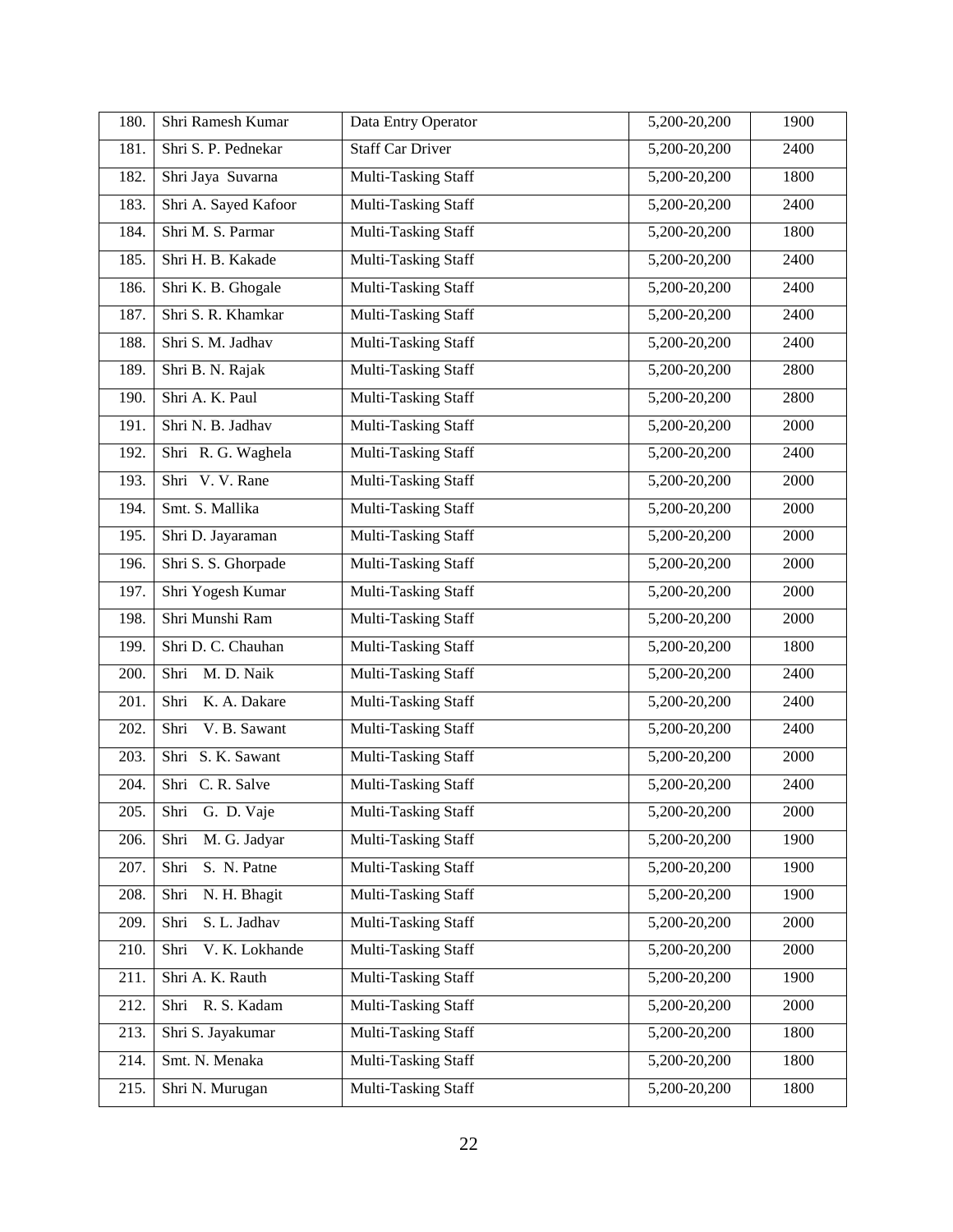| 216. | Shri D.A. Rathod         | Multi-Tasking Staff                  | 5,200-20,200 | 1800 |
|------|--------------------------|--------------------------------------|--------------|------|
| 217. | Shri Manoj Kumar         | Multi-Tasking Staff                  | 5,200-20,200 | 1900 |
| 218. | Shri Sanjay Kumar        | Multi-Tasking Staff                  | 5,200-20,200 | 1900 |
| 219. | Shri Prabhakar Poojari   | Multi-Tasking Staff                  | 5,200-20,200 | 1800 |
| 220. | Shri Sharad D. Hate      | Multi-Tasking Staff                  | 5,200-20,200 | 1800 |
| 221. | Shri S. D. Narvekar      | Multi-Tasking Staff                  | 5,200-20,200 | 1900 |
| 222. | Shri S. Kulandaivel      | Multi-Tasking Staff                  | 5,200-20,200 | 1800 |
| 223. | Shri Girraj              | Multi-Tasking Staff                  | 5,200-20,200 | 1900 |
| 224. | Smt. K. Shanti           | Multi-Tasking Staff                  | 5,200-20,200 | 1800 |
| 225. | Shri Jagdish S. Barve    | Multi-Tasking Staff                  | 5,200-20,200 | 1800 |
| 226. | Shri A. Hossain Haldar   | Multi-Tasking Staff                  | 5,200-20,200 | 2400 |
| 227. | Shri B. G. Vyavahare     | Multi-Tasking Staff                  | 5,200-20,200 | 1900 |
| 228. | Shri D. Venkataramanaiah | Multi-Tasking Staff                  | 5,200-20,200 | 1800 |
| 229. | Shri R. A. Tambe         | Group D (Absent w. e. f. 01/01/2009) |              |      |

# **(xi) THE BUDGET ALLOCATED TO EACH OF ITS AGENCY, INDICATING THE PARTICULARS OF ALL PLANS, PROPOSED EXPENDITURES AND REPORTS ON DISBURSEMENTS MADE**

This is as per the budget sanctioned by the Government of India, Ministry of Commerce and Industry, Department of Industrial Policy and Promotion (DIPP), New Delhi.

#### **Budget Estimates 2013-2014**

| 3475 Other General Economic Services (Major Head) |                                                                                   | (In Thousands of Rupees) |                 |
|---------------------------------------------------|-----------------------------------------------------------------------------------|--------------------------|-----------------|
| 01                                                | <b>Controller General of Patents, Designs and</b><br><b>Trade Marks (Subhead)</b> | <b>Plan</b>              | <b>Non-Plan</b> |
| 01.01                                             | General                                                                           |                          |                 |
| 01.01.01                                          | <b>Salaries</b>                                                                   | --                       | 271800          |
| 01.01.03                                          | Overtime Allowance (OTA)                                                          | --                       | 100             |
| 01.01.06                                          | <b>Medical Treatment</b>                                                          |                          | 3000            |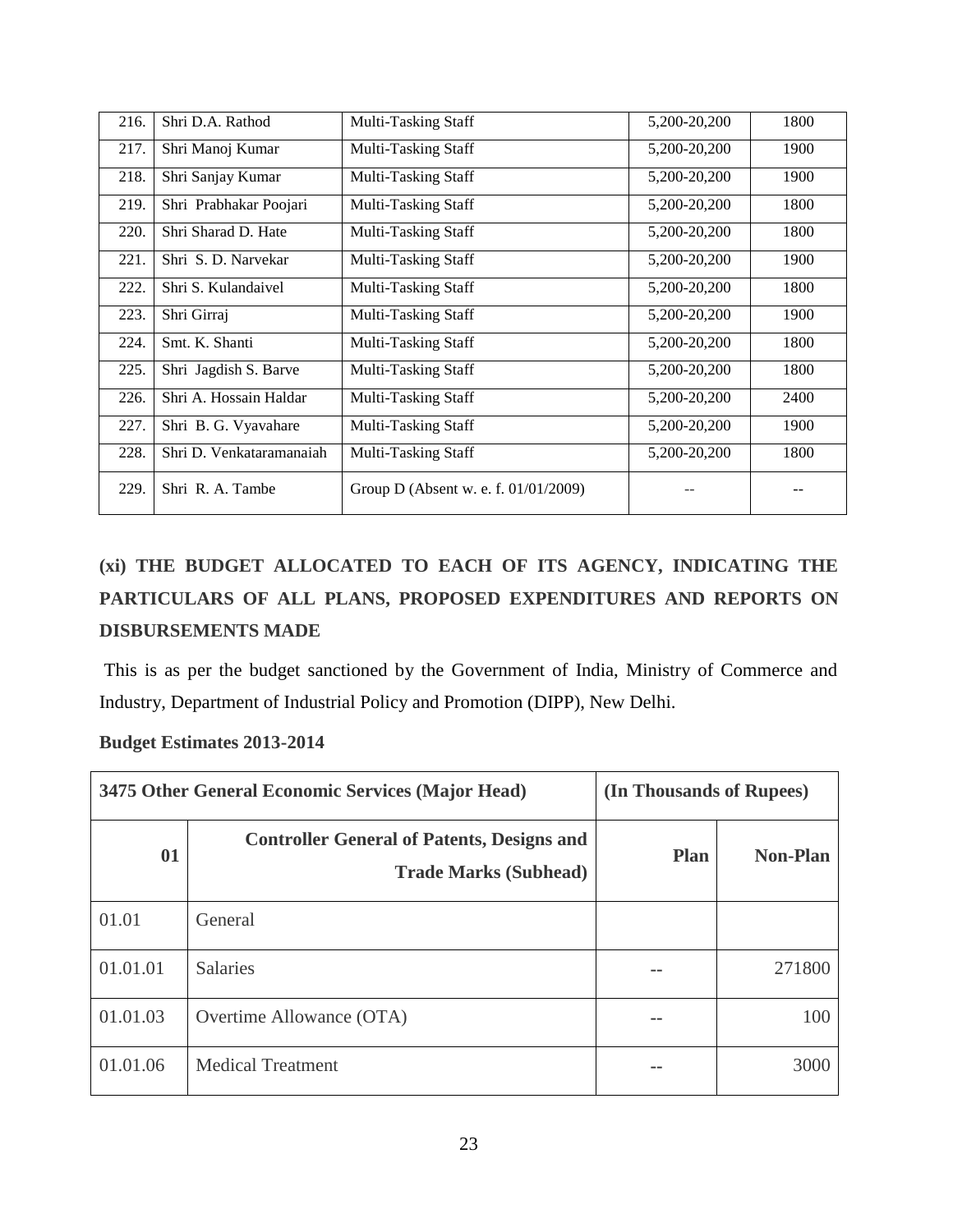| 01.01.11 | <b>Domestic Travel Expenses</b>                                         |        | 7500   |
|----------|-------------------------------------------------------------------------|--------|--------|
| 01.01.12 | <b>Foreign Travel Expenses</b>                                          |        | 3500   |
| 01.01.13 | <b>Office Expenses</b>                                                  |        | 75000  |
| 01.01.14 | Rents, Rates and Taxes                                                  |        | 2000   |
| 01.01.16 | Publications                                                            |        | 2000   |
| 01.01.17 | <b>Banking Cash Transaction Tax</b>                                     |        |        |
| 01.01.28 | <b>Professional Services</b>                                            |        | 1000   |
| 01.99    | <b>Information Technology</b>                                           |        |        |
| 01.99.13 | Office Expenses                                                         |        |        |
| 01.99.50 | Other charges                                                           |        | 2000   |
|          |                                                                         |        |        |
|          | <b>Total</b>                                                            |        | 367900 |
| 03       | <b>Modernization of Trade Marks Registry</b>                            |        |        |
| 03.00    | Modernization of Trade Marks Registry                                   |        |        |
| 03.00.50 | <b>Other Charges</b>                                                    |        | 2000   |
|          | <b>Total</b>                                                            |        | 2000   |
| 08       | Modernization & Strengthening of Intellectual Property Office (Subhead) |        |        |
| 08.00    | <b>Dummy</b>                                                            |        |        |
| 08.00.01 | Salaries                                                                | 160000 |        |
| 08.00.13 | <b>Office Expenses</b>                                                  | 60000  |        |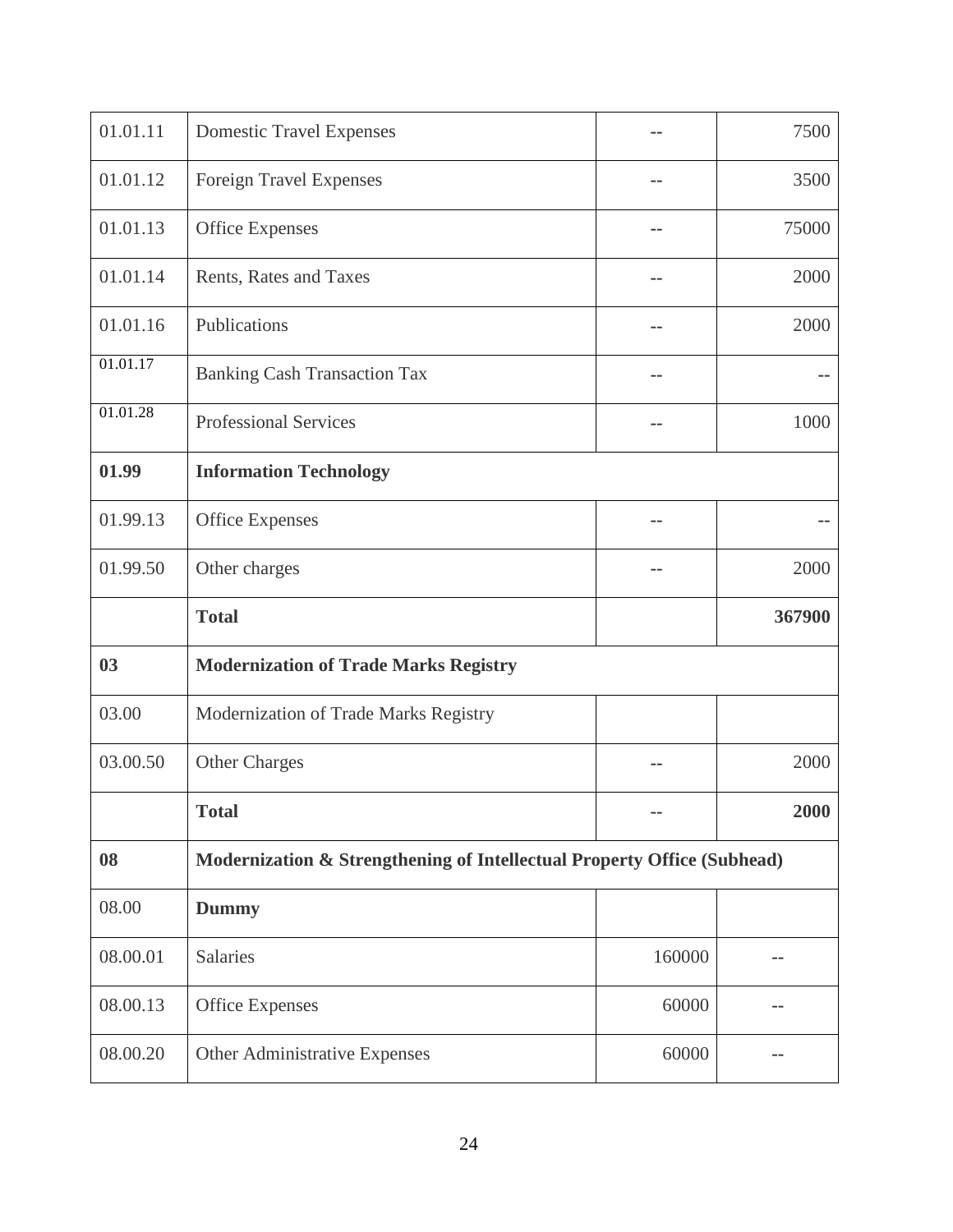| 08.00.50 | <b>Other Charges</b>          | 30000  | $=$ $-$    |
|----------|-------------------------------|--------|------------|
| 08.99    | <b>Information Technology</b> |        |            |
| 08.99.13 | <b>Office Expenses</b>        | 160000 | $\sim$ $-$ |
|          | <b>Total</b>                  | 470000 | $=$ $-$    |

**Budget Estimates 2013-2014**

| 4059 Capital Outlay on Public Works (Major Head) |                                                                                   | (In Thousands of Rupees) |                 |
|--------------------------------------------------|-----------------------------------------------------------------------------------|--------------------------|-----------------|
| 08                                               | Modernization & Strengthening of Intellectual<br><b>Property Office (Subhead)</b> | <b>Plan</b>              | <b>Non-Plan</b> |
| 08.00                                            | <b>Nil</b>                                                                        |                          |                 |
| 008.00.53                                        | Major Works                                                                       | 10000                    | --              |
|                                                  | Total                                                                             | 10000                    |                 |

**(xii) THE MANNER OF EXECUTION OF SUBSIDY PROGRAMME, INCLUDING THE AMOUNTS ALLOCATED AND THE DETAILS OF BENEFICIARIES OF SUCH PROGRAMMES** 

NIL

## **(xiii) PARTICULARS OF RECIPIENTS OF CONCESSIONS, PERMITS OR AUTHORISATIONS GRANTED BY IT**

NIL

## **(xiv) DETAILS IN RESPECT OF THE INFORMATION, AVAILABLE TO OR HELD BY IT, REDUCED IN AN ELECTRONIC FORM**

Information to the maximum possible extent has been made available online to the public *viz.*  information relating to Trade Marks applications, status of the applications, examination reports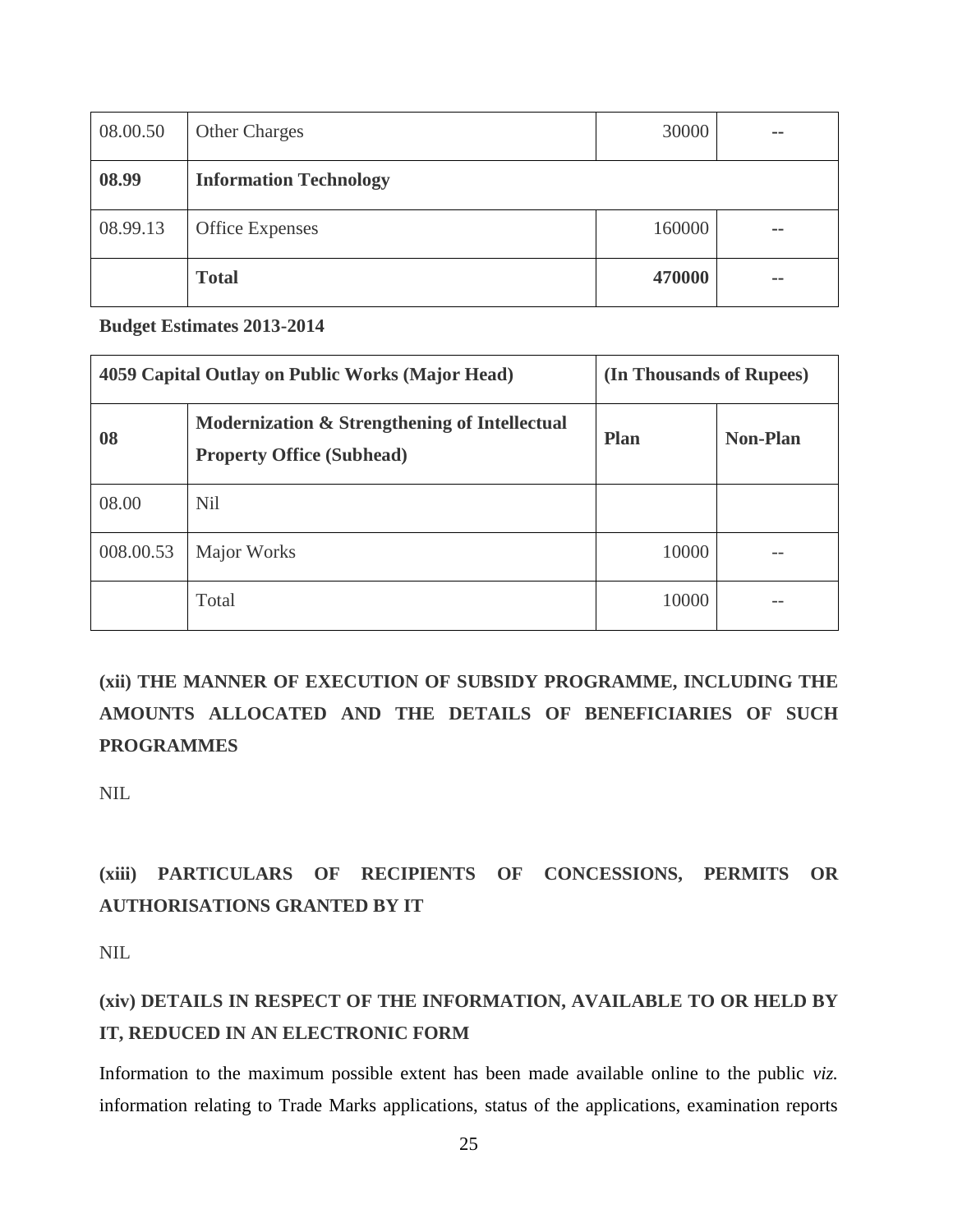and other documents. Processing of a trade mark application is a multi-stage process, involving filing of an application, electronic data processing; verification, classification, examination, publication, opposition etc. (*see [www.ipindia.nic.in\)](http://www.ipindia.nic.in/).* Some key information available in electronic form has been noted as under:

- Trade Marks Application & Related Documents
- Trade Mark Journal
- IP Acts & Rules
- Annual Reports
- Revised Draft Manual of Trade Marks Practice and Procedure
- International Non Proprietary Names (INN)
- Work flow chart
- Reservation Rosters of Group A, B & C employees
- Classification of Goods & Services
- Hearing Board
- Office Circulars
- Returned Registration Certificate
- List of Removed Trade Marks
- Hearing & Adjournment Details
- Opposition & Renewal Details

**(xv) THE PARTICULARS OF FACILITIES AVAILABLE TO CITIZENS FOR OBTAINING INFORMATION, INCLUDING THE WORKING HOURS OF LIBRARY OR READING ROOM, IF MAINTAINED FOR PUBLIC USE:**

### **Public Search Interface**

An easy & powerful search interface has been developed to conduct a search for trademarks.

The said interface is divided in 3 Parts

(a) Categories

You can select from three different Categories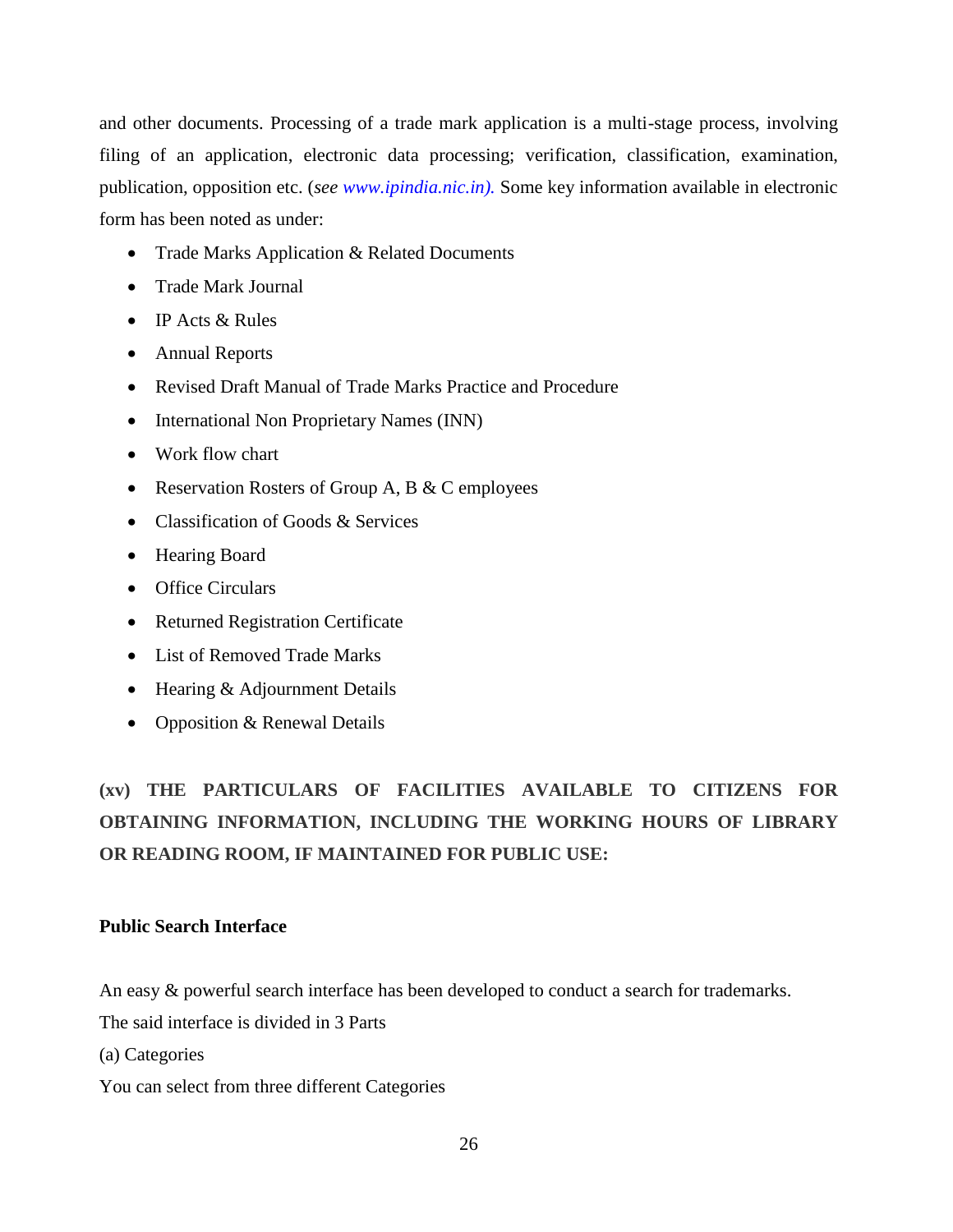- Wordmark
- Vienna Code
- Phonetic

(b) Criteria, Keyword & Condition

Criteria refine your search. It changes on the selection of Categories.

- For WORDMARK you have {'WORDMARK', 'CLASS', 'GOODS-SERIVCE', 'DESCRIPTION'}
- For VIENNA MARK you have {'VIENNA CODE', 'CLASS'}
- For PHONETIC you have {'WORDMARK', 'CLASS'}
- (c) Search Button

After entering keywords & selecting your conditions click on 'Start Search' button.

### **WIPO Depository Library**

WIPO Depository Library serves as reference sources for the general public. WIPO is the world's most comprehensive source of data on the intellectual property (IP) system, as well as of empirical studies, reports and factual information on IP. Those wishing to consult WIPO publications may visit to library located in the Patent Office at all four locations.

### **Other Information**

For the purpose of knowledge to general public for filing trademark applications free information booklets are distributed on request (also available on official website *www.ipindia.nic.in*). This booklet contains relevant information whatever necessary for filing & further processing of trademark applications directly.

Additionally members of the public may obtain direct preliminary information on the necessary formalities for filing trademark applications and/or other details by visiting any of the Trade Marks Registry. Above services including library facilities are available in the office on working days (Monday to Friday) during 9:30 AM to 6:00 PM. The complete information about Department is available in the official website **(***[www.ipindia.nic.in](http://www.ipindia.nic.in/)).*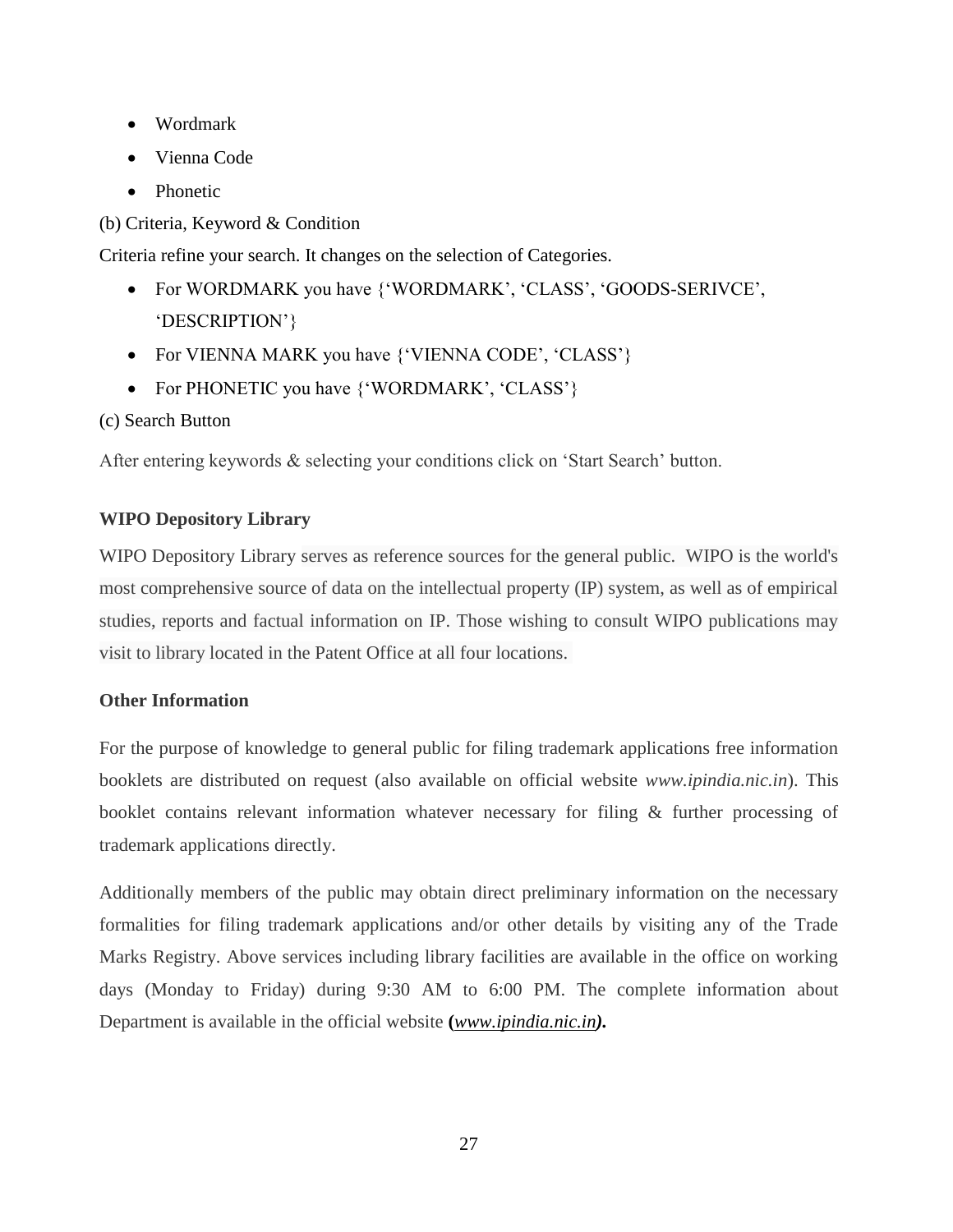## THE FIRST SCHEDULE

[See Rule 11]

## FORMS AND FEES

| Entry<br>No. | On what payable                                                                                                                                                                         | Amount<br>R <sub>s</sub> .                                                  | Corresponding<br>Form Number |
|--------------|-----------------------------------------------------------------------------------------------------------------------------------------------------------------------------------------|-----------------------------------------------------------------------------|------------------------------|
| 1.           | On application to register a trade mark for a<br>specification of goods or services included in one<br>class [Section $18(1)$ ]                                                         | 3500.00                                                                     | $TM-1$                       |
| 2.           | On application to register a trade mark for goods or<br>services included in a class from a convention<br>country under section $18(1)$ & $154(2)$                                      | 3500.00                                                                     | $TM-2$                       |
| 3.           | On a single application under section $18(2)$ for the<br>registration of a trade mark for different classes of<br>goods or services from a convention country under<br>section $154(2)$ | 3500.00 for<br>each class                                                   | $TM-52$                      |
| 4.           | On a single application under section $18(2)$ for the<br>registration of a trade mark for different classes of<br>goods or services.                                                    | 3500.00 for<br>each class                                                   | $TM-51$                      |
| 5.           | On application to register a series trade mark under<br>section 15 for a specification of goods or services<br>included in a class or different classes                                 | 3500.00 for<br>each trade<br>mark and for<br>each separate<br>class thereof | $TM-8$                       |
| 6.           | On application to register a series of trade mark from<br>a convention country under section 154(2) for a<br>specification of goods or services included in a class<br>or classes       | 3500.00 for<br>each trade<br>mark and for<br>each separate<br>class thereof | <b>TM-37</b>                 |
| 7.           | On application under section $63(1)$ to register a<br>collective mark for a specification of goods or<br>services included in a class                                                   | 10,000.00                                                                   | $TM-3$                       |
| 8.           | On application under section $71(1)$ to register a<br>certification trade mark for a specification of goods<br>or services included in a class.                                         | 10,000.00                                                                   | $TM-4$                       |
| 9.           | On a request under rule $40(1)$ to state grounds of                                                                                                                                     | 1000.00                                                                     | <u>TM-15</u>                 |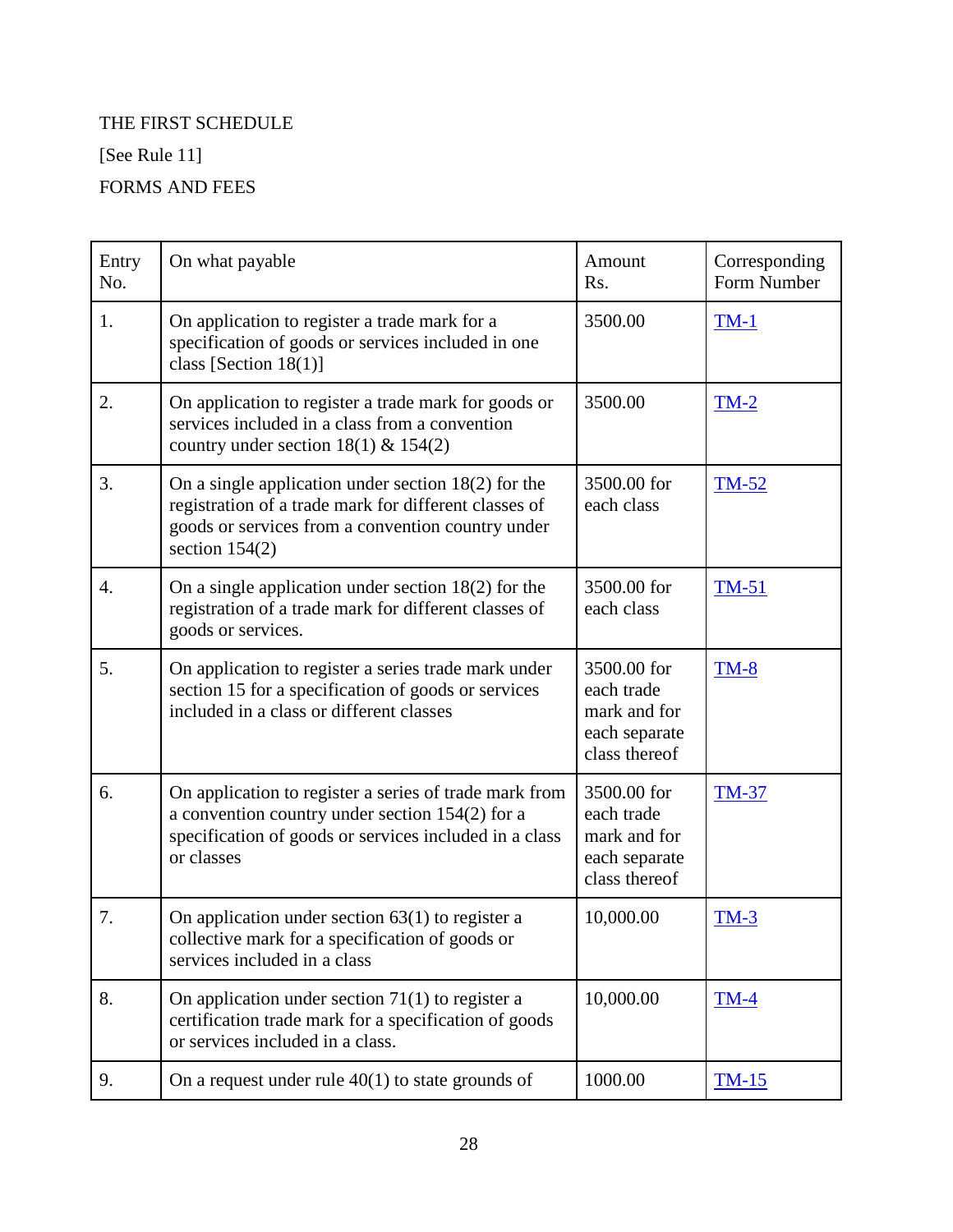|     | decision.                                                                                                                                                                                                                                                                                                                                   |                                   |              |
|-----|---------------------------------------------------------------------------------------------------------------------------------------------------------------------------------------------------------------------------------------------------------------------------------------------------------------------------------------------|-----------------------------------|--------------|
| 10. | On a notice of opposition under section 21 $(1)$ , 64,<br>66 or 73 for each class opposed.                                                                                                                                                                                                                                                  | 2500.00                           | $TM-5$       |
| 11. | On a counter statement in answer to a notice of<br>opposition under section 21, for each application<br>opposed, or in answer to an application under any of<br>the section 47 or 57 in respect of each trade mark or<br>in answer to a notice of opposition under section 59<br>or rule 101 for each application or conversion<br>opposed. | 1000.00                           | $TM-6$       |
| 12. | On notice of intention to oppose hearing under any<br>of the section 21, 47, 57 and 59 by each party to the<br>proceeding concerned.                                                                                                                                                                                                        | 500.00                            | <b>TM-7</b>  |
| 13. | On application under section $16(5)$ to dissolve the<br>association between registered trademarks.                                                                                                                                                                                                                                          | 500.00 for<br>each<br>dissolution | <b>TM-14</b> |
| 14. | For renewal under section 25 of the registration of a<br>trade mark at the expiration of the last registration<br>not otherwise charged.                                                                                                                                                                                                    | 5,000.00                          | $TM-12$      |
| 15. | For renewal under section 25 of the registration of a<br>series trade mark at the expiration of the last<br>registration- For the first two marks of the series of<br>each separate class:                                                                                                                                                  | 5,000.00<br>2500.00               | <b>TM-12</b> |
|     | For every additional mark of the series of each                                                                                                                                                                                                                                                                                             |                                   |              |
|     | separate class.                                                                                                                                                                                                                                                                                                                             |                                   |              |
| 16. | For renewal under section 25 of a single application                                                                                                                                                                                                                                                                                        | 5,000.00                          | <b>TM-12</b> |
|     | of a trade mark for goods or services in more than<br>one class-in respect of every class.                                                                                                                                                                                                                                                  | for each class                    |              |
| 17. | For renewal under section 25 of the registration of a<br>collective mark/certification trade mark.                                                                                                                                                                                                                                          | 10,000.00                         | $TM-12$      |
| 18  | On application under section $25(4)$ for restoration of<br>a trade mark removed from the register.                                                                                                                                                                                                                                          | 3000.00                           | $TM-13$      |
| 19. | On application for renewal under proviso to section<br>$25(3)$ within six months from the expiration of last<br>registration of the trade mark.                                                                                                                                                                                             | 3000.00 as<br>surcharge.          | $TM-10$      |
| 20. | On application for certificate of the Registrar under                                                                                                                                                                                                                                                                                       | 2500.00                           | <b>TM-17</b> |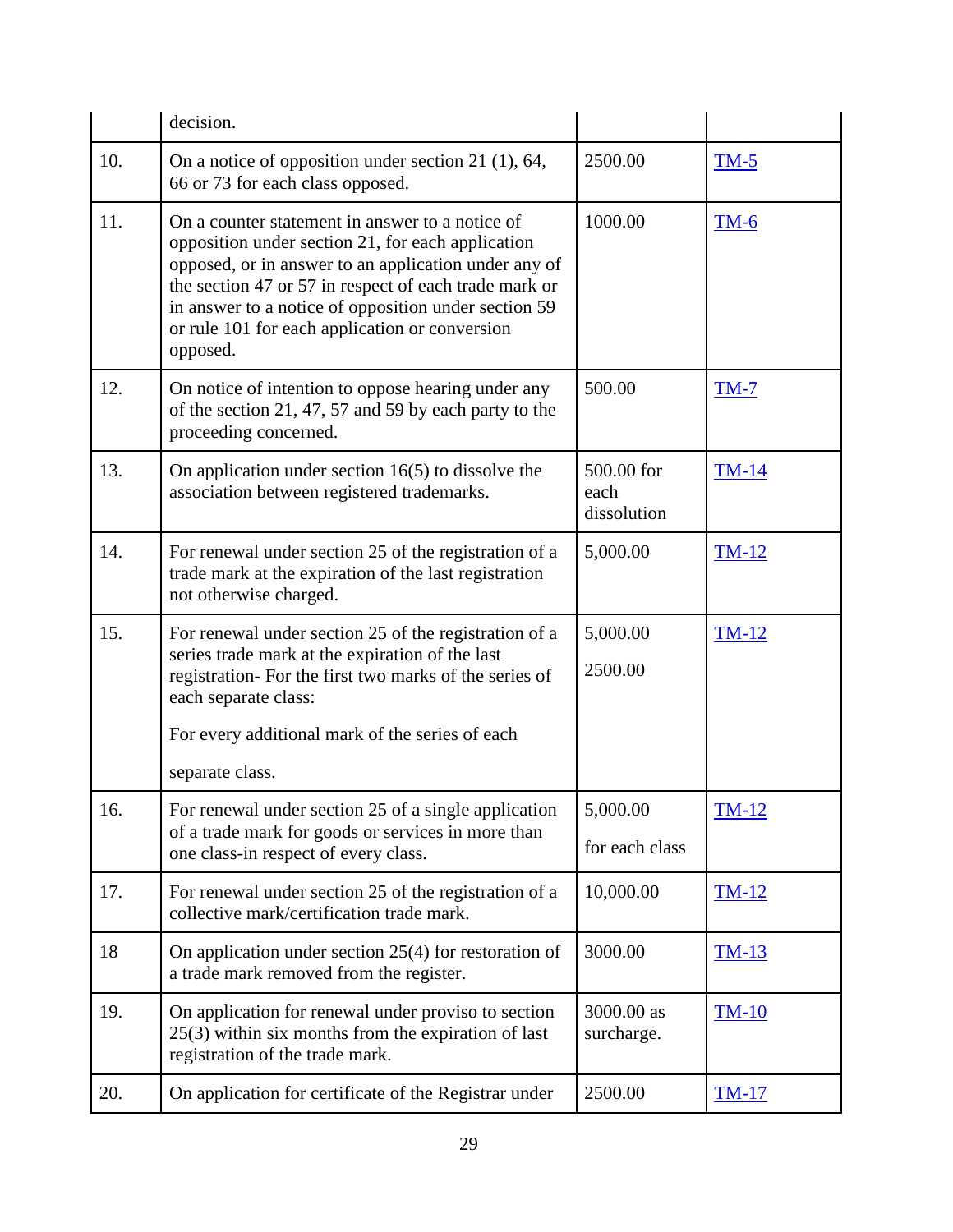|     | section $40(2)$ :                                                                                                                                                                                   | 500.00             |                                            |
|-----|-----------------------------------------------------------------------------------------------------------------------------------------------------------------------------------------------------|--------------------|--------------------------------------------|
|     | For the first mark proposed to be assigned.                                                                                                                                                         |                    |                                            |
|     | For every additional mark of the same proprietor                                                                                                                                                    |                    |                                            |
|     | included in that assignment.                                                                                                                                                                        |                    |                                            |
| 21. | On application for approval of the Registrar under<br>section 41-                                                                                                                                   | 2500.00            | <b>TM-19</b>                               |
|     | For the first trade mark.                                                                                                                                                                           | 500.00             |                                            |
|     | For every additional mark of the same                                                                                                                                                               |                    |                                            |
|     | proprietor included in the same transfer.                                                                                                                                                           |                    |                                            |
| 22. | On application under section 42 for direction of a                                                                                                                                                  | 2500.00            | <b>TM-20</b>                               |
|     | Registrar for advertisement of assignment without<br>goodwill of a trade mark in use-                                                                                                               | 2500.00            |                                            |
|     | For the first mark assigned.                                                                                                                                                                        | 500.00             |                                            |
|     | For every additional mark assigned with the same<br>devolution of title.                                                                                                                            |                    |                                            |
| 23. | On application for extension of time for applying for<br>directions under section 42 for advertisement of<br>assignment without goodwill of trade mark in use in<br>respect of devolution of title- | 500.00<br>1000.00  | $TM-21$                                    |
|     | Not exceeding one month<br>Not exceeding two months                                                                                                                                                 | 1500.00            |                                            |
|     | Not exceeding three months                                                                                                                                                                          |                    |                                            |
| 24. | On application under section 45 to register a<br>subsequent proprietor in a case of assignment or<br>transfer of a single trade mark:                                                               | 5000.00<br>7500.00 | TM-<br>23 OR TM -24<br>TM-                 |
|     | If made within six months from the date of<br>acquisition of proprietorship.                                                                                                                        | 10,000.00          | 23 OR TM-24.                               |
|     | If made after expiration of six months but before 12<br>months from the date of acquisition of<br>proprietorship.                                                                                   |                    | TM-<br>23 OR TM-24.<br>TM-<br>23 OR TM-24. |
|     | If made after 12 months from date of acquisition of<br>proprietorship.                                                                                                                              |                    |                                            |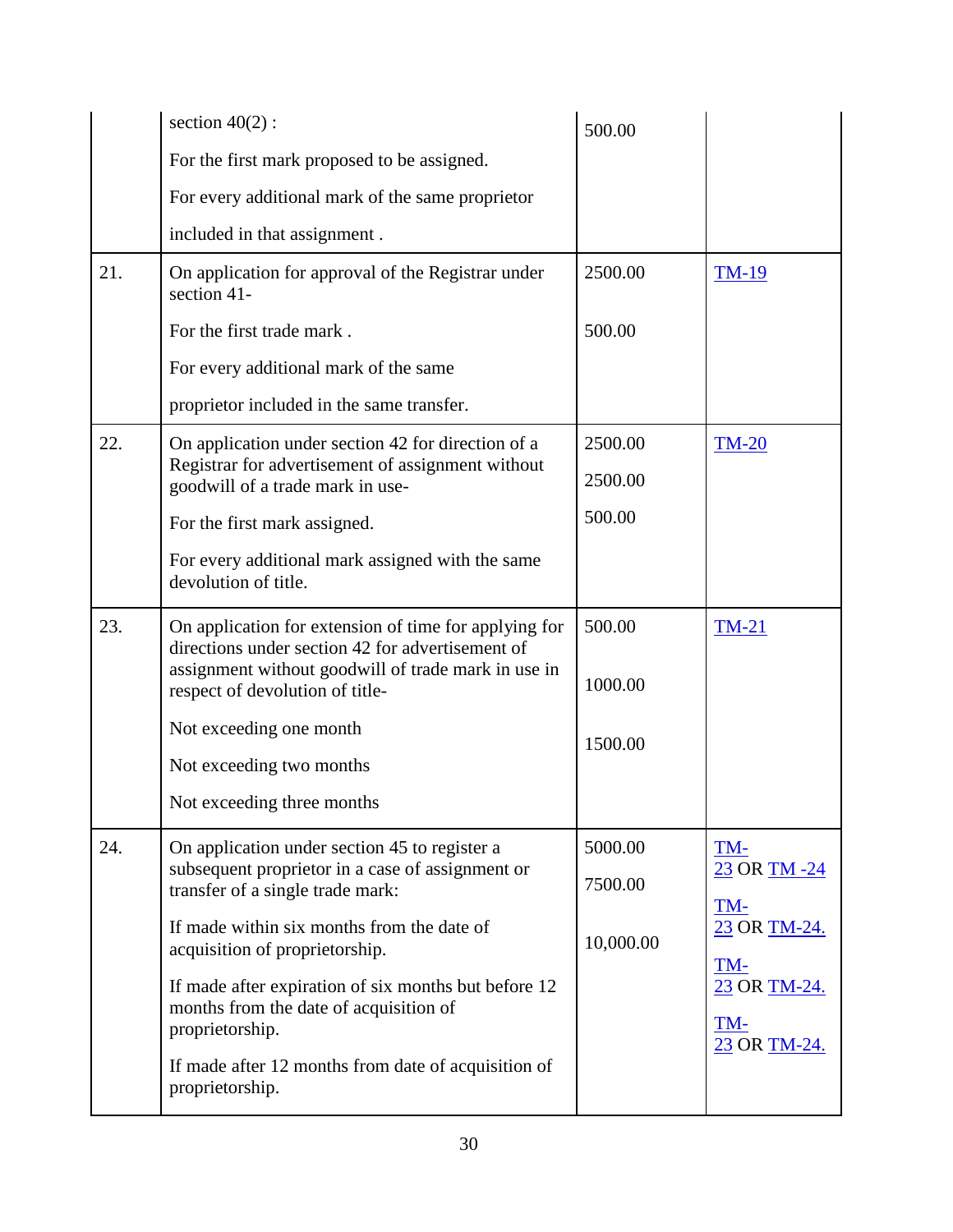| 25. | On application under section 45 to register a<br>subsequent proprietor of more than one trade mark<br>registered in the same name, the devolution of title<br>being the same in each case:-                                                                                         | 5000.00<br>1000.00   | TM-<br>23 OR TM-24.<br>TM-<br>23 OR TM-24. |
|-----|-------------------------------------------------------------------------------------------------------------------------------------------------------------------------------------------------------------------------------------------------------------------------------------|----------------------|--------------------------------------------|
|     | If made within six months from the date of<br>acquisition of proprietorship-                                                                                                                                                                                                        |                      | TM-                                        |
|     | For the first mark                                                                                                                                                                                                                                                                  | 7500.00              | 23 OR TM-24.                               |
|     | For every additional mark                                                                                                                                                                                                                                                           | 1500.00              | TM-                                        |
|     | If made after the expiration of six months but before<br>twelve months from the date of acquisition of<br>proprietorship:-                                                                                                                                                          | 10,000.00<br>2000.00 | 23 OR TM-24.<br>TM-<br>23 OR TM-24.        |
|     | For the first mark                                                                                                                                                                                                                                                                  |                      | TM-                                        |
|     | For every additional mark                                                                                                                                                                                                                                                           |                      | 23 OR TM-24.                               |
|     | If made after expiration of twelve months from the<br>date of acquisition of proprietorship:-                                                                                                                                                                                       |                      |                                            |
|     | For the first mark                                                                                                                                                                                                                                                                  |                      |                                            |
|     | For every additional mark                                                                                                                                                                                                                                                           |                      |                                            |
| 26. | On application under section $46(4)$ for extension of<br>time for registering a company as subsequent                                                                                                                                                                               | 500.00               | $TM-25$                                    |
|     | proprietor of trade marks on one assignment :-<br>Not exceeding two months                                                                                                                                                                                                          | 1000.00              |                                            |
|     | Not exceeding four months                                                                                                                                                                                                                                                           | 1500.00              |                                            |
|     | Not exceeding six months                                                                                                                                                                                                                                                            |                      |                                            |
| 27. | On application under any of the sections 47 or 57 for<br>rectification of the register or removal of a trade<br>mark from the register or cancellation of a registered<br>collective mark or a certification trade mark                                                             | 3000.00              | <b>TM-26</b>                               |
| 28. | On application under rule 94 for leave to intervene in<br>proceeding under any of the sections 47 or 57 for<br>rectification of the register or removal of trade mark<br>from the register or under rule 133 or 139 in respect<br>of a collective mark or certification trade mark. | 500.00               | <b>TM-27</b>                               |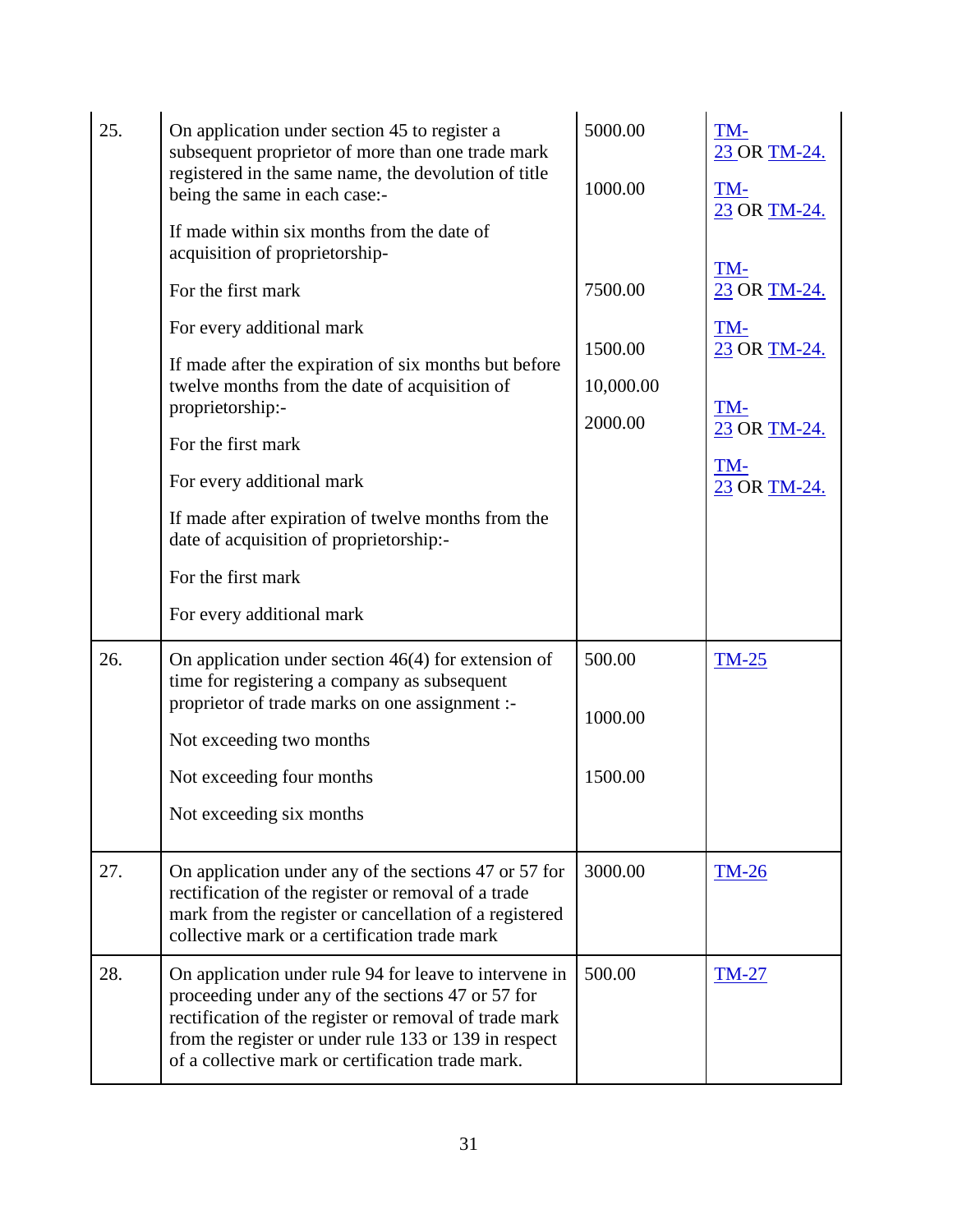| 29. | 5000.00<br>On application under section 49 to register a<br><b>TM-28</b><br>registered user of a registered trade mark in respect<br>of goods or services within the specification thereof.                                                                                                                                                                                                                                                                                                                                              |                               |              |  |
|-----|------------------------------------------------------------------------------------------------------------------------------------------------------------------------------------------------------------------------------------------------------------------------------------------------------------------------------------------------------------------------------------------------------------------------------------------------------------------------------------------------------------------------------------------|-------------------------------|--------------|--|
| 30. | On application under section 49 to register the same<br>registered user of more than one registered trade<br>mark of the same registered proprietor, where all the<br>trade marks are covered by the same registered user<br>agreement in respect of goods or services within the<br>respective specification thereof and subject to the<br>same conditions and restrictions in each case:-<br>For the first mark<br>For every additional mark of the proprietor included<br>in the application, and in the registered user<br>agreement | 5000.00<br>3000.00            | <b>TM-28</b> |  |
| 31. | On application under clause (a) of sub-section 1 of<br>section 50 to vary the entry of a registered user of<br>one trade mark where the trademarks are covered by<br>the same registered user in respect of each of them:-<br>For the first mark<br>For every additional mark included in the application                                                                                                                                                                                                                                | 5000.00<br>2500.00            | <b>TM-29</b> |  |
| 32. | On application under clause (b) of sub-section $(1)$ of<br>section 50 for cancellation of the entry of a<br>registered user of one trade mark-<br>Where the application includes more than one trade<br>mark-<br>For the first mark<br>For every additional mark included in the application                                                                                                                                                                                                                                             | 2500.00<br>2500.00<br>500.00  | <b>TM-30</b> |  |
| 33. | On application under clause (c) or (d) of sub-section<br>$(1)$ of section 50 to cancel the entry of a registered<br>user of one trade mark:-<br>Where the application includes more than one trade<br>mark:-<br>For the first mark<br>For every additional mark included in the application                                                                                                                                                                                                                                              | 5000.00<br>5000.00<br>2000.00 | <b>TM-31</b> |  |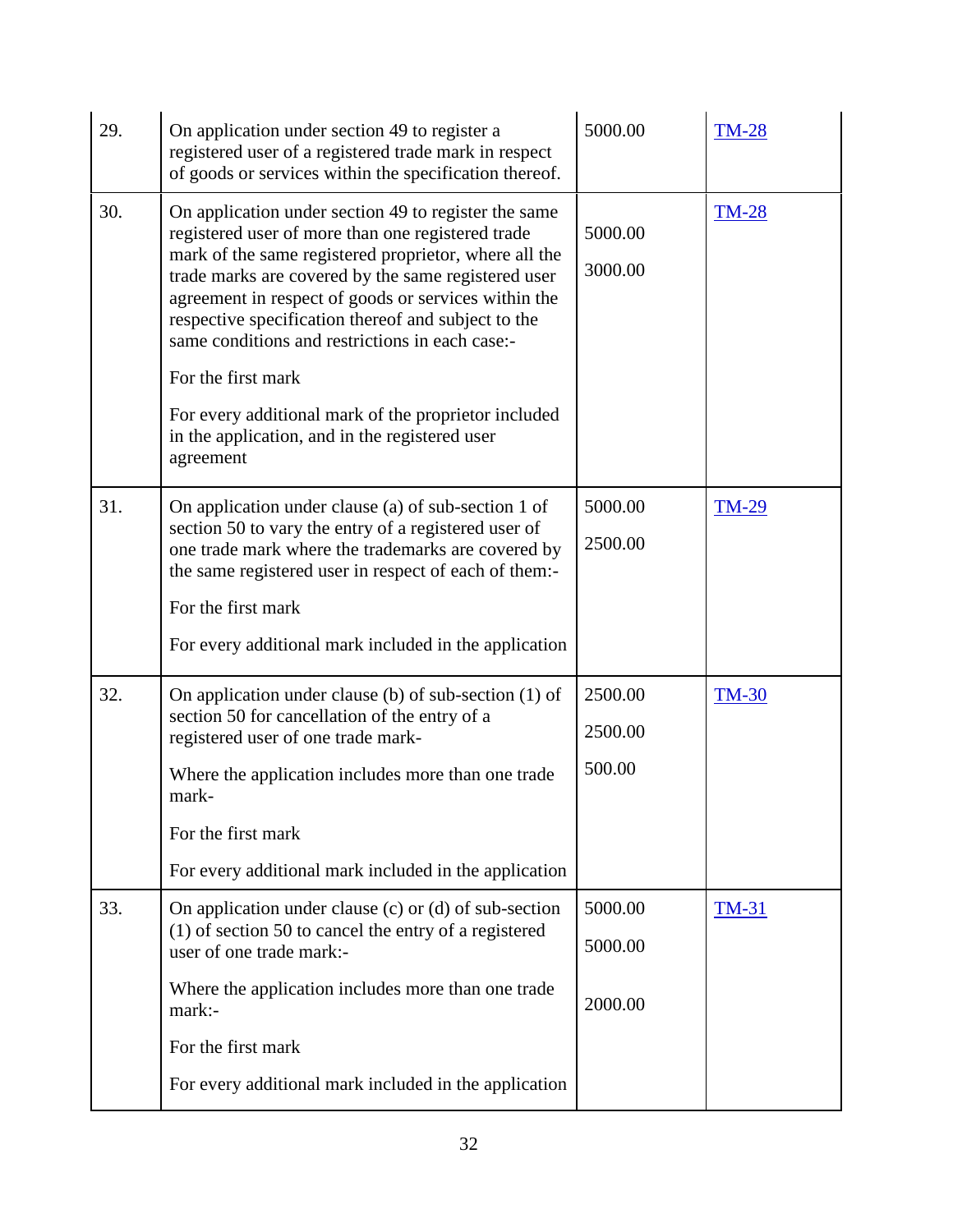| 34. | On notice under rule $90(2)$ of intention to intervene<br>in one proceeding for the variation or cancellation of<br>entries of a registered user of a trade mark                                                                                                                                                                                                                                                                                                                                                                                                 | 500.00                                  | <b>TM-32</b> |
|-----|------------------------------------------------------------------------------------------------------------------------------------------------------------------------------------------------------------------------------------------------------------------------------------------------------------------------------------------------------------------------------------------------------------------------------------------------------------------------------------------------------------------------------------------------------------------|-----------------------------------------|--------------|
| 35. | On application under section 58 to change the name<br>or description of a registered proprietor or a<br>registered user of a trade mark<br>where there has been no change. In the<br>proprietorship or in the identity of the registered user<br>(except where the application is made as a result of<br>an order of a public authority or in consequence of a<br>statutory requirement as per law in India<br>where the application includes more than one trade<br>mark -<br>For the first trade mark<br>For every additional mark included in the application | 1000.00<br>1000.00<br>1000.00<br>500.00 | <b>TM-33</b> |
| 36. | On application under section 58 to alter an entry of<br>the address of a registered proprietor or of a<br>registered user of a trade mark unless exempted from<br>fee under rule $96(3)$ :<br>Where the application include more than one trade<br>mark - and where the address in each case is the<br>same and is altered in the same way-<br>For the first entry<br>For every other entry included in the application                                                                                                                                          | 500.00<br>500.00<br>200.00              | <b>TM-34</b> |
| 37. | On application to make an entry of an address for<br>service in India of a registered proprietor or a<br>registered user of a trade mark-<br>where the application include more than one trade<br>mark and the address for service to be entered is the<br>same in each case-<br>For the first entry<br>For every other entry included in the application.                                                                                                                                                                                                       | 500.00<br>500.00<br>200.00              | <b>TM-50</b> |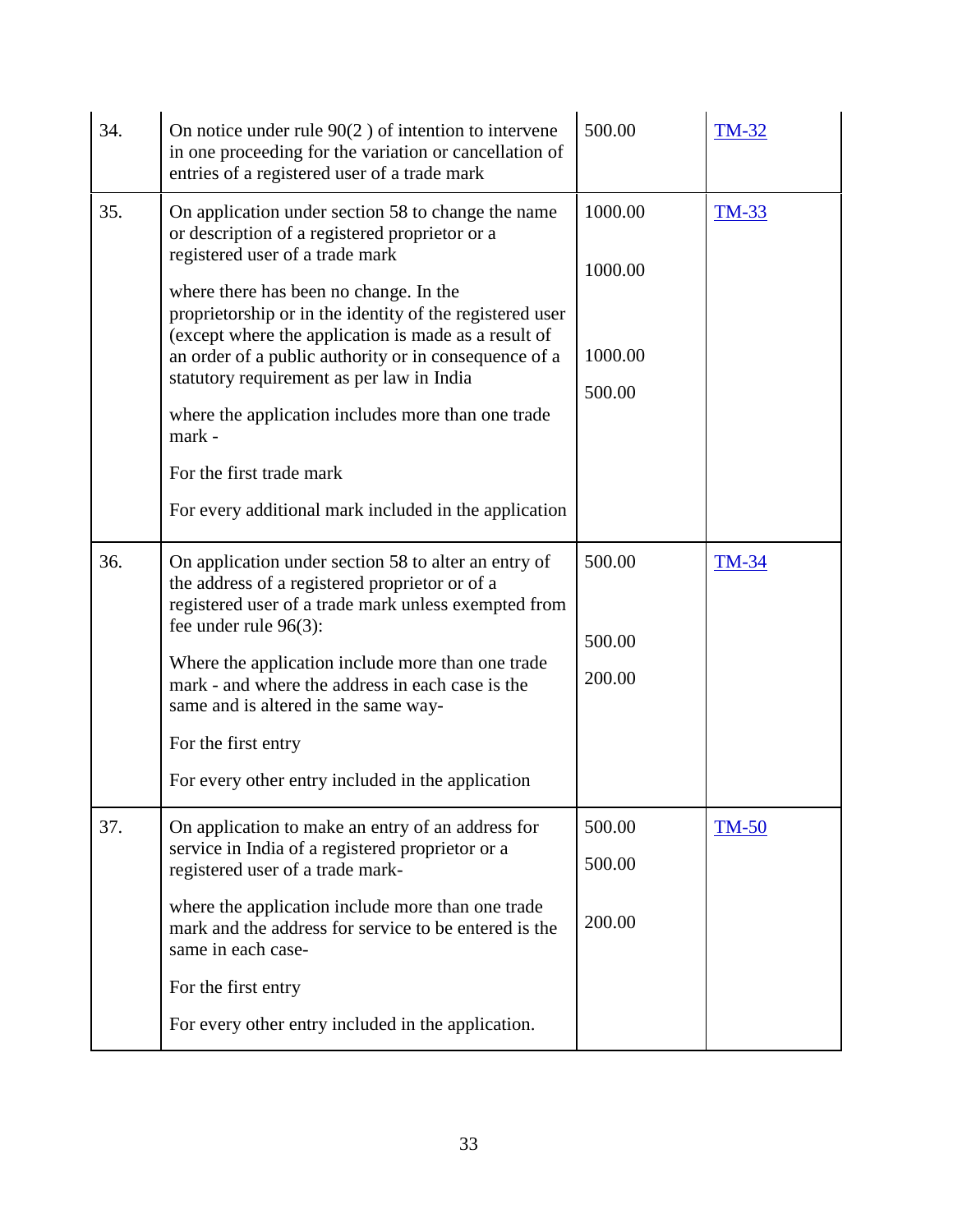| 38. | 500.00<br>On application to alter or substitute an entry of an<br>address for service in India in the register unless<br>exempted from fee under rule 96(3).                                                                        |                    | <b>TM-50</b>       |
|-----|-------------------------------------------------------------------------------------------------------------------------------------------------------------------------------------------------------------------------------------|--------------------|--------------------|
|     | Where the application includes more than one trade<br>mark and the address in each case is the same and is<br>altered or substituted in the same way-                                                                               |                    |                    |
|     | For the first entry                                                                                                                                                                                                                 | 500.00             |                    |
|     | For every other entry included in the application                                                                                                                                                                                   | 200.00             |                    |
| 39. | On application under clause (c) of sub-section $(1)$ of<br>section 58 for canceling the entry or part thereof<br>from the register or under clause (d) to strike out<br>goods or services from the register.                        | 200.00             | TM-<br>35 OR TM-36 |
| 40. | On application under section $59(1)$ for leave to add<br>or alter a registered trade mark (except where the<br>application is made as a result of an order of a public<br>authority or in consequence of statutory<br>requirement)- | 2500.00<br>2500.00 | <b>TM-38</b>       |
|     | Where the application includes more than one trade<br>mark and the addition or alteration to be made in<br>each case being the same-                                                                                                | 1000.00            |                    |
|     | For the first mark                                                                                                                                                                                                                  |                    |                    |
|     | For every other mark included in the application.                                                                                                                                                                                   |                    |                    |
| 41. | On notice of opposition under sub-section $(2)$ of<br>section 59 to an application for leave to add or to<br>alter a registered trade mark for each application<br>opposed                                                          | 1500.00            | <b>TM-39</b>       |
| 42. | On application under section 60 for conversion of<br>specification.                                                                                                                                                                 | 1000.00            | <b>TM-40</b>       |
| 43. | On notice of opposition in each separate class under<br>sub-section 2 of section 60 to a conversion of the<br>specification or specifications of a registered trade<br>mark:                                                        | 1500.00            | <b>TM-41</b>       |
|     | For the first mark                                                                                                                                                                                                                  | 1500.00            |                    |
|     | For every additional mark included in the notice of<br>opposition.                                                                                                                                                                  | 700.00             |                    |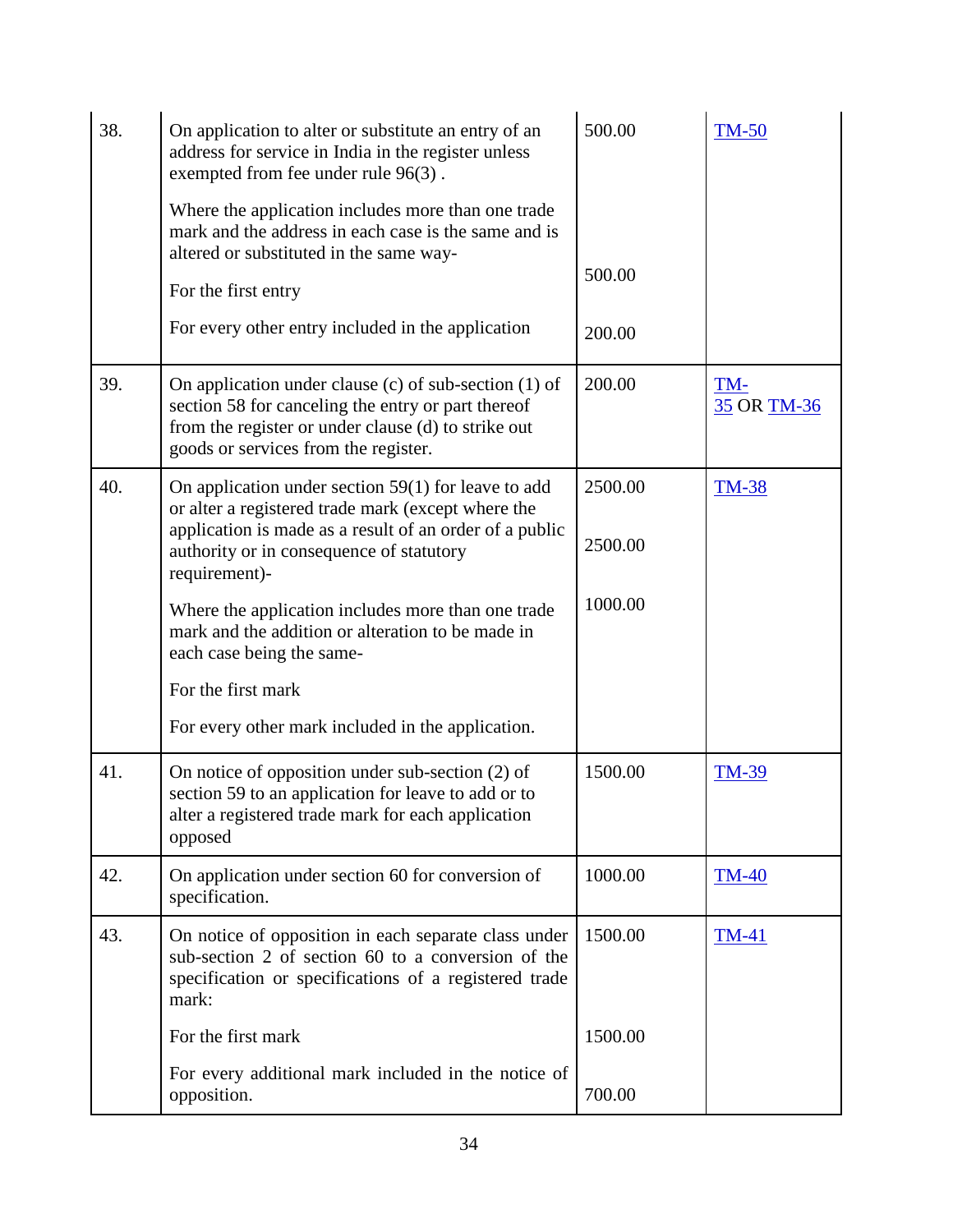| 44. | On application under section 66 for amendment of<br>the deposited regulations of a collective mark or<br>alteration under section $74(2)$ for the regulation of a<br>certification trade mark-<br>Where the marks are entered in the register as<br>associated trademarks-<br>For the regulation of one registration.<br>For the same or substantially same regulation of each<br>additional registration proposed to be altered in the | 1000.00<br>1000.00<br>200.00 | <b>TM-42</b> |
|-----|-----------------------------------------------------------------------------------------------------------------------------------------------------------------------------------------------------------------------------------------------------------------------------------------------------------------------------------------------------------------------------------------------------------------------------------------|------------------------------|--------------|
|     | same way and included in the same application.                                                                                                                                                                                                                                                                                                                                                                                          |                              |              |
| 45  | On application under section 68 to remove the<br>registration of a collective mark or cancel or vary the<br>registration of a certification trade mark under<br>section 77                                                                                                                                                                                                                                                              | 1000.00                      | <b>TM-43</b> |
| 46. | Deleted                                                                                                                                                                                                                                                                                                                                                                                                                                 |                              |              |
| 47. | On request for the Registrar's preliminary advice<br>under section $133(1)$ for a trade mark in respect of<br>one class.                                                                                                                                                                                                                                                                                                                | 1000.00                      | <b>TM-55</b> |
| 48. | On request for certificate of the Registrar under<br>section 137(other than a certificate under section<br>$23(2)$ ).                                                                                                                                                                                                                                                                                                                   | 500.00                       | <b>TM-46</b> |
| 49. | On request for certificate of the Registrar [other than<br>certificate under section $23(2)$ of the registration of<br>a series of the trade mark under section 15 for each<br>class.                                                                                                                                                                                                                                                   | 500.00                       | <b>TM-46</b> |
| 50. | On request for a certified copy of any entry in the<br>register or of any document under section 148(2).                                                                                                                                                                                                                                                                                                                                | 500.00                       | <b>TM-46</b> |
| 51. | On request to enter in the register and advertise a<br>note of certificate of validity, under rule 124 in<br>respect of one mark in a class                                                                                                                                                                                                                                                                                             | 200.00                       | <b>TM-47</b> |
| 52. | On request, not otherwise charged for correction of a<br>clerical error or for amendment under section 18(4),<br>22 and 58, except where the request is made as a<br>result of an order of a public authority or in<br>consequence of a statutory requirement as per law<br>in India.                                                                                                                                                   | 500.00                       | $TM-16$      |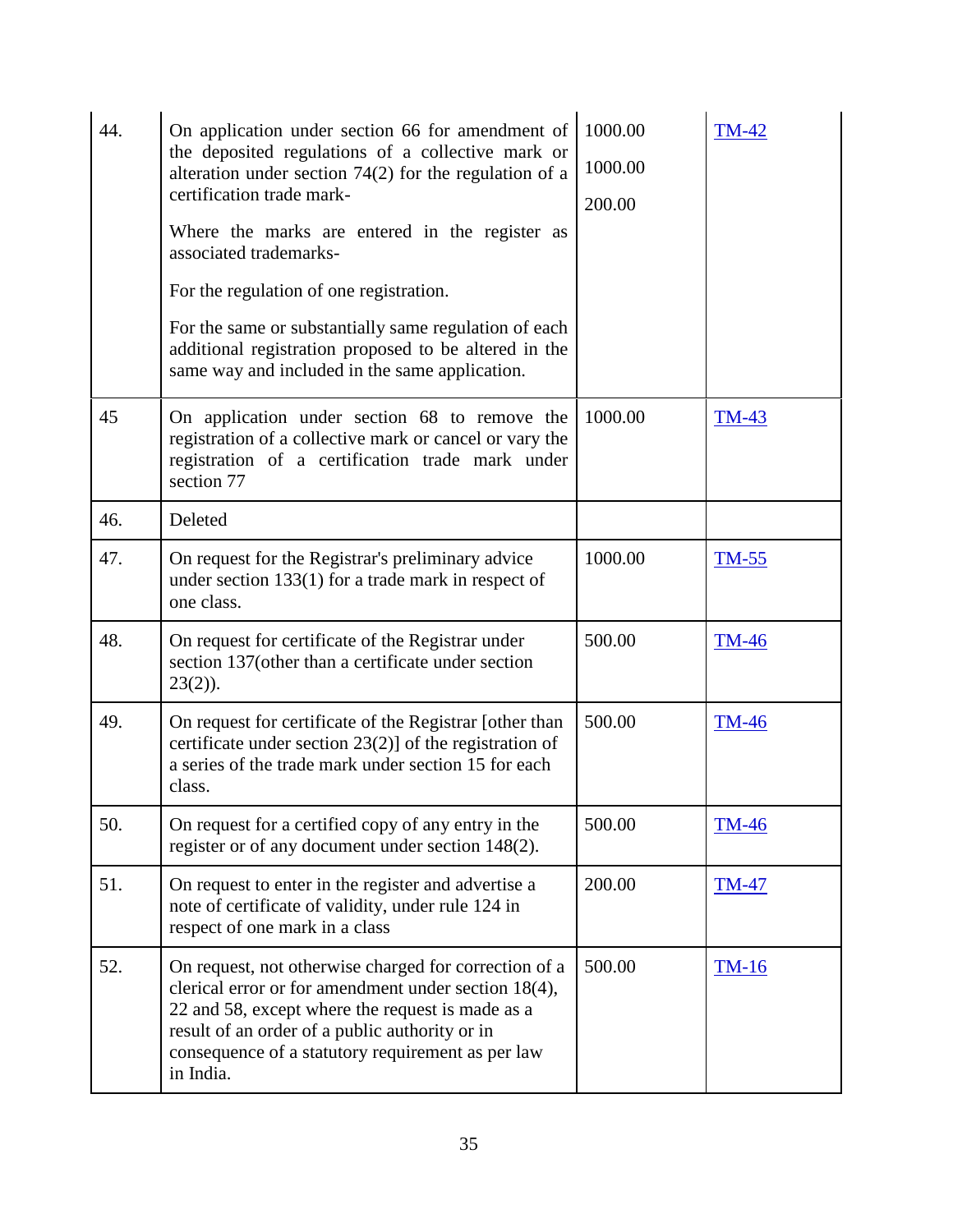| 53. | 500.00<br>On application for extension of time for a month or<br>part thereof under section 131 [not being a time<br>expressly provided in the Act or prescribed by rule<br>79 or by rule 80(4)]                                                                                                                                                                                                           |                                                            | <b>TM-56</b> |
|-----|------------------------------------------------------------------------------------------------------------------------------------------------------------------------------------------------------------------------------------------------------------------------------------------------------------------------------------------------------------------------------------------------------------|------------------------------------------------------------|--------------|
| 54. | 2000.00<br>On application for review of the Registrar's decision<br>under section $127$ (c)                                                                                                                                                                                                                                                                                                                |                                                            | <b>TM-57</b> |
| 55. | 2500.00<br>On petition (not otherwise charged) for obtaining<br>Registrar's order on any interlocutory matter in a<br>contested proceeding.                                                                                                                                                                                                                                                                |                                                            |              |
| 56. | On request to Registrar for particulars of<br>250.00<br><b>TM-58</b><br>advertisement of a mark under rule 46.                                                                                                                                                                                                                                                                                             |                                                            |              |
| 57  | For inspecting the documents mentioned in section<br>$148(1)$ :-                                                                                                                                                                                                                                                                                                                                           | 200.00                                                     |              |
|     | relating to any particular trade mark for every hour<br>or part thereof.                                                                                                                                                                                                                                                                                                                                   | 200.00                                                     |              |
|     | search of index mentioned in section 148 for every<br>hour or part thereof                                                                                                                                                                                                                                                                                                                                 |                                                            |              |
| 58  | For copying of documents, (photocopy or typed) for<br>every page of part thereof in excess of one page.                                                                                                                                                                                                                                                                                                    | $5.00$ per<br>page(subject<br>to a minimum<br>of Rs. 5.00) |              |
| 59. | On request for a duplicate or further copy of<br>certificate rule 62(3)                                                                                                                                                                                                                                                                                                                                    | 500.00                                                     | <b>TM-59</b> |
| 60. | On a counter statement in answer to a notice of<br>opposition in respect of a collective trade mark or a<br>certification trade mark under sec. 64, 66,73 or 77.                                                                                                                                                                                                                                           | 1500.00                                                    | <b>TM-9</b>  |
| 61. | For search and issue of certificate under rule $24(3)$ .                                                                                                                                                                                                                                                                                                                                                   | 5000.00                                                    | <b>TM-60</b> |
| 62. | On application under sub-section (b) of section 25 of<br>Geographical Indications of Goods (Registration and<br>Protection )Act, 1999 to refuse or invalidate the<br>registration of a trade mark which conflicts with or<br>which contains or consists of a geographical<br>indication identifying goods or class or classes of<br>goods notified under sub-section (2) of section 22 of<br>the said Act. | 3000.00                                                    | <b>TM-74</b> |
| 63. | On application under sub-section (a) of section 25 of<br>Geographical Indications of Goods (Registration and                                                                                                                                                                                                                                                                                               | 3000.00                                                    | <u>TM-73</u> |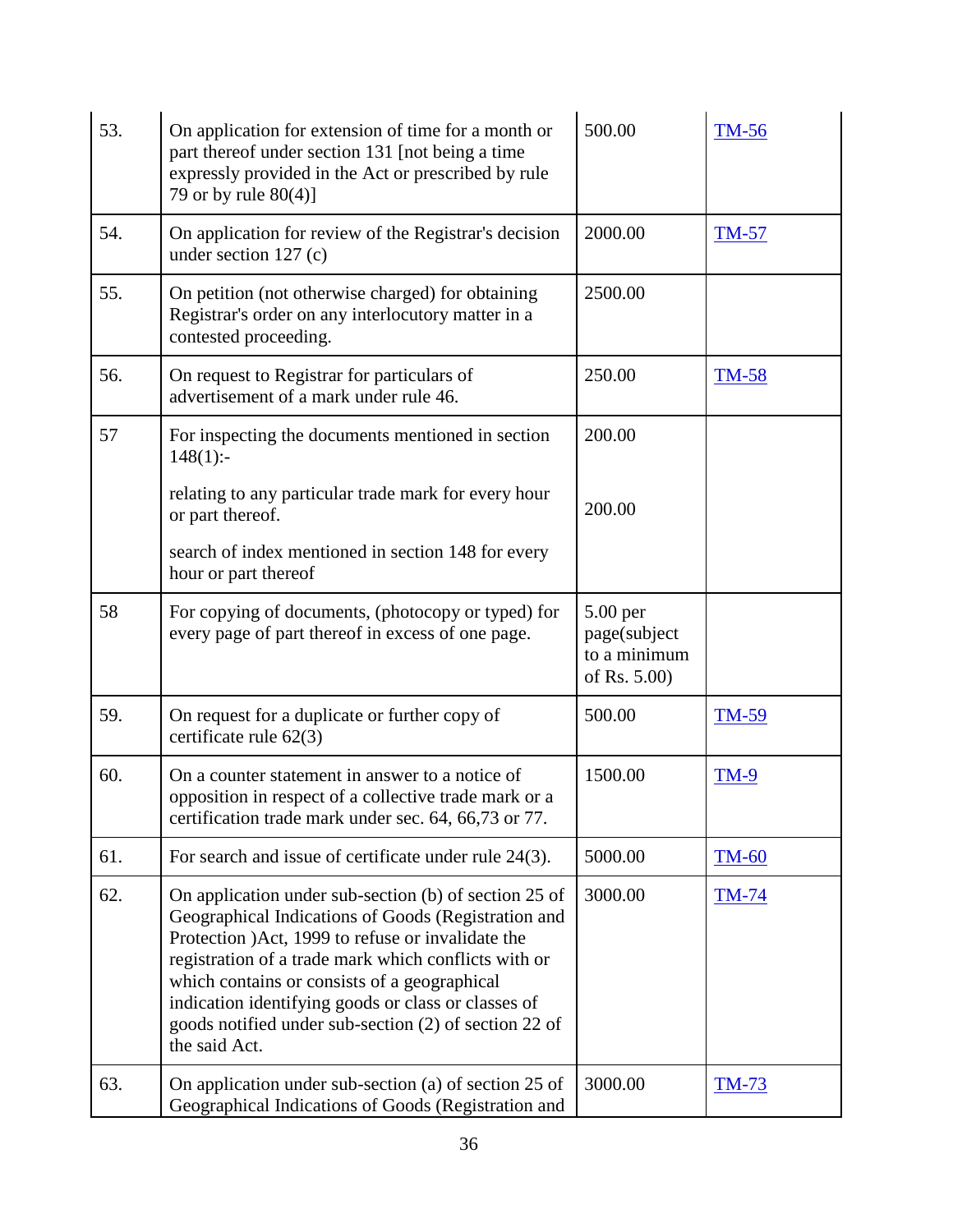|     | Protection )Act, 1999 to refuse or invalidate the<br>registration of a trade mark containing or consisting<br>of a geographical indicating not originating in the<br>territory of a country or a region or locality in that<br>territory which the geographical indication indicates. |                                          |              |
|-----|---------------------------------------------------------------------------------------------------------------------------------------------------------------------------------------------------------------------------------------------------------------------------------------|------------------------------------------|--------------|
| 64. | Notice of intention to attend hearing under section<br>64, 66, 73 or 77 in respect of a collective mark or in<br>respect of a certification trade mark, as the case may<br>be.                                                                                                        | 500.00                                   | $TM-7$       |
| 65. | On a request to divide an application or to divide a<br>single application under proviso to section 22.                                                                                                                                                                               | 1000.00 plus<br>appropriate<br>class fee | $TM-53$      |
| 66. | On application under sub-rule 16 of rule 25 towards<br>inclusion of specification of goods or services in<br>excess of five hundred characters at the time of filing<br>of application as excess space fee.                                                                           | $10.00$ per<br>character                 | <b>TM-61</b> |
| 67. | On application under section 43, rule $140(2)$ for<br>consent of Registrar to the assignment or<br>transmission of certification trade mark.                                                                                                                                          | 1000.00                                  | <b>TM-62</b> |
| 68. | On application under rule $38(1)$ for the expedited<br>examination of an application for the registration of<br>a trade mark.                                                                                                                                                         | 12,500.00                                | TM-63        |
| 69. | On application under section $63(1)$ to register a<br>collective mark of a specification of goods or<br>services included in a class from a convention<br>country under section 154(2).                                                                                               | 10,000.00                                | <b>TM-64</b> |
| 70. | On application under section 71 to register a<br>certification trade mark for a specification of goods<br>or services included in class from a convention<br>country under section 154(2).                                                                                            | 10,000.00                                | <b>TM-65</b> |
| 71. | On request for an expedited certificate of the<br>Registrar (other than a certificate under section $23(2)$ )<br>of the Act) or certified copies of documents under<br>proviso to rule 119.                                                                                           | 2500.00                                  | $TM-7$       |
| 72. | Deleted                                                                                                                                                                                                                                                                               |                                          |              |
| 73. | On request for an expedited search and issuance of a<br>certificate under rule 24(5).                                                                                                                                                                                                 | 25000.00                                 | <u>TM-72</u> |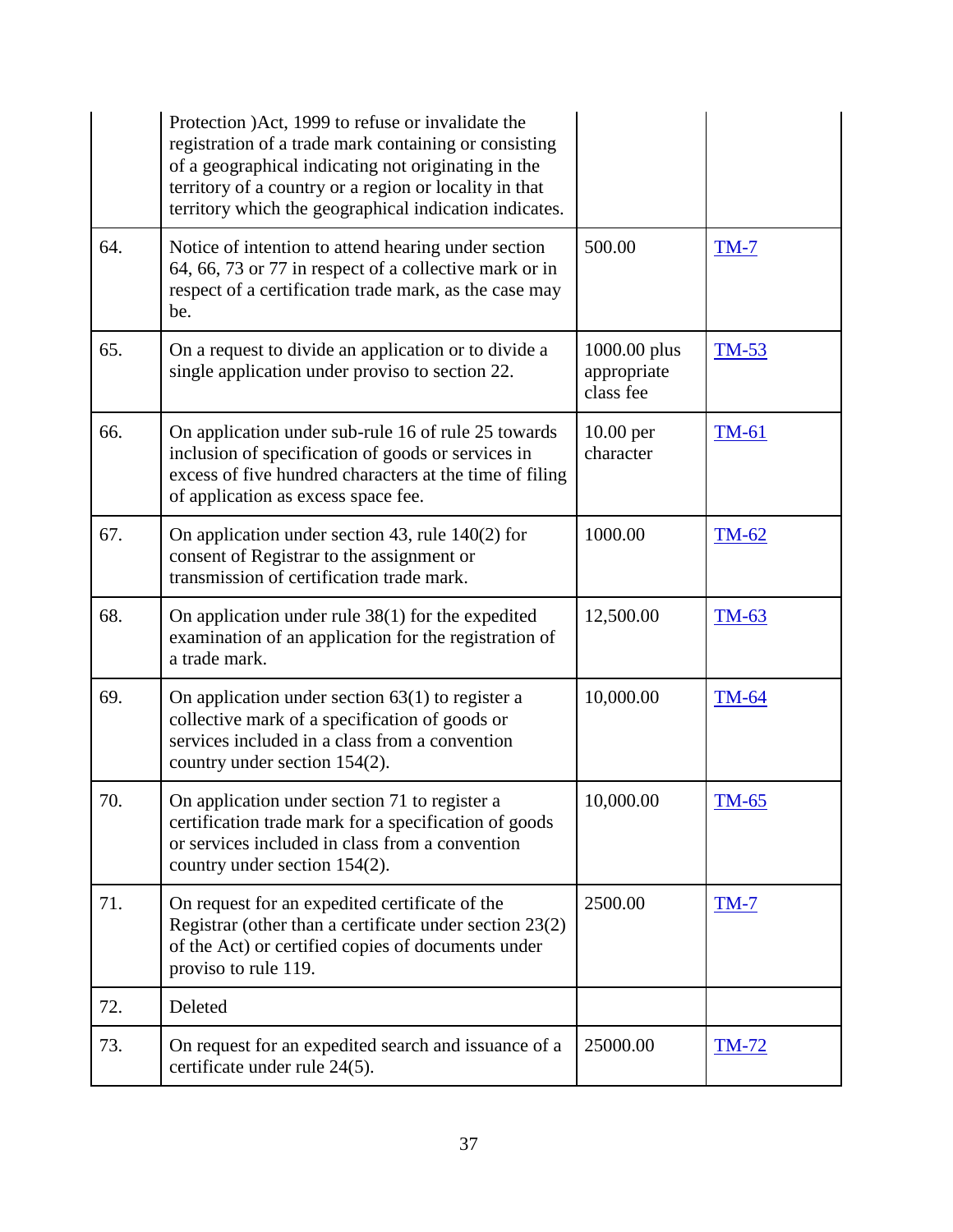| 74. | 1000.00<br>On application for registration as a trade mark agent<br>TMA-1<br>under 152.                                                                                                                                                                                                                                                                                                                                                                                                                                                    |                                                           |              |
|-----|--------------------------------------------------------------------------------------------------------------------------------------------------------------------------------------------------------------------------------------------------------------------------------------------------------------------------------------------------------------------------------------------------------------------------------------------------------------------------------------------------------------------------------------------|-----------------------------------------------------------|--------------|
| 75. | For registration of a person as a trade mark agent<br>under rule 154.                                                                                                                                                                                                                                                                                                                                                                                                                                                                      | 1000.00                                                   |              |
| 76. | For continuance of the name of a person in the<br>Register of Trade Marks Agents under rule 156:-<br>For every year (excluding the first year) to be paid<br>on the 1 <sup>st</sup> April, in each year.<br>For the first year to be paid along with the fee or<br>registration, in the case of a person registered at any<br>time between the 1 <sup>st</sup> April, and 30th September.<br>N.B. A year for this purpose will commence on the<br>1 <sup>st</sup> day of April, and end on the 31 <sup>st</sup> day of March<br>following. | 1000.00<br>1000.00                                        |              |
| 77. | On application for restoration of the name of a<br>person to the Register of trademarks agents under<br>rule 159.                                                                                                                                                                                                                                                                                                                                                                                                                          | 1000.00 plus<br>continuance<br>fee under entry<br>no. 79. | TMA-2        |
| 78. | On application for an alteration of any entry in the<br>Register of Trade Marks Agent under rule 160.                                                                                                                                                                                                                                                                                                                                                                                                                                      | 200.00                                                    | $TMA-3$      |
| 79. | For each addition to the registered entry of a trade<br>mark that may be associated with a newly registered<br>mark under section $16(1)$ .                                                                                                                                                                                                                                                                                                                                                                                                | 500.00                                                    |              |
| 80. | On a single application under section $18(2)$ for the<br>registration of a collective mark for different classes<br>of goods or services.                                                                                                                                                                                                                                                                                                                                                                                                  | 10,000.00 for<br>each class.                              | <b>TM-66</b> |
| 81. | On a single application under section $18(2)$ for the<br>registration of a collective mark for different class of<br>goods or services from a convention country.                                                                                                                                                                                                                                                                                                                                                                          | 10,000.00 for<br>each class.                              | $TM-67$      |
| 82. | On a single application under section $18(2)$ for the<br>registration of a certification trade mark for different<br>class of goods or services.                                                                                                                                                                                                                                                                                                                                                                                           | 10,000.00 for<br>each class.                              | <b>TM-68</b> |
| 83. | On a single application under section $18(2)$ for the<br>registration of a certification trade mark for different<br>class of goods or services from a convention country<br>under section 154(2).                                                                                                                                                                                                                                                                                                                                         | 10,000.00 for<br>each class.                              | <b>TM-69</b> |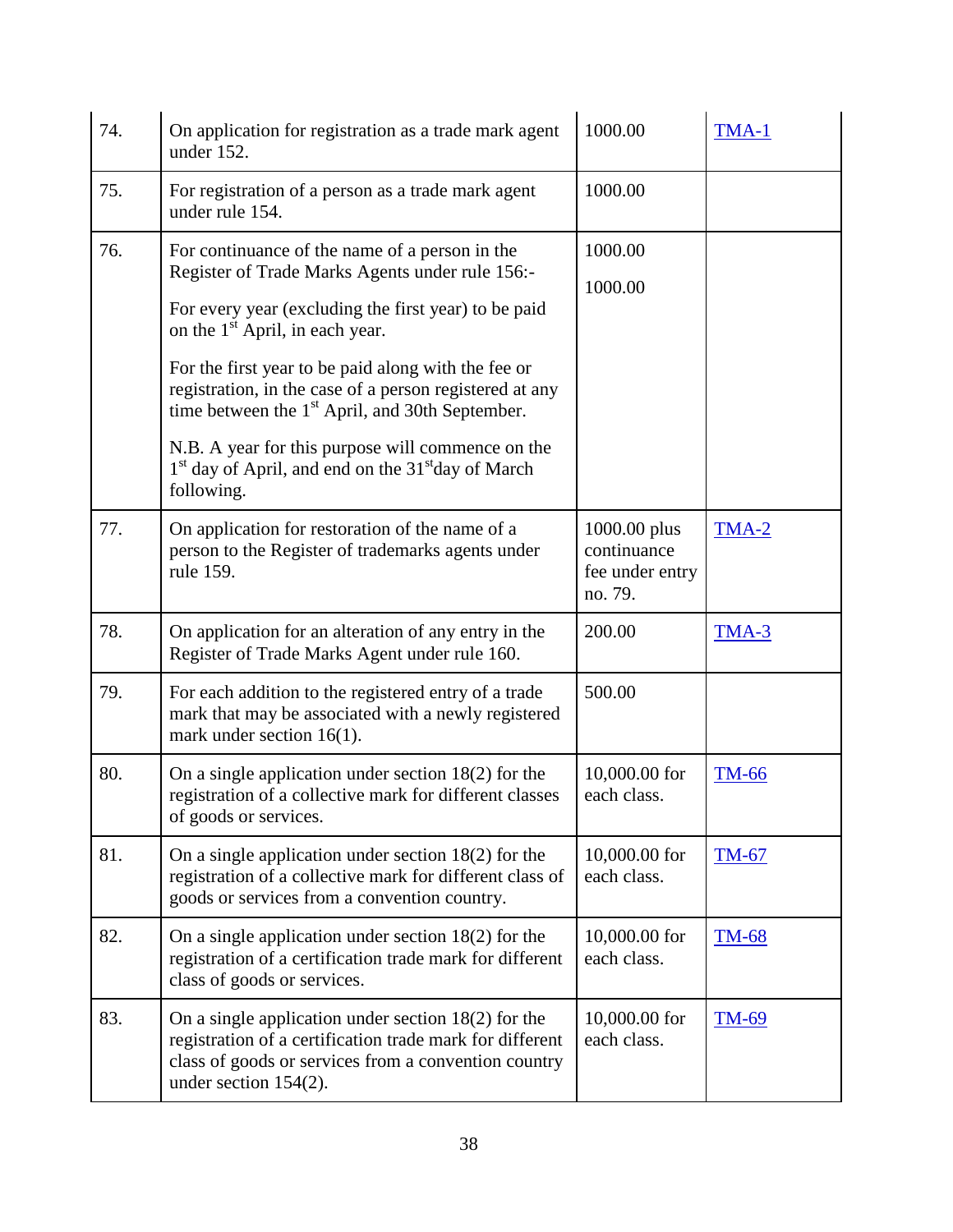# (**xvi**) **THE NAMES, DESIGNATIONS AND OTHER PARTICULARS OF THE APPELLATE AUTHORITY AND THE PUBLIC INFORMATION OFFICERS**

### **Appellate Authority**

| Address of the Office                                                                                                      | Designated<br>Officer under<br><b>RTI</b> | Name and Designation                                                                              | Phone No., Fax No. and e-<br>mail id                                      |
|----------------------------------------------------------------------------------------------------------------------------|-------------------------------------------|---------------------------------------------------------------------------------------------------|---------------------------------------------------------------------------|
| <b>Trade Marks Registry</b><br><b>Intellectual Property</b><br>Office Building,<br>G.S.T. Road, Guindy,<br>Chennai-600 032 | Appellate<br>Authority                    | Shri V. Natarajan,<br>Deputy Registrar of Trade<br>Marks and GI, Trade<br>Marks Registry, Chennai | Ph. No. 044-22502044<br>Fax No. 044-22502046<br>Email: v.natarajan@nic.in |

### **Public Information Officers**

| Address of the Office                                                                | Designated<br>Officer under<br><b>RTI</b>                | Name and Designation                                                             | Phone No.,<br>Fax No. and e-mail id                                                        |
|--------------------------------------------------------------------------------------|----------------------------------------------------------|----------------------------------------------------------------------------------|--------------------------------------------------------------------------------------------|
| <b>Trade Marks Registry</b><br>Boudhik Sampada<br>Bhawan, S. M. Road,<br>Antop Hill, | Central<br>Public<br>Information<br>Officer              | Shri S. U. Bore,<br><b>Examiner of Trade Marks</b><br>$&$ GI                     | Ph. No. 022-24123377<br>Fax No. 022-24140808<br>mumbai.tmr@nic.in<br>Email: su.bore@nic.in |
| Mumbai - 400 037                                                                     | Central<br>Assistant<br>Public<br>Information<br>Officer | Shri H. A. Mhatre,<br>Assistant Examiner of<br>Trade Marks & GI                  |                                                                                            |
| <b>Trade Marks Registry</b><br>Boudhik Sampada<br>Bhawan, Dwarka, Plot<br>No. 32,    | Central<br>Public<br>Information<br>Officer              | Uj tk'KUULwpglc<br>Cuuy0Examiner of Trade<br>Marks and GI                        | Ph. No. 233/4: 2546; 6<br>ks dcntmr@nic.in                                                 |
| Sector-14,<br>New Delhi-110075                                                       |                                                          |                                                                                  |                                                                                            |
| <b>Trade Marks Registry</b><br>Boudhik Sampada<br>Bhawan, CP-2, Sector               | Central<br>Public<br>Information<br>Officer              | Smt. Ratan Shalya,<br><b>Assistant Registrar of</b><br><b>Trade Marks and GI</b> | Ph. No. 033-23675103<br>Fax No. 033-23677311<br>ratan.shalya@nic.in                        |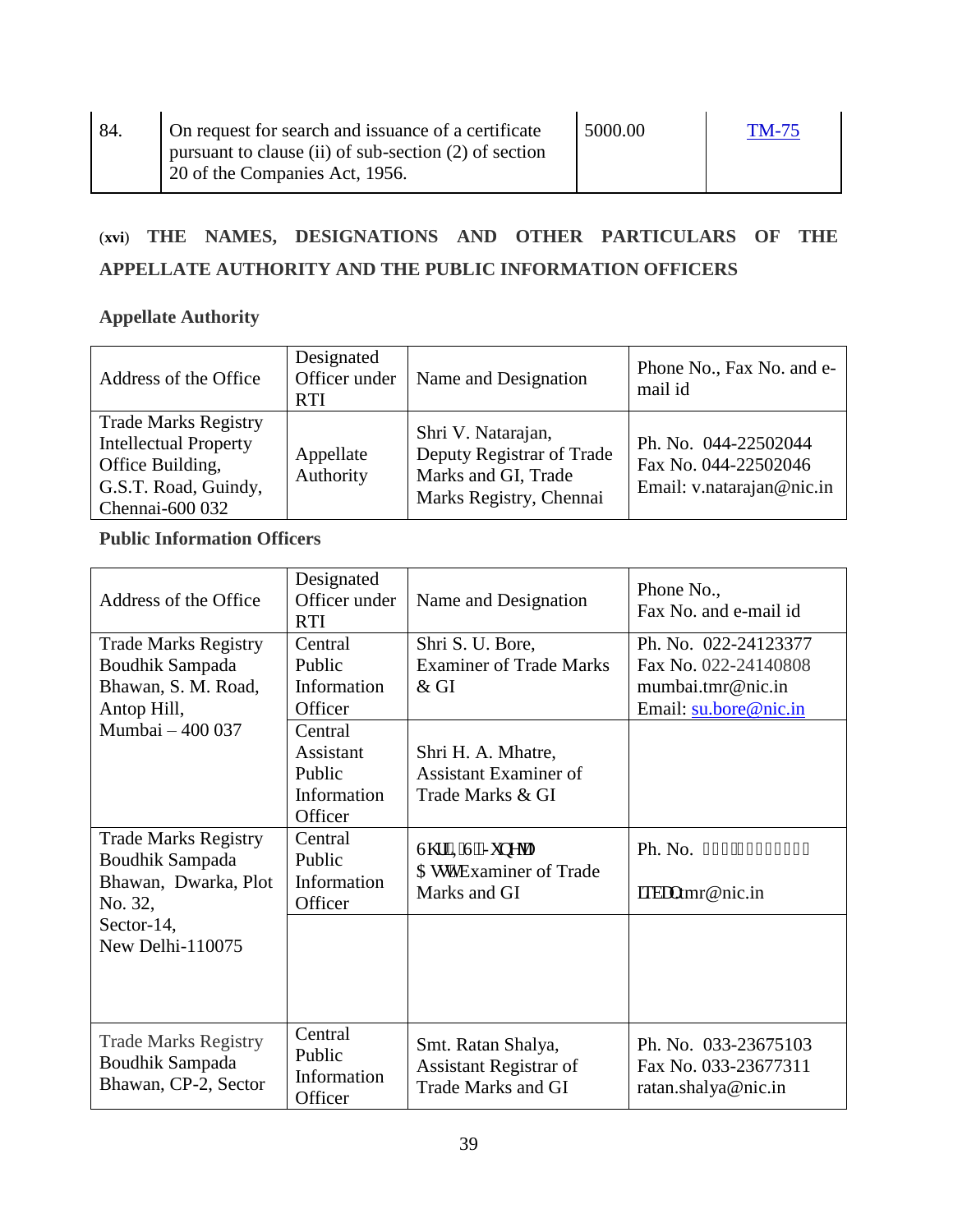| V, Salt Lake City,<br>Kolkata-700 091                                                                                                          | Central<br>Assistant<br>Public<br>Information<br>Officer | Shri S. K. Nandy,<br><b>Assistant Superintendent</b>                           |                                                                                                                  |
|------------------------------------------------------------------------------------------------------------------------------------------------|----------------------------------------------------------|--------------------------------------------------------------------------------|------------------------------------------------------------------------------------------------------------------|
| <b>Trade Marks Registry</b><br><b>Intellectual Property</b><br>Office Building,<br>G.S.T. Road, Guindy,                                        | Central<br>Public<br>Information<br>Officer              | Shri M. M. Habibulla,<br>Senior Examiner of<br><b>Trade Marks and GI</b>       | Ph. No. 044-22502081<br>Fax No. 044-22502046<br>Email:<br>mm.habibulla@nic.in                                    |
| Chennai-600 032                                                                                                                                | Central<br>Assistant<br>Public<br>Information<br>Officer | Shri K. Saravanan,<br>Stenographer Grade I                                     |                                                                                                                  |
| Trade Marks Registry<br>Near<br>Chankyapuri<br>Overbridge,<br><b>Besides</b><br>Civic<br>AMC<br>City<br>Centre, GHATLODIA,<br><b>AHMEDABAD</b> | Central<br>Public<br>Information<br>Officer              | Shri S. B. Palo,<br><b>Assistant Registrar of</b><br><b>Trade Marks and GI</b> | Tel.:<br>$079 -$<br>26580527/26587193. Fax:<br>079-26586763,<br>E-mail<br>ahmedabad.tmr@nic.in<br>sb.palo@nic.in |
| 380061.                                                                                                                                        | Central<br>Assistant<br>Public<br>Information<br>Officer | Shri K. R. Raval,<br><b>Assistant Examiner</b><br>of Trade Marks and GI        |                                                                                                                  |

### **(xvii) SUCH OTHER INFORMATION AS MAY BE PRESCRIBED**

### **Annual Report**

An information which is a part or full of the Annual Report of the Controller General of Patents, Designs and Trade Marks under preparation and yet to be placed before the Parliament is not open to public. The Report can only be available on the approval of the Publication by the Parliament.

### **Application for seeking information**

### **(The Right to Information Act, 2005)**

### To,

The Central Public Information Officer,